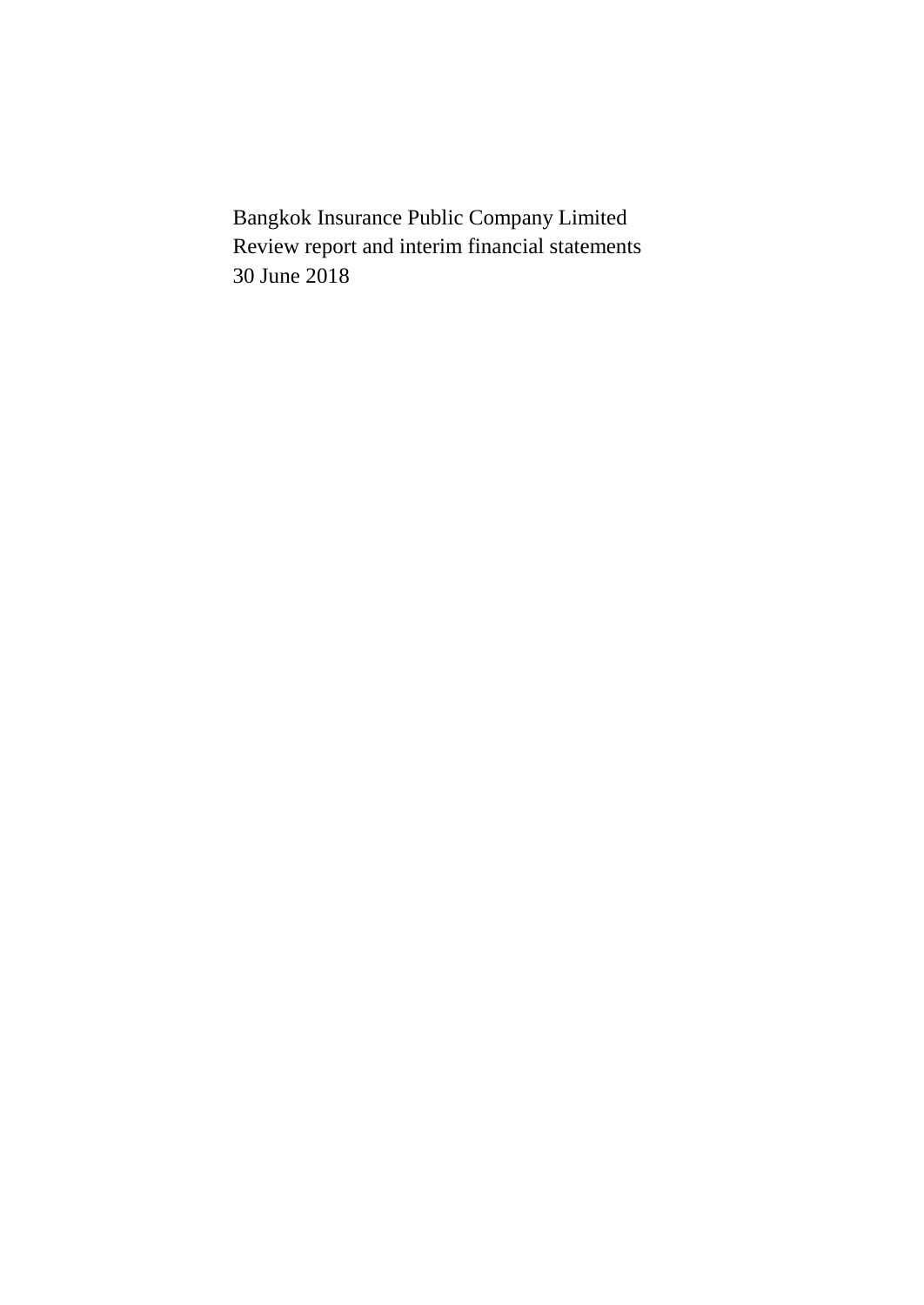#### **Independent Auditor's Report on Review of Interim Financial Information**

To the Shareholders of Bangkok Insurance Public Company Limited

I have reviewed the accompanying statement of financial position, in which the equity method is applied, of Bangkok Insurance Public Company Limited as at 30 June 2018, the related statements of comprehensive income, in which the equity method is applied, for the three-month and six-month periods then ended, the related statement of changes in owners' equity and cash flows, in which the equity method is applied, for the six-month period then ended, as well as the condensed notes to the financial statements. I have also reviewed the separate financial information of Bangkok Insurance Public Company Limited for the same period. Management is responsible for the preparation and presentation of this interim financial information in accordance with Thai Accounting Standard 34: Interim Financial Reporting. My responsibility is to express a conclusion on this interim financial information based on my review.

## **Scope of Review**

I conducted my review in accordance with Thai Standard on Review Engagements 2410: Review of Interim Financial Information Performed by the Independent Auditor of the Entity. A review of interim financial information consists of making inquiries, primarily of persons responsible for financial and accounting matters, and applying analytical and other review procedures. A review is substantially less in scope than an audit conducted in accordance with Thai Standards on Auditing and consequently does not enable me to obtain assurance that I would become aware of all significant matters that might be identified in an audit. Accordingly, I do not express an audit opinion.

## **Conclusion**

Based on my review, nothing has come to my attention that causes me to believe that the accompanying interim financial information is not prepared, in all material respects, in accordance with Thai Accounting Standard 34: Interim Financial Reporting.

Nonglak Pumnoi Certified Public Accountant (Thailand) No. 4172

EY Office Limited Bangkok: 2 August 2018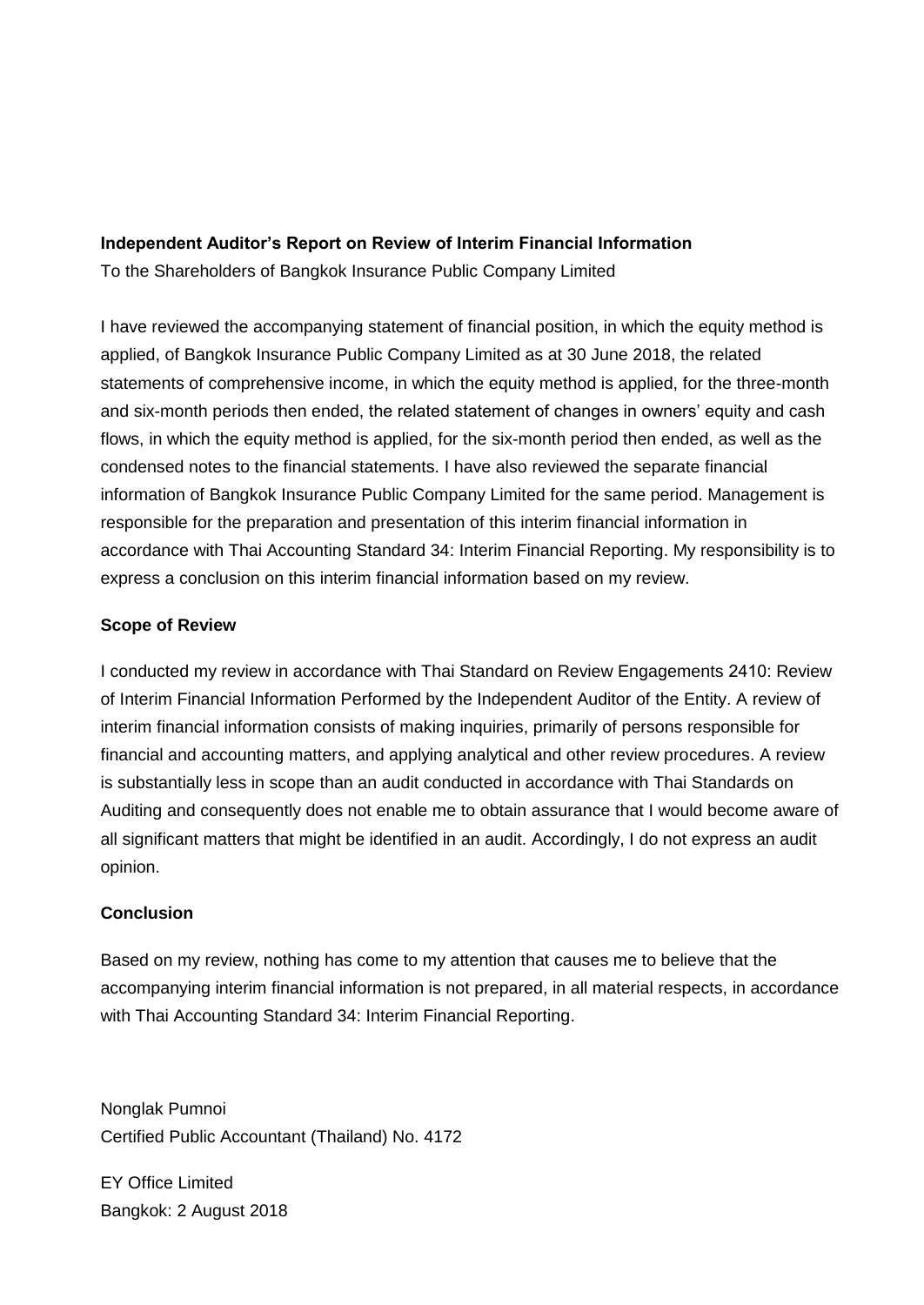# **Bangkok Insurance Public Company Limited**

# **Statements of financial position**

**As at 30 June 2018** 

|                                          | <b>Financial statements</b> |                   |                                       |                               |                  |  |  |
|------------------------------------------|-----------------------------|-------------------|---------------------------------------|-------------------------------|------------------|--|--|
|                                          |                             |                   | in which the equity method is applied | Separate financial statements |                  |  |  |
|                                          | Note                        | 30 June 2018      | 31 December 2017                      | 30 June 2018                  | 31 December 2017 |  |  |
|                                          |                             | (Unaudited but    | (Audited)                             | (Unaudited but                | (Audited)        |  |  |
|                                          |                             | reviewed)         |                                       | reviewed)                     |                  |  |  |
| <b>Assets</b>                            |                             |                   |                                       |                               |                  |  |  |
| Cash and cash equivalents                | 3                           | 358,367,358       | 399,583,620                           | 358, 367, 358                 | 399,583,620      |  |  |
| Premium receivables - net                | 4                           | 1,946,660,612     | 2,401,046,091                         | 1,946,660,612                 | 2,401,046,091    |  |  |
| Accrued investment income                |                             | 51,534,044        | 94,695,499                            | 51,534,044                    | 94,695,499       |  |  |
| Reinsurance assets - net                 | 5                           | 5,298,790,332     | 5,487,395,925                         | 5,298,790,332                 | 5,487,395,925    |  |  |
| Reinsurance receivables - net            | 6                           | 269,668,570       | 239,202,038                           | 269,668,570                   | 239,202,038      |  |  |
| Investment assets                        |                             |                   |                                       |                               |                  |  |  |
| Investments in securities - net          | 7                           | 45,057,903,773    | 47,819,624,499                        | 45,057,903,773                | 47,819,624,499   |  |  |
| Loans - net                              | 8                           | 1,380,725,389     | 1,359,308,172                         | 1,380,725,389                 | 1,359,308,172    |  |  |
| Investments in associates                | 9.1                         | 220,223,421       | 214,935,714                           | 129,395,722                   | 134,395,122      |  |  |
| Investment properties - net              | 10                          | 161,122,026       | 169,666,034                           | 161,122,026                   | 169,666,034      |  |  |
| Premises and equipment - net             | 11                          | 918,016,829       | 1,007,214,174                         | 918,016,829                   | 1,007,214,174    |  |  |
| Intangible assets - net                  | 12                          | 193,804,357       | 226,579,175                           | 193,804,357                   | 226,579,175      |  |  |
| Other assets                             |                             |                   |                                       |                               |                  |  |  |
| Land and building leasehold rights - net |                             | 46,467,938        | 48,954,088                            | 46,467,938                    | 48,954,088       |  |  |
| <b>Others</b>                            |                             | 439,936,899       | 634,575,332                           | 439,936,899                   | 634,575,332      |  |  |
| <b>Total assets</b>                      |                             | 56, 343, 221, 548 | 60,102,780,361                        | 56,252,393,849                | 60,022,239,769   |  |  |

(Unit: Baht)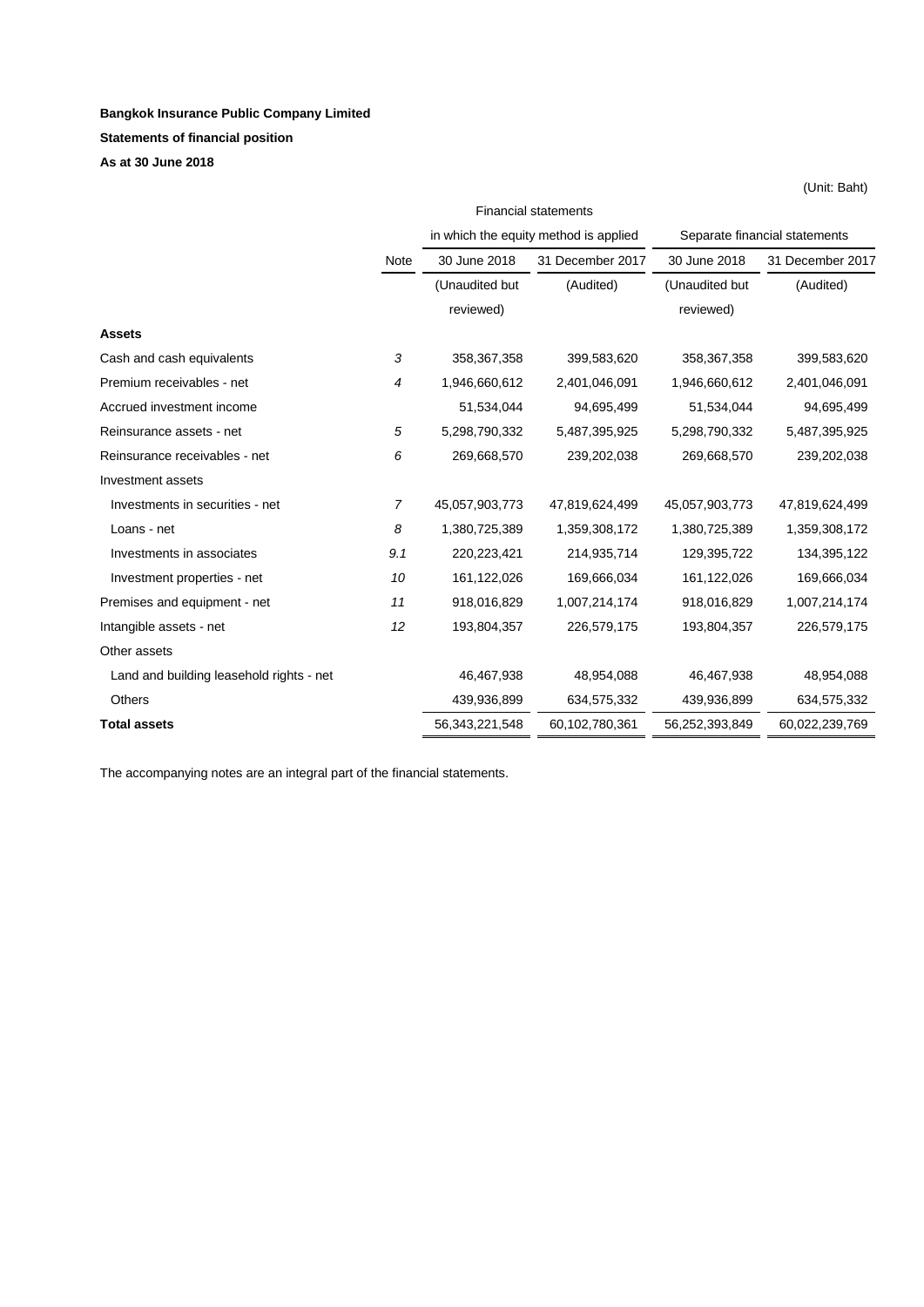## **Bangkok Insurance Public Company Limited Statements of financial position (continued)**

**As at 30 June 2018** 

|                                             |                             |                |                                       |                | (Unit: Baht)                  |  |  |
|---------------------------------------------|-----------------------------|----------------|---------------------------------------|----------------|-------------------------------|--|--|
|                                             | <b>Financial statements</b> |                |                                       |                |                               |  |  |
|                                             |                             |                | in which the equity method is applied |                | Separate financial statements |  |  |
|                                             | <b>Note</b>                 | 30 June 2018   | 31 December 2017                      | 30 June 2018   | 31 December 2017              |  |  |
|                                             |                             | (Unaudited but | (Audited)                             | (Unaudited but | (Audited)                     |  |  |
|                                             |                             | reviewed)      |                                       | reviewed)      |                               |  |  |
| Liabilities and owners' equity              |                             |                |                                       |                |                               |  |  |
| Liabilities                                 |                             |                |                                       |                |                               |  |  |
| Insurance contract liabilities              | 14                          | 13,595,999,232 | 13,762,343,603                        | 13,595,999,232 | 13,762,343,603                |  |  |
| Due to reinsurers                           | 15                          | 1,509,013,447  | 2,051,516,569                         | 1,509,013,447  | 2,051,516,569                 |  |  |
| Income tax payable                          |                             | 138,115,628    | 112,217,882                           | 138,115,628    | 112,217,882                   |  |  |
| Employee benefit obligations                |                             | 423,988,815    | 351,202,663                           | 423,988,815    | 351,202,663                   |  |  |
| Deferred tax liabilities                    | 13.1                        | 4,321,001,601  | 5,039,465,161                         | 4,302,836,061  | 5,023,357,043                 |  |  |
| Other liabilities                           |                             |                |                                       |                |                               |  |  |
| Premiums received in advance                |                             | 1,840,895,481  | 1,802,396,156                         | 1,840,895,481  | 1,802,396,156                 |  |  |
| Commission payables                         |                             | 361,323,899    | 333,856,726                           | 361,323,899    | 333,856,726                   |  |  |
| Accrued expenses                            |                             | 637,587,241    | 635,001,045                           | 637,587,241    | 635,001,045                   |  |  |
| Liabilities under finance lease agreements  |                             | 60,131,575     | 65,006,724                            | 60,131,575     | 65,006,724                    |  |  |
| <b>Others</b>                               |                             | 773,650,526    | 804,331,887                           | 773,650,526    | 804,331,887                   |  |  |
| <b>Total liabilities</b>                    |                             | 23,661,707,445 | 24,957,338,416                        | 23,643,541,905 | 24,941,230,298                |  |  |
| <b>Owners' equity</b>                       |                             |                |                                       |                |                               |  |  |
| Share capital                               |                             |                |                                       |                |                               |  |  |
| Registerred, issued and paid up             |                             |                |                                       |                |                               |  |  |
| 106,470,000 ordinary shares of Baht 10 each |                             | 1,064,700,000  | 1,064,700,000                         | 1,064,700,000  | 1,064,700,000                 |  |  |
| Share premium                               |                             | 1,442,500,000  | 1,442,500,000                         | 1,442,500,000  | 1,442,500,000                 |  |  |
| Retained earnings                           |                             |                |                                       |                |                               |  |  |
| Appropriated                                |                             |                |                                       |                |                               |  |  |
| <b>Statutory reserve</b>                    |                             | 106,470,000    | 106,470,000                           | 106,470,000    | 106,470,000                   |  |  |
| Other reserve                               |                             | 3,100,000,000  | 3,100,000,000                         | 3,100,000,000  | 3,100,000,000                 |  |  |
| Unappropriated                              |                             | 6,832,226,174  | 6,381,856,699                         | 6,759,564,015  | 6,317,424,225                 |  |  |
| Other component of owners' equity           |                             | 20,135,617,929 | 23,049,915,246                        | 20,135,617,929 | 23,049,915,246                |  |  |
| <b>Total owners' equity</b>                 |                             | 32,681,514,103 | 35, 145, 441, 945                     | 32,608,851,944 | 35,081,009,471                |  |  |
| Total liabilities and owners' equity        |                             | 56,343,221,548 | 60,102,780,361                        | 56,252,393,849 | 60,022,239,769                |  |  |

The accompanying notes are an integral part of the financial statements.

Directors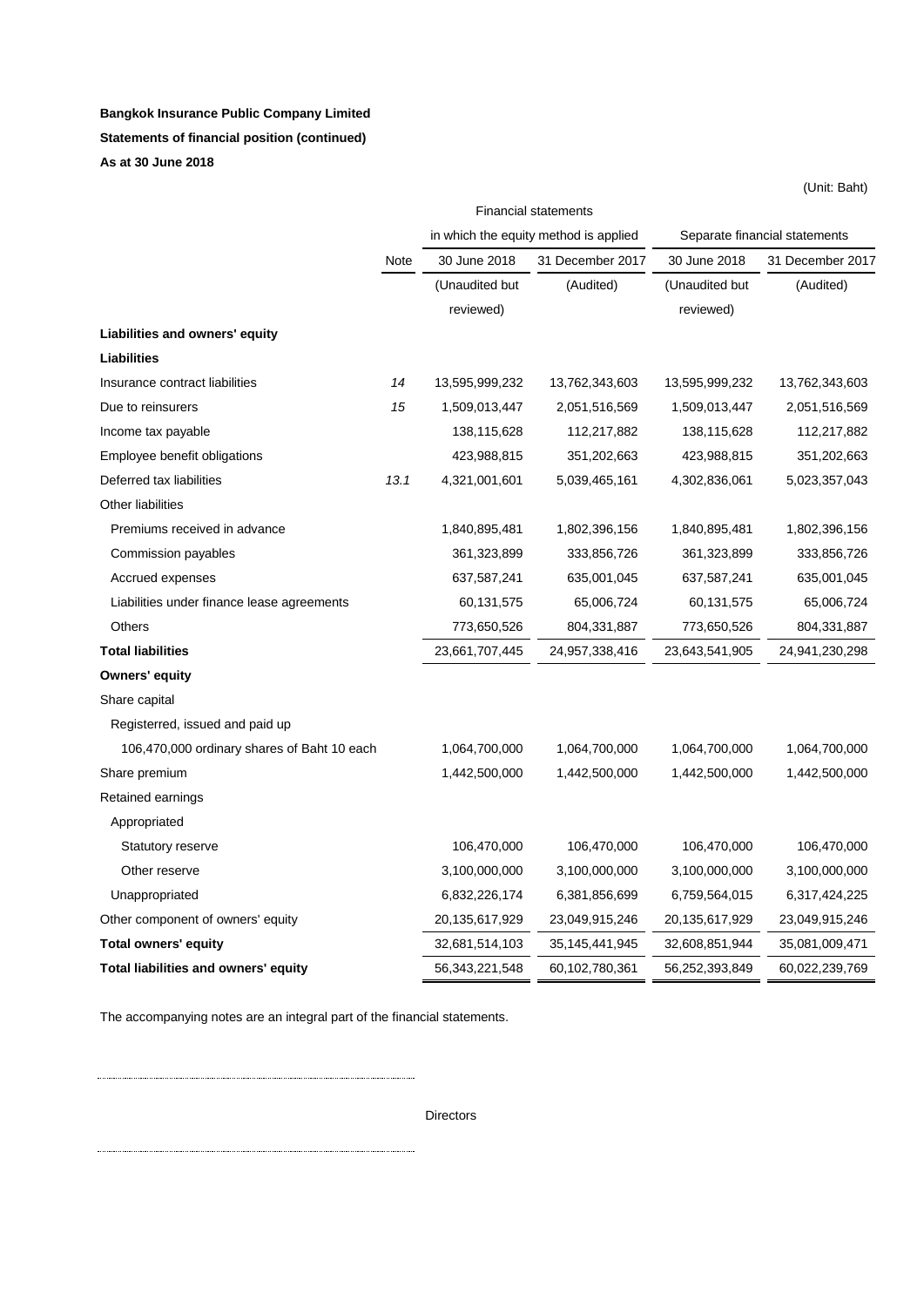#### **Bangkok Insurance Public Company Limited**

#### **Statements of comprehensive income**

**For the three-month periods ended 30 June 2018** 

(Unit: Baht)

|                                                   |      | <b>Financial statements</b>           |                    |                               |                    |  |
|---------------------------------------------------|------|---------------------------------------|--------------------|-------------------------------|--------------------|--|
|                                                   |      | in which the equity method is applied |                    | Separate financial statements |                    |  |
|                                                   | Note | 2018                                  | 2017               | 2018                          | 2017               |  |
| <b>Profit or loss:</b>                            |      |                                       |                    |                               |                    |  |
| <b>Revenues</b>                                   |      |                                       |                    |                               |                    |  |
| Gross premium written                             |      | 3,878,618,569                         | 3,769,342,347      | 3,878,618,569                 | 3,769,342,347      |  |
| Less: Premium ceded to reinsurers                 |      | (1,081,899,501)                       | (1,088,832,874)    | (1,081,899,501)               | (1,088,832,874)    |  |
| Net premium written                               |      | 2,796,719,068                         | 2,680,509,473      | 2,796,719,068                 | 2,680,509,473      |  |
| Add (less): Unearned premium reserves (increased) |      |                                       |                    |                               |                    |  |
| decreased from prior period                       |      | (38, 806, 340)                        | 77,604,780         | (38, 806, 340)                | 77,604,780         |  |
| Net earned premium                                |      | 2,757,912,728                         | 2,758,114,253      | 2,757,912,728                 | 2,758,114,253      |  |
| Fee and commission income                         |      | 226,515,174                           | 251,075,284        | 226,515,174                   | 251,075,284        |  |
| Shares of profits from investments in associates, |      |                                       |                    |                               |                    |  |
| accounted for under the equity method             | 9.2  | 6,893,619                             | 6,272,473          |                               |                    |  |
| Net investment revenue                            |      | 315,056,545                           | 375,697,722        | 315,056,545                   | 375,697,722        |  |
| Gains (losses) on investments                     |      | 65,905,418                            | (6,923,400)        | 65,905,418                    | (6,923,400)        |  |
| Other income                                      |      | 43,759,634                            | 43,300,582         | 43,759,634                    | 43,300,582         |  |
| <b>Total revenues</b>                             |      | 3,416,043,118                         | 3,427,536,914      | 3,409,149,499                 | 3,421,264,441      |  |
| <b>Expenses</b>                                   |      |                                       |                    |                               |                    |  |
| Gross claims                                      |      | 1,696,776,233                         | 2,485,134,280      | 1,696,776,233                 | 2,485,134,280      |  |
| Less: Claim recovery from reinsurers              |      | (305, 550, 186)                       | (1, 102, 064, 637) | (305, 550, 186)               | (1, 102, 064, 637) |  |
| Commissions and brokerages                        |      | 546,854,373                           | 524,646,461        | 546,854,373                   | 524,646,461        |  |
| Other underwriting expenses                       |      | 466,329,403                           | 463,119,337        | 466,329,403                   | 463,119,337        |  |
| Operating expenses                                |      | 251,374,076                           | 207,767,698        | 251,374,076                   | 207,767,698        |  |
| Investment expenses                               |      | 21,101,649                            | 22,140,051         | 21,101,649                    | 22,140,051         |  |
| Finance costs                                     |      | 823,866                               | 884,990            | 823,866                       | 884,990            |  |
| <b>Total expenses</b>                             |      | 2,677,709,414                         | 2,601,628,180      | 2,677,709,414                 | 2,601,628,180      |  |
| Profits before income tax expenses                |      | 738,333,704                           | 825,908,734        | 731,440,085                   | 819,636,261        |  |
| Less: Income tax expenses                         | 13.2 | (95, 358, 059)                        | (89, 198, 226)     | (93, 979, 335)                | (87, 943, 733)     |  |
| Profits for the periods                           |      | 642,975,645                           | 736,710,508        | 637,460,750                   | 731,692,528        |  |
| Other comprehensive income (loss):                |      |                                       |                    |                               |                    |  |
| Items to be recognised in profit or loss          |      |                                       |                    |                               |                    |  |
| in subsequent periods:                            |      |                                       |                    |                               |                    |  |
| Losses on revaluation of                          |      |                                       |                    |                               |                    |  |
| available-for-sale investments                    |      | (5,672,608,085)                       | (1,638,233,598)    | (5,672,608,085)               | (1,638,233,598)    |  |
| Add: Income taxes                                 |      | 1,134,521,618                         | 327,646,719        | 1,134,521,618                 | 327,646,719        |  |
| Items to be recognised in profit or loss in       |      |                                       |                    |                               |                    |  |
| subsequent periods - net of income taxes          |      | (4,538,086,467)                       | (1,310,586,879)    | (4,538,086,467)               | (1,310,586,879)    |  |
| Other comprehensive loss for the periods          |      | (4,538,086,467)                       | (1,310,586,879)    | (4,538,086,467)               | (1,310,586,879)    |  |
| Total comprehensive loss for the periods          |      | (3,895,110,822)                       | (573, 876, 371)    | (3,900,625,717)               | (578, 894, 351)    |  |
| Earnings per share:                               | 17   |                                       |                    |                               |                    |  |
| Basic earnings per share                          |      |                                       |                    |                               |                    |  |
| Profits for the periods                           |      | 6.04                                  | 6.92               | 5.99                          | 6.87               |  |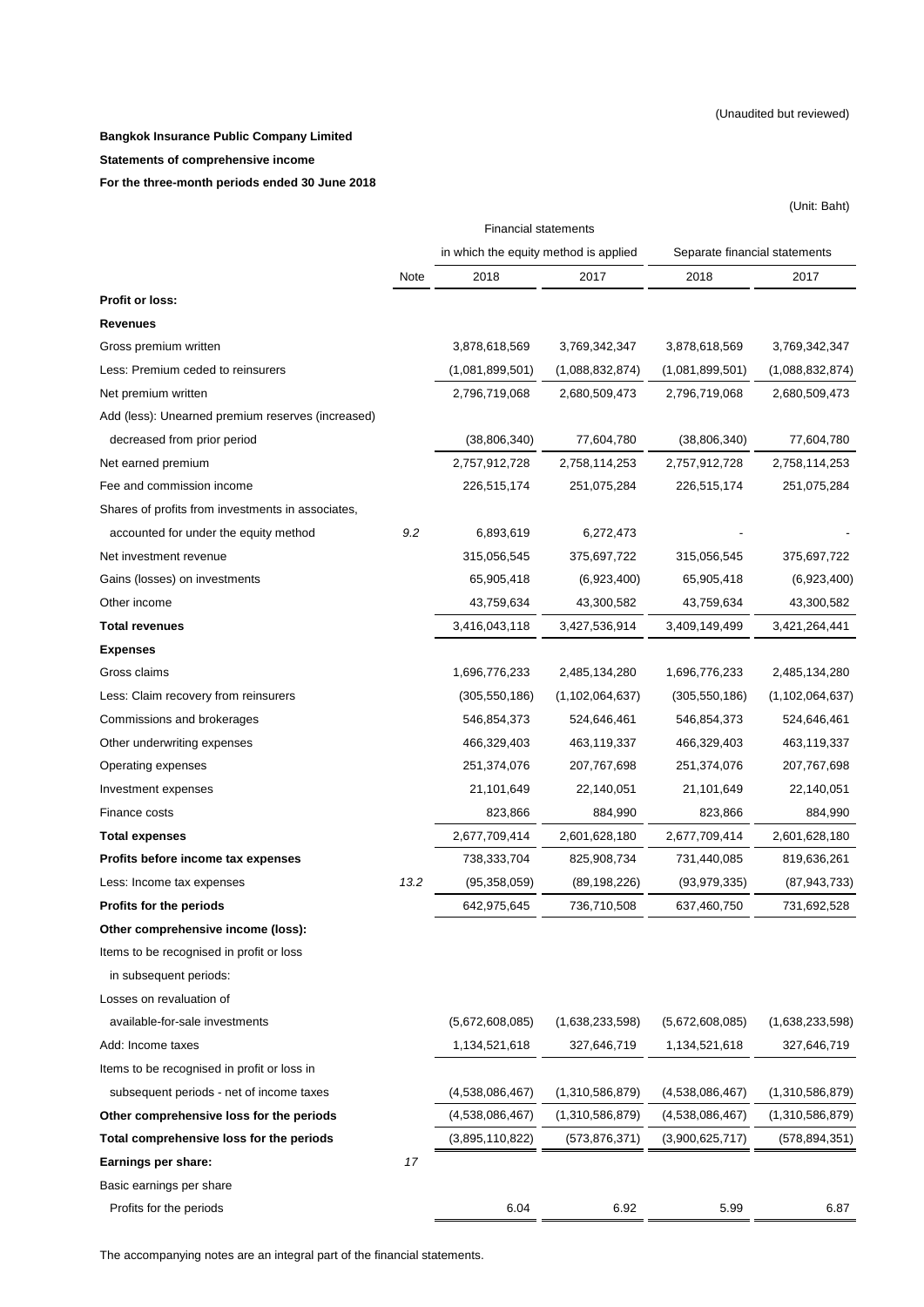(Unit: Baht)

#### **Bangkok Insurance Public Company Limited**

#### **Statements of comprehensive income**

**For the six-month periods ended 30 June 2018** 

|                                                   | <b>Financial statements</b> |                                       |                 |                               |                 |  |  |
|---------------------------------------------------|-----------------------------|---------------------------------------|-----------------|-------------------------------|-----------------|--|--|
|                                                   |                             | in which the equity method is applied |                 | Separate financial statements |                 |  |  |
|                                                   | Note                        | 2018                                  | 2017            | 2018                          | 2017            |  |  |
| Profit or loss:                                   |                             |                                       |                 |                               |                 |  |  |
| <b>Revenues</b>                                   |                             |                                       |                 |                               |                 |  |  |
| Gross premium written                             |                             | 8,150,785,009                         | 7,978,056,036   | 8,150,785,009                 | 7,978,056,036   |  |  |
| Less: Premium ceded to reinsurers                 |                             | (2,394,034,608)                       | (2,459,168,034) | (2,394,034,608)               | (2,459,168,034) |  |  |
| Net premium written                               |                             | 5,756,750,401                         | 5,518,888,002   | 5,756,750,401                 | 5,518,888,002   |  |  |
| Add (less): Unearned premium reserves (increased) |                             |                                       |                 |                               |                 |  |  |
| decreased from prior period                       |                             | (262, 685, 336)                       | 24,811,799      | (262, 685, 336)               | 24,811,799      |  |  |
| Net earned premium                                |                             | 5,494,065,065                         | 5,543,699,801   | 5,494,065,065                 | 5,543,699,801   |  |  |
| Fee and commission income                         |                             | 484,051,906                           | 555,797,810     | 484,051,906                   | 555,797,810     |  |  |
| Shares of profits from investments in associates, |                             |                                       |                 |                               |                 |  |  |
| accounted for under the equity method             | 9.2                         | 9,474,623                             | 6,042,067       |                               |                 |  |  |
| Net investment revenue                            |                             | 666,098,244                           | 671,175,159     | 666,098,244                   | 671,175,159     |  |  |
| Gains on investments                              |                             | 68,073,126                            | 14,079,310      | 67,260,642                    | 14,079,310      |  |  |
| Other income                                      |                             | 79,711,301                            | 95,398,480      | 79,711,301                    | 95,398,480      |  |  |
| <b>Total revenues</b>                             |                             | 6,801,474,265                         | 6,886,192,627   | 6,791,187,158                 | 6,880,150,560   |  |  |
| <b>Expenses</b>                                   |                             |                                       |                 |                               |                 |  |  |
| Gross claims                                      |                             | 3,872,545,330                         | 4,664,362,125   | 3,872,545,330                 | 4,664,362,125   |  |  |
| Less: Claim recovery from reinsurers              |                             | (1, 150, 958, 840)                    | (1,732,156,721) | (1,150,958,840)               | (1,732,156,721) |  |  |
| Commissions and brokerages                        |                             | 1,129,325,265                         | 1,072,621,163   | 1,129,325,265                 | 1,072,621,163   |  |  |
| Other underwriting expenses                       |                             | 906,173,118                           | 904,469,387     | 906, 173, 118                 | 904,469,387     |  |  |
| Operating expenses                                |                             | 504,924,710                           | 471,831,021     | 504,924,710                   | 471,831,021     |  |  |
| Investment expenses                               |                             | 41,654,176                            | 43,788,362      | 41,654,176                    | 43,788,362      |  |  |
| Finance costs                                     |                             | 1,700,031                             | 1,808,019       | 1,700,031                     | 1,808,019       |  |  |
| <b>Total expenses</b>                             |                             | 5,305,363,790                         | 5,426,723,356   | 5,305,363,790                 | 5,426,723,356   |  |  |
| Profits before income tax expenses                |                             | 1,496,110,475                         | 1,459,469,271   | 1,485,823,368                 | 1,453,427,204   |  |  |
| Less: Income tax expenses                         | 13.2                        | (193, 981, 000)                       | (172,446,932)   | (191,923,578)                 | (171,238,519)   |  |  |
| <b>Profits for the periods</b>                    |                             | 1,302,129,475                         | 1,287,022,339   | 1,293,899,790                 | 1,282,188,685   |  |  |
| Other comprehensive income (loss):                |                             |                                       |                 |                               |                 |  |  |
| Items to be recognised in profit or loss          |                             |                                       |                 |                               |                 |  |  |
| in subsequent periods:                            |                             |                                       |                 |                               |                 |  |  |
| Losses on revaluation of                          |                             |                                       |                 |                               |                 |  |  |
| available-for-sale investments                    |                             | (3,642,871,646)                       | (732, 383, 464) | (3,642,871,646)               | (732,383,464)   |  |  |
| Add: Income taxes                                 |                             | 728,574,329                           | 146,476,692     | 728,574,329                   | 146,476,692     |  |  |
| Items to be recognised in profit or loss in       |                             |                                       |                 |                               |                 |  |  |
| subsequent periods - net of income taxes          |                             | (2,914,297,317)                       | (585,906,772)   | (2,914,297,317)               | (585,906,772)   |  |  |
| Other comprehensive loss for the periods          |                             | (2,914,297,317)                       | (585,906,772)   | (2,914,297,317)               | (585,906,772)   |  |  |
| Total comprehensive income (loss) for the periods |                             | (1,612,167,842)                       | 701,115,567     | (1,620,397,527)               | 696,281,913     |  |  |
| Earnings per share:                               | 17                          |                                       |                 |                               |                 |  |  |
| Basic earnings per share                          |                             |                                       |                 |                               |                 |  |  |
| Profits for the periods                           |                             | 12.23                                 | 12.09           | 12.15                         | 12.04           |  |  |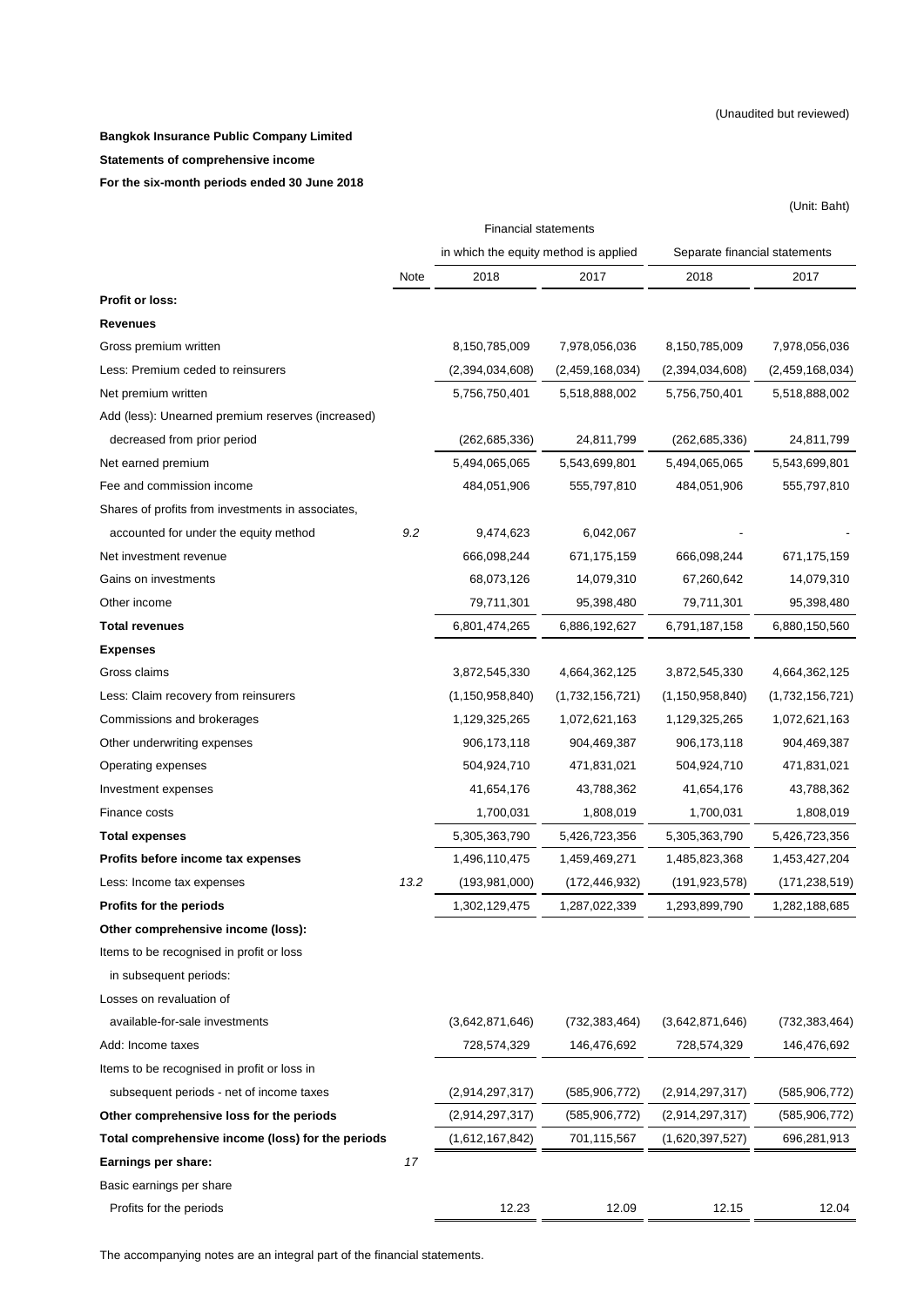#### **Bangkok Insurance Public Company Limited**

#### **Statements of cash flows**

**For the six-month periods ended 30 June 2018** 

|                                                       |      |                                       |                    |                               | (Unit: Baht)       |  |
|-------------------------------------------------------|------|---------------------------------------|--------------------|-------------------------------|--------------------|--|
|                                                       |      | <b>Financial statements</b>           |                    |                               |                    |  |
|                                                       |      | in which the equity method is applied |                    | Separate financial statements |                    |  |
|                                                       | Note | 2018                                  | 2017               | 2018                          | 2017               |  |
| Cash flows from (used in) operating activities        |      |                                       |                    |                               |                    |  |
| Direct premium written                                |      | 8,279,332,611                         | 8,320,530,337      | 8,279,332,611                 | 8,320,530,337      |  |
| Cash paid for reinsurance                             |      | (1,019,708,159)                       | (1, 151, 427, 097) | (1,019,708,159)               | (1, 151, 427, 097) |  |
| Interest income                                       |      | 158, 181, 857                         | 135,839,740        | 158,181,857                   | 135,839,740        |  |
| Dividend income                                       |      | 551,239,961                           | 520,726,118        | 551,239,961                   | 520,726,118        |  |
| Other investment income                               |      | 68,889,085                            | 73,561,326         | 68,889,085                    | 73,561,326         |  |
| Other income                                          |      | 10,625,096                            | 16,463,274         | 10,625,096                    | 16,463,274         |  |
| Losses incurred on direct insurance                   |      | (3,660,313,493)                       | (3,260,849,670)    | (3,660,313,493)               | (3,260,849,670)    |  |
| Commissions and brokerages on direct insurance        |      | (1,018,859,442)                       | (1,045,580,195)    | (1,018,859,442)               | (1,045,580,195)    |  |
| Other underwriting expenses                           |      | (1,034,783,039)                       | (1,010,408,842)    | (1,034,783,039)               | (1,010,408,842)    |  |
| Operating expenses                                    |      | (469,752,352)                         | (620, 803, 591)    | (469, 752, 352)               | (620, 803, 591)    |  |
| Investment expenses                                   |      | (28, 119, 984)                        | (30, 537, 149)     | (28, 119, 984)                | (30, 537, 149)     |  |
| Income taxes                                          |      | (158,192,074)                         | (177, 082, 963)    | (158, 192, 074)               | (177, 082, 963)    |  |
| Investments in securities                             |      | (1,205,463,849)                       | (471, 793, 309)    | (1,205,463,849)               | (471, 793, 309)    |  |
| Loans                                                 |      | (21, 862, 274)                        | 30,632,868         | (21, 862, 274)                | 30,632,868         |  |
| Investments in associates                             |      | 5,949,741                             |                    | 5,949,741                     |                    |  |
| Deposits at financial institutions                    |      | 390,252,147                           | (417, 276, 193)    | 390,252,147                   | (417, 276, 193)    |  |
| Net cash provided by operating activities             |      | 847,415,832                           | 911,994,654        | 847,415,832                   | 911,994,654        |  |
| Cash flows from (used in) investing activities        |      |                                       |                    |                               |                    |  |
| Cash flows from                                       |      |                                       |                    |                               |                    |  |
| Premises and equipment                                |      | 89,196                                | 6,205,841          | 89,196                        | 6,205,841          |  |
| Cash provided by investing activities                 |      | 89,196                                | 6,205,841          | 89,196                        | 6,205,841          |  |
| Cash flows used in                                    |      |                                       |                    |                               |                    |  |
| Premises and equipment                                |      | (29, 793, 083)                        | (67, 349, 007)     | (29, 793, 083)                | (67, 349, 007)     |  |
| Intangible assets                                     |      | (7, 168, 207)                         | (18, 947, 455)     | (7, 168, 207)                 | (18, 947, 455)     |  |
| Cash used in investing activities                     |      | (36,961,290)                          | (86, 296, 462)     | (36,961,290)                  | (86, 296, 462)     |  |
| Net cash used in investing activities                 |      | (36,872,094)                          | (80,090,621)       | (36, 872, 094)                | (80,090,621)       |  |
| Cash flows from (used in) financing activites         |      |                                       |                    |                               |                    |  |
| Dividends paid                                        | 18   | (851,760,000)                         | (851, 743, 473)    | (851,760,000)                 | (851,743,473)      |  |
| Net cash used in financing activities                 |      | (851,760,000)                         | (851, 743, 473)    | (851,760,000)                 | (851, 743, 473)    |  |
| Net decrease in cash and cash equivalents             |      | (41, 216, 262)                        | (19,839,440)       | (41, 216, 262)                | (19,839,440)       |  |
| Cash and cash equivalents at beginning of the periods |      | 399,583,620                           | 412,484,321        | 399,583,620                   | 412,484,321        |  |
| Cash and cash equivalents at end of the periods       |      | 358,367,358                           | 392,644,881        | 358, 367, 358                 | 392,644,881        |  |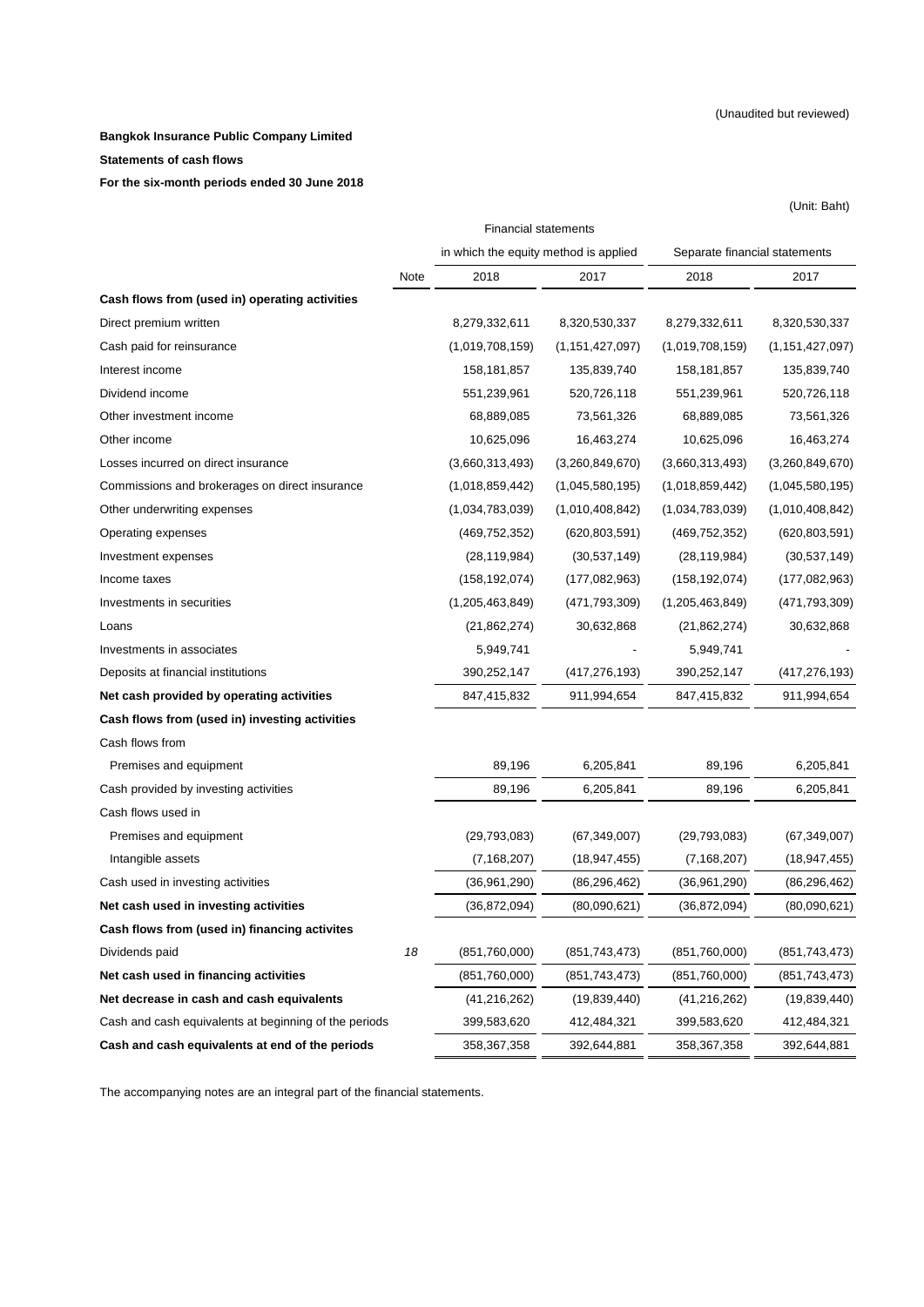#### **Bangkok Insurance Public Company Limited**

#### **Statements of changes in owners' equity**

**For the six-month periods ended 30 June 2018** 

(Unit: Baht)

|                                         |      |               |               |                   |                          |                   | Other component of equity |                   |
|-----------------------------------------|------|---------------|---------------|-------------------|--------------------------|-------------------|---------------------------|-------------------|
|                                         |      |               |               |                   |                          |                   | Revaluation surplus       |                   |
|                                         |      | Issued and    |               |                   | Retained earnings        |                   | on available-for-sale     |                   |
|                                         |      | paid-up       |               | Appropriated      |                          | investments - net |                           |                   |
|                                         | Note | share capital | Share premium | Statutory reserve | Other reserve            | Unappropriated    | of income taxes           | Total             |
| Balance as at 1 January 2017            |      | 1,064,700,000 | 1,442,500,000 | 106,470,000       | 3,100,000,000            | 5,472,711,707     | 22,067,347,169            | 33,253,728,876    |
| Dividend paid                           | 18   |               |               |                   | $\overline{\phantom{a}}$ | (851,743,473)     | $\sim$                    | (851, 743, 473)   |
| Profit for the period                   |      |               |               |                   | $\overline{\phantom{a}}$ | 1,287,022,339     | $\sim$                    | 1,287,022,339     |
| Other comprehensive loss for the period |      |               |               |                   |                          |                   | (585, 906, 772)           | (585, 906, 772)   |
| Balance as at 30 June 2017              |      | 1,064,700,000 | 1,442,500,000 | 106,470,000       | 3,100,000,000            | 5,907,990,573     | 21,481,440,397            | 33,103,100,970    |
|                                         |      |               |               |                   |                          |                   |                           |                   |
| Balance as at 1 January 2018            |      | 1,064,700,000 | 1,442,500,000 | 106,470,000       | 3,100,000,000            | 6,381,856,699     | 23,049,915,246            | 35, 145, 441, 945 |
| Dividend paid                           | 18   |               |               |                   | $\overline{\phantom{a}}$ | (851,760,000)     | $\sim$                    | (851,760,000)     |
| Profit for the period                   |      |               |               |                   | $\blacksquare$           | 1,302,129,475     | $\sim$                    | 1,302,129,475     |
| Other comprehensive loss for the period |      |               |               |                   |                          |                   | (2,914,297,317)           | (2,914,297,317)   |
| Balance as at 30 June 2018              |      | 1,064,700,000 | 1,442,500,000 | 106,470,000       | 3,100,000,000            | 6,832,226,174     | 20,135,617,929            | 32,681,514,103    |

Financial statements in which the equity method is applied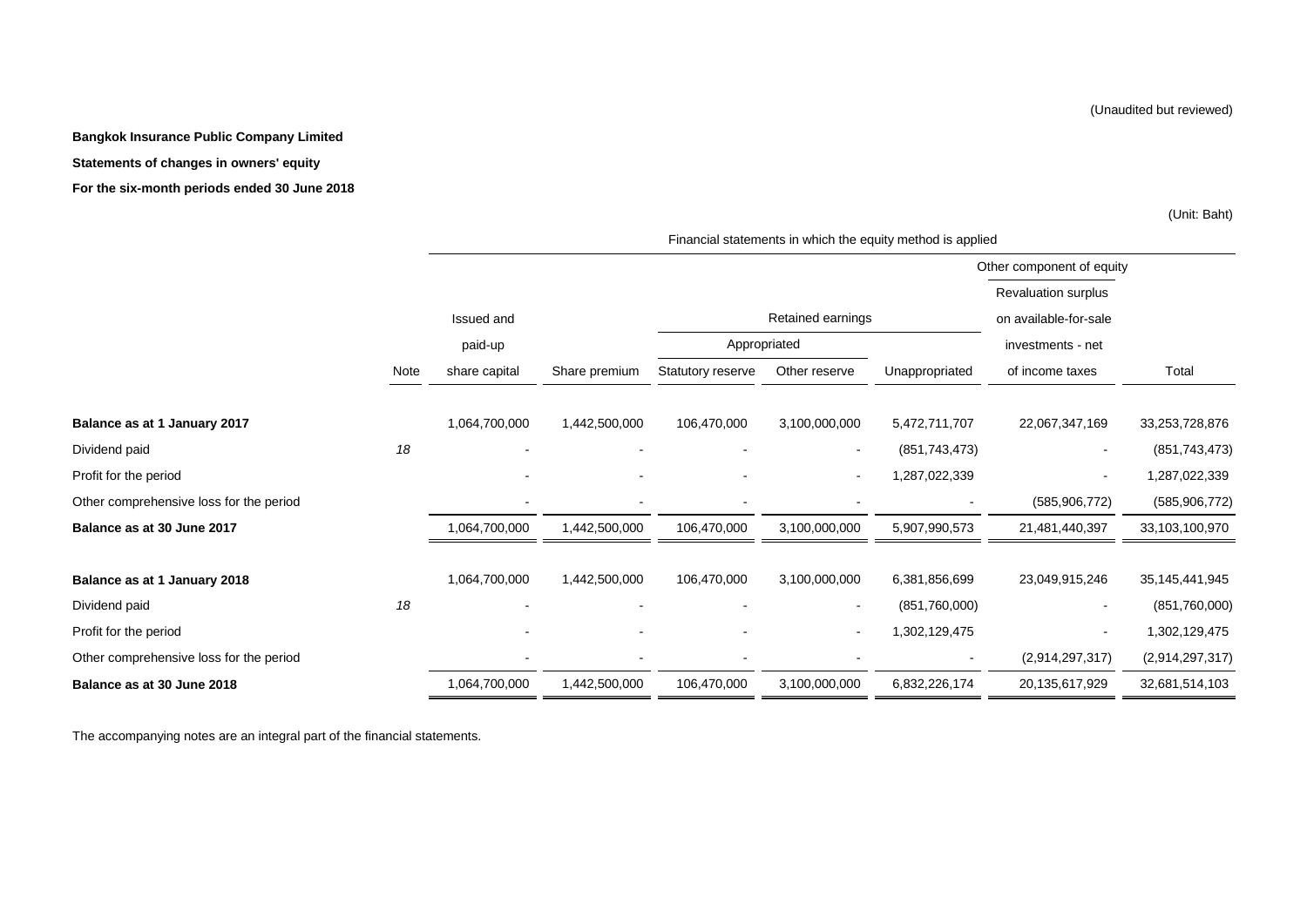**Bangkok Insurance Public Company Limited**

**Statements of changes in owners' equity (continued)**

**For the six-month periods ended 30 June 2018**

(Unit: Baht)

|                                         |      | Separate financial statements |                              |                   |                   |                 |                           |                 |  |
|-----------------------------------------|------|-------------------------------|------------------------------|-------------------|-------------------|-----------------|---------------------------|-----------------|--|
|                                         |      |                               |                              |                   |                   |                 | Other component of equity |                 |  |
|                                         |      |                               |                              |                   |                   |                 | Revaluation surplus       |                 |  |
|                                         |      | Issued and                    |                              |                   | Retained earnings |                 | on available-for-sale     |                 |  |
|                                         |      | paid-up                       |                              | Appropriated      |                   |                 | investments - net         |                 |  |
|                                         | Note | share capital                 | Share premium                | Statutory reserve | Other reserve     | Unappropriated  | of income taxes           | Total           |  |
| Balance as at 1 January 2017            |      | 1,064,700,000                 | 1,442,500,000                | 106,470,000       | 3,100,000,000     | 5,414,328,991   | 22,067,347,169            | 33,195,346,160  |  |
| Dividend paid                           | 18   |                               | $\blacksquare$               | $\blacksquare$    | $\blacksquare$    | (851, 743, 473) | $\blacksquare$            | (851, 743, 473) |  |
| Profit for the period                   |      | $\blacksquare$                | $\qquad \qquad \blacksquare$ | $\blacksquare$    |                   | 1,282,188,685   | $\blacksquare$            | 1,282,188,685   |  |
| Other comprehensive loss for the period |      |                               |                              |                   |                   |                 | (585, 906, 772)           | (585, 906, 772) |  |
| Balance as at 30 June 2017              |      | 1,064,700,000                 | 1,442,500,000                | 106,470,000       | 3,100,000,000     | 5,844,774,203   | 21,481,440,397            | 33,039,884,600  |  |
| Balance as at 1 January 2018            |      | 1,064,700,000                 | 1,442,500,000                | 106,470,000       | 3,100,000,000     | 6,317,424,225   | 23,049,915,246            | 35,081,009,471  |  |
| Dividend paid                           | 18   |                               |                              |                   |                   | (851,760,000)   | $\overline{\phantom{a}}$  | (851,760,000)   |  |
| Profit for the period                   |      |                               |                              |                   |                   | 1,293,899,790   | $\blacksquare$            | 1,293,899,790   |  |
| Other comprehensive loss for the period |      |                               | $\blacksquare$               |                   |                   |                 | (2,914,297,317)           | (2,914,297,317) |  |
| Balance as at 30 June 2018              |      | 1,064,700,000                 | 1,442,500,000                | 106,470,000       | 3,100,000,000     | 6,759,564,015   | 20,135,617,929            | 32,608,851,944  |  |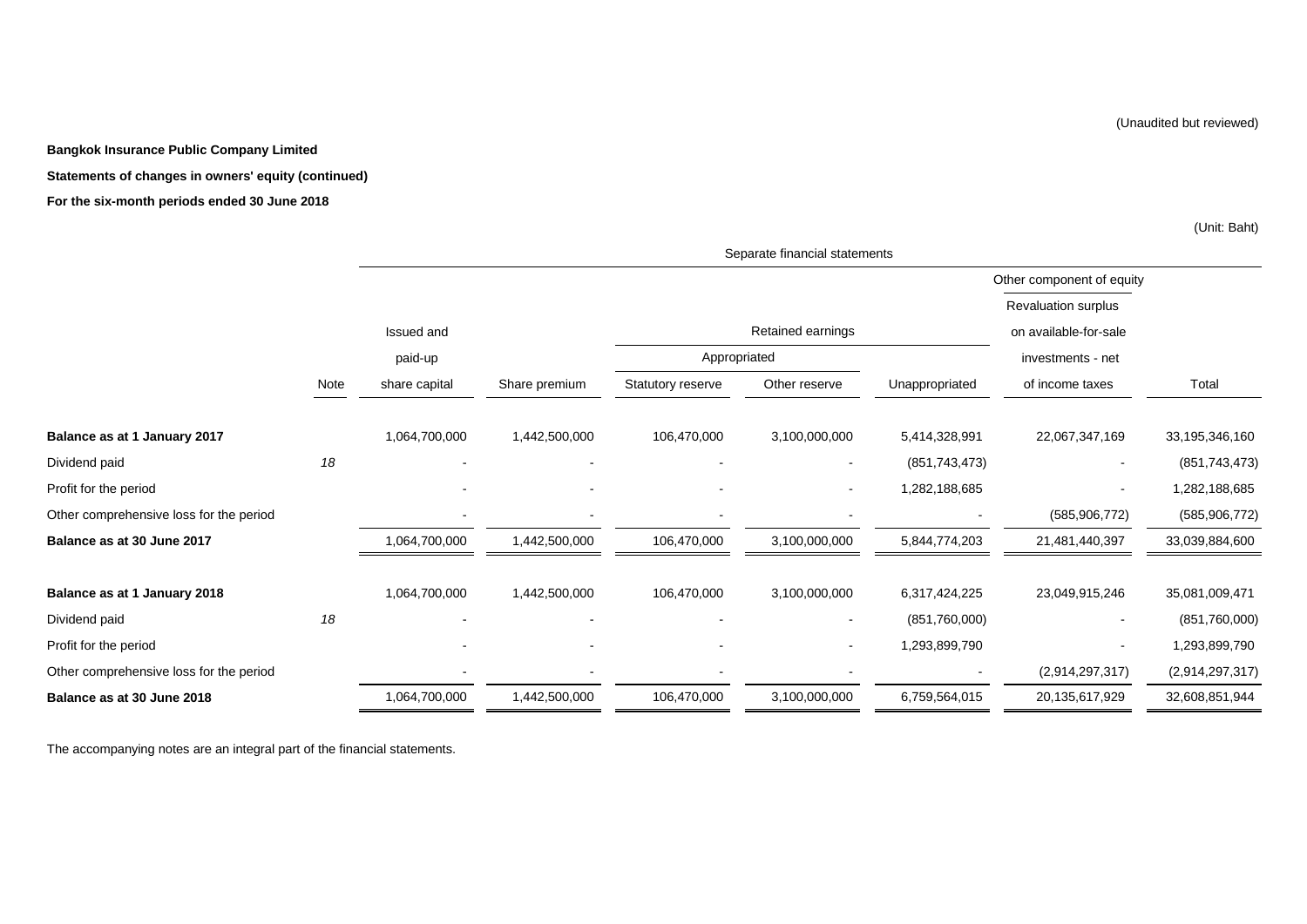# **Bangkok Insurance Public Company Limited Notes to interim financial statements For the three month and six-month periods ended 30 June 2018**

## **1. Corporate information**

Bangkok Insurance Public Company Limited ("the Company") is a public company incorporated and domiciled in Thailand, and listed on the Stock Exchange of Thailand. The Company's major shareholder is Bangkok Bank Pubic Company Limited whereby as at 30 June 2018 and 31 December 2017, such major shareholder held 9.97% of the issued and paid-up ordinary shares of the Company. The Company is principally engaged in the provision of non-life insurance. The Company's registered office is located at No. 25, Bangkok Insurance Building, South Sathon Road, Tung Ma Ha Mek, Sathon, Bangkok.

## **2. Basis for preparation of interim financial statements**

These interim financial statements are prepared in accordance with Thai Accounting Standard No. 34: Interim Financial Reporting, and in accordance with the format of financial statements specified in the Notification of the Office of Insurance Commission ("OIC") regarding criteria, procedures, terms and conditions for preparation and submission of financial statements and operating performance reports of non-life insurance companies dated 4 March 2016 whereby the Company choose to present condensed interim financial statements. However, the Company presented each line item in the statements of financial position, comprehensive income, changes in owners' equity and cash flows in the same full format as that used in its annual financial statements.

These interim financial statements are intended to provide information additional to that included in the latest annual financial statements. Accordingly, they focus on new activities, events and circumstances so as not to duplicate information previously reported. These interim financial statements should therefore be read in conjunction with the latest annual financial statements.

The interim financial statements in Thai language are the official statutory financial statements of the Company. The interim financial statements in English language have been translated from such financial statements in Thai language.

#### **2.1 The financial statements in which the equity method is applied**

The Company has prepared the financial statements, in which equity method is applied, which have presented investments in associates under the equity method.

#### **2.2 Separate financial statements**

The Company has prepared its separate financial statements, which have presented investments in associates under the cost method.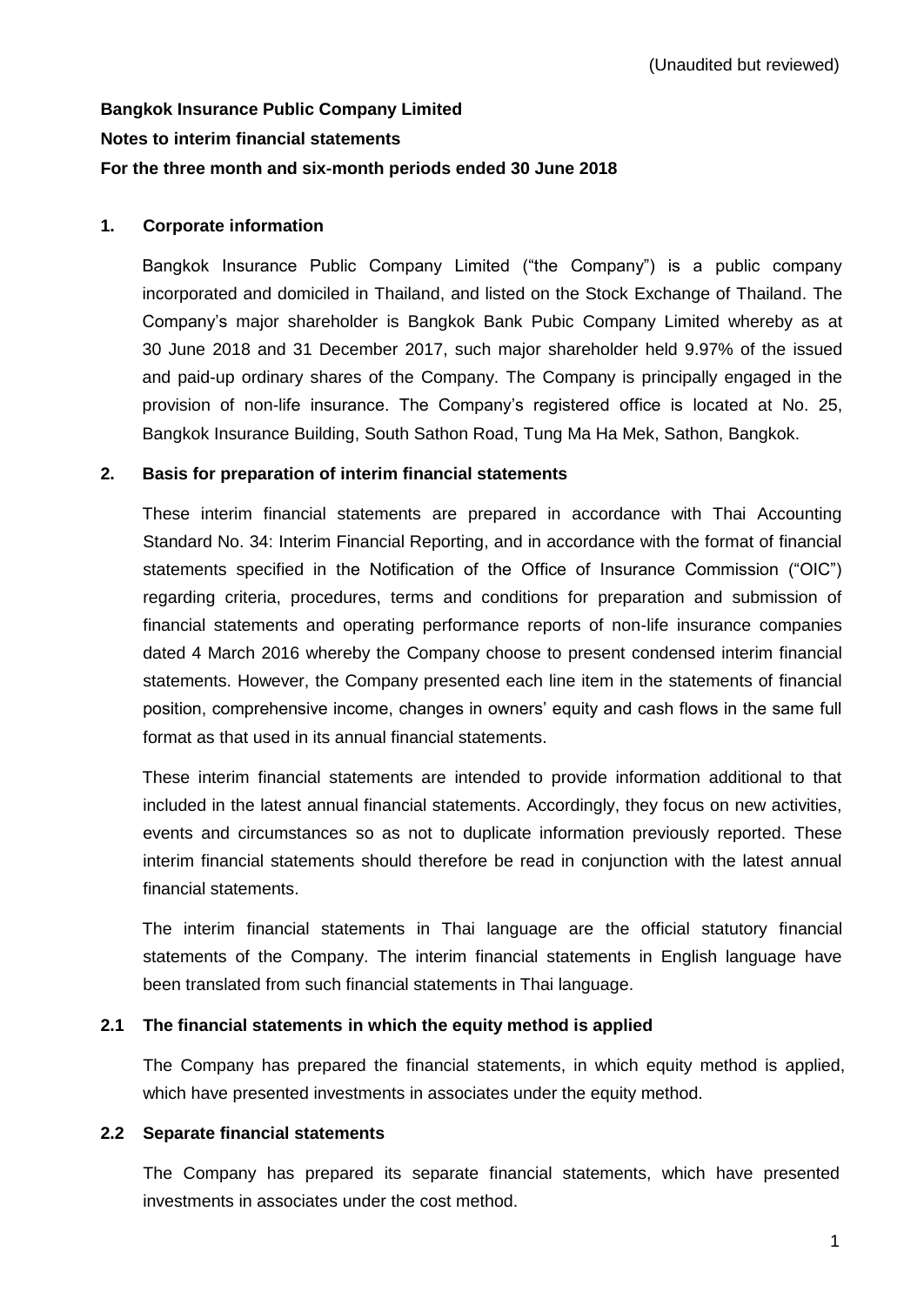#### **2.3 Revised and new financial reporting standards**

#### **(a) Financial reporting standards that became effective in the current year**

During the period, the Company has adopted the revised financial reporting standards and interpretations (revised 2017) which are effective for fiscal years beginning on or after 1 January 2018. These financial reporting standards were aimed at alignment with the corresponding International Financial Reporting Standards with most of the changes and clarifications directed towards disclosures in the notes to financial statements. The adoption of these financial reporting standards does not have any significant impact on the Company's financial statements.

## **(b) Financial reporting standard that will become effective in the future**

During the period, the Federation of Accounting Professions issued the financial reporting standard TFRS 15 Revenue from Contracts with Customers, which is effective for fiscal years beginning on or after 1 January 2019. Key principles of this standard are summarised below.

#### **TFRS 15 Revenue from Contracts with Customers**

TFRS 15 supersedes TAS 11 Construction Contracts, TAS 18 Revenue and related Interpretations. An entity shall apply this standard to all contracts with customers unless those contracts are in the scope of other standards. The standard establishes a fivestep model to account for revenue arising from contracts with customers. Revenue is recognised at an amount that reflects the consideration to which an entity expects to be entitled in exchange for transferring goods or series to a customer. The standard requires entities to exercise judgement, taking into consideration all of the relevant facts and circumstances when applying each step of the model.

At present, the management of the Company is evaluating the impact of this standard to the financial statements in the year when it is adopted.

## **2.4 Significant accounting policies**

The interim financial statements are prepared using the same accounting policies and methods of computation as those were used for the financial statements for the year ended 31 December 2017.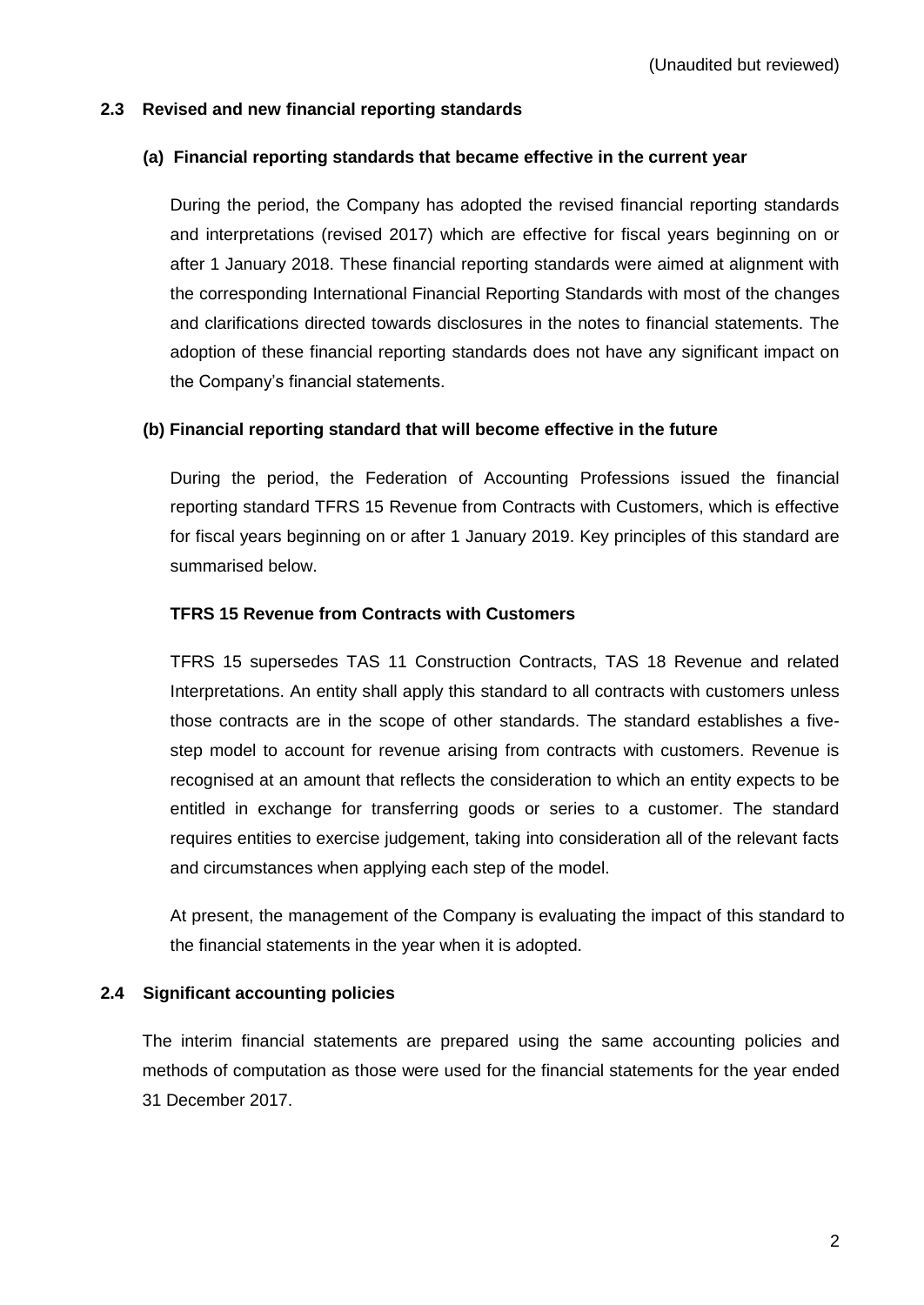## **3. Cash and cash equivalents**

|                                               |              | Financial statements in which<br>the equity method is applied |  |  |  |
|-----------------------------------------------|--------------|---------------------------------------------------------------|--|--|--|
|                                               |              | and Separate financial statements                             |  |  |  |
|                                               | 30 June 2018 | 31 December 2017                                              |  |  |  |
| Cash on hand                                  | 2,625,056    | 2,579,000                                                     |  |  |  |
| Deposits at banks with no fixed maturity date | 155,742,302  | 127,004,620                                                   |  |  |  |
| Deposits at banks with fixed maturity date    | 200,000,000  | 270,000,000                                                   |  |  |  |
| Total cash and cash equivalents               | 358,367,358  | 399,583,620                                                   |  |  |  |

As at 30 June 2018 and 31 December 2017, saving deposits and fixed deposits carried interests at the rates between 0.38 and 1.35 percent per annum.

#### **4. Premium receivables**

As at 30 June 2018 and 31 December 2017, the balances of premium receivables from direct insurance were classified by aging from the maturity date under the stipulated law of the premium collection as follows:

|                                       |                                   | (Unit: Baht)                 |  |  |
|---------------------------------------|-----------------------------------|------------------------------|--|--|
|                                       | Financial statements in which     |                              |  |  |
|                                       |                                   | the equity method is applied |  |  |
|                                       | and Separate financial statements |                              |  |  |
|                                       | 30 June 2018                      | 31 December 2017             |  |  |
| Not yet due                           | 1,294,675,911                     | 1,837,930,662                |  |  |
| Overdue not longer than 30 days       | 209,520,349                       | 201,204,808                  |  |  |
| Overdue 31 days to 60 days            | 150,208,838                       | 95,178,596                   |  |  |
| Overdue 61 days to 90 days            | 132,467,710                       | 59,087,727                   |  |  |
| Overdue 91 days to 1 year             | 159,787,804                       | 207,644,298                  |  |  |
| Overdue longer than 1 year            | 28,320,698                        | 22,411,427                   |  |  |
| Total                                 | 1,974,981,310                     | 2,423,457,518                |  |  |
| Less: Allowance for doubtful accounts | (28, 320, 698)                    | (22, 411, 427)               |  |  |
| Premium receivables - net             | 1,946,660,612                     | 2,401,046,091                |  |  |

For premium receivables due from agents and brokers, the Company has stipulated the collection guidelines in accordance with the Premium Collection Law whereby the Company has taken legal proceedings with agents and brokers on a case by case basis for overdue premiums.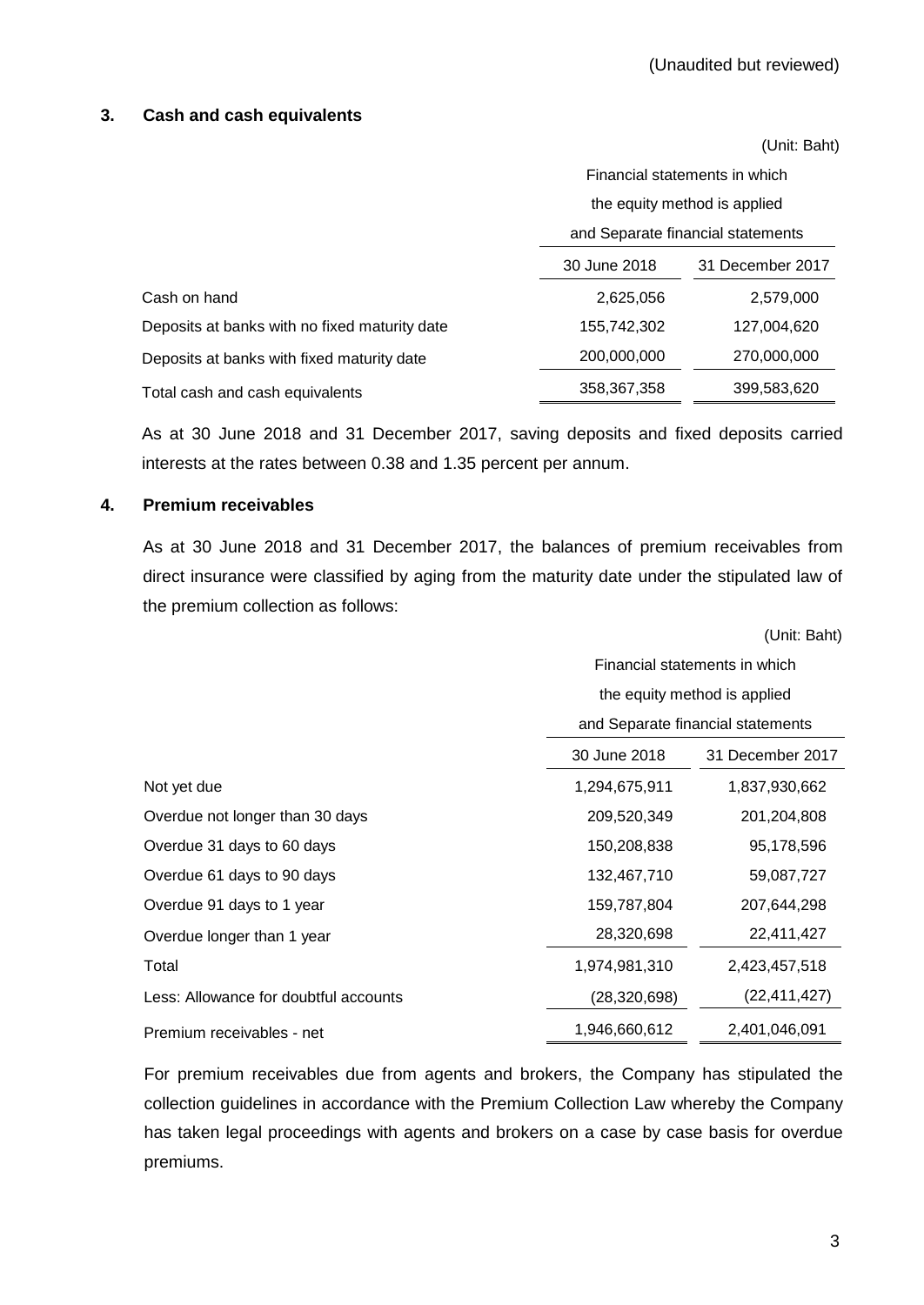#### **5. Reinsurance assets**

|                                               |               | (Unit: Baht)                      |  |  |  |
|-----------------------------------------------|---------------|-----------------------------------|--|--|--|
|                                               |               | Financial statements in which     |  |  |  |
|                                               |               | the equity method is applied      |  |  |  |
|                                               |               | and Separate financial statements |  |  |  |
|                                               | 30 June 2018  | 31 December 2017                  |  |  |  |
| Insurance reserves refundable from reinsurers |               |                                   |  |  |  |
| Loss reserves                                 | 3,249,845,106 | 3,345,545,432                     |  |  |  |
| Unearned premium reserves                     | 2,055,456,250 | 2,148,429,161                     |  |  |  |
| Total                                         | 5,305,301,356 | 5,493,974,593                     |  |  |  |
| Less: Allowance for impairment                | (6, 511, 024) | (6,578,668)                       |  |  |  |
| Reinsurance assets - net                      | 5,298,790,332 | 5,487,395,925                     |  |  |  |

As at 30 June 2018 and 31 December 2017, Insurance reserves refundable from reinsurers included insurance reserves refundable from reinsurers due to flood situation in 2011 amounting to Baht 35.2 million and Baht 31.5 million, respectively.

#### **6. Reinsurance receivables**

(Unit: Baht)

|                                            | Financial statements in which     |                  |  |  |
|--------------------------------------------|-----------------------------------|------------------|--|--|
|                                            | the equity method is applied      |                  |  |  |
|                                            | and Separate financial statements |                  |  |  |
|                                            | 30 June 2018                      | 31 December 2017 |  |  |
| Amounts deposited on reinsurance           | 37,138,988                        | 37,091,956       |  |  |
| Amounts due from reinsurers                | 270,136,242                       | 239,405,655      |  |  |
| Total                                      | 307,275,230                       | 276.497.611      |  |  |
| Less: Allowance for doubtful accounts      | (37,606,660)                      | (37,295,573)     |  |  |
| Receivables on reinsurance contracts - net | 269,668,570                       | 239,202,038      |  |  |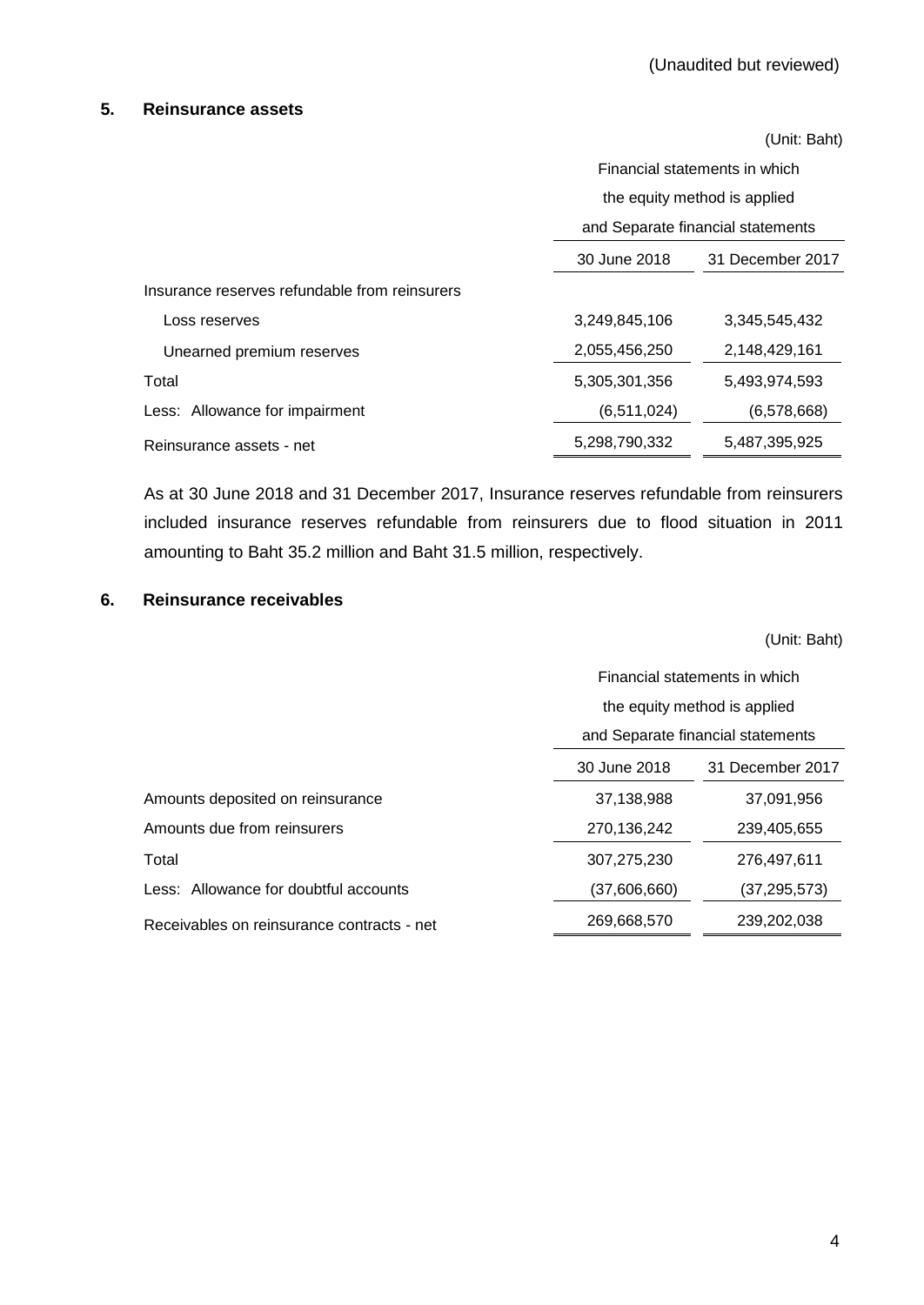## **7. Investments in securities**

## **7.1 Classified by type of investment**

(Unit: Baht)

Financial statements in which the equity method is applied

|                                      | and Separate financial statements |                |                  |                |  |  |
|--------------------------------------|-----------------------------------|----------------|------------------|----------------|--|--|
|                                      |                                   | 30 June 2018   | 31 December 2017 |                |  |  |
|                                      | Cost/                             |                | Cost/            |                |  |  |
|                                      | Amortised cost                    | Fair value     | Amortised cost   | Fair value     |  |  |
| Available-for-sale investments       |                                   |                |                  |                |  |  |
| Government and state enterprise      |                                   |                |                  |                |  |  |
| securities                           | 3,085,854,188                     | 3,084,054,870  | 1,954,375,379    | 1,964,880,052  |  |  |
| Private sector debt securities       | 1,264,647,122                     | 1,279,184,401  | 1,313,390,745    | 1,337,918,329  |  |  |
| <b>Equity securities</b>             | 7,166,978,654                     | 32,323,763,104 | 6,977,967,772    | 35,755,329,572 |  |  |
| Total                                | 11,517,479,964                    | 36,687,002,375 | 10,245,733,896   | 39,058,127,953 |  |  |
| Add: Unrealised gains                | 25,169,522,411                    |                | 28,812,394,057   |                |  |  |
| Total available-for-sale investments | 36,687,002,375                    | 36,687,002,375 | 39,058,127,953   | 39,058,127,953 |  |  |
| <b>Held-to-maturity investments</b>  |                                   |                |                  |                |  |  |
| Deposits at financial institutions   |                                   |                |                  |                |  |  |
| which matured over 3 months          | 7,661,323,716                     |                | 8,051,575,864    |                |  |  |
| Total held-to-maturity investments   | 7,661,323,716                     |                | 8,051,575,864    |                |  |  |
| <b>General investments</b>           |                                   |                |                  |                |  |  |
| Domestic equity securities           | 603,435,058                       |                | 603,435,058      |                |  |  |
| Foreign equity securities            | 201,689,384                       |                | 201,689,384      |                |  |  |
| Total                                | 805,124,442                       |                | 805,124,442      |                |  |  |
| Less: Allowance for impairment       | (95, 546, 760)                    |                | (95, 203, 760)   |                |  |  |
| General investments - net            | 709,577,682                       |                | 709,920,682      |                |  |  |
| Investment in securities - net       | 45,057,903,773                    |                | 47,819,624,499   |                |  |  |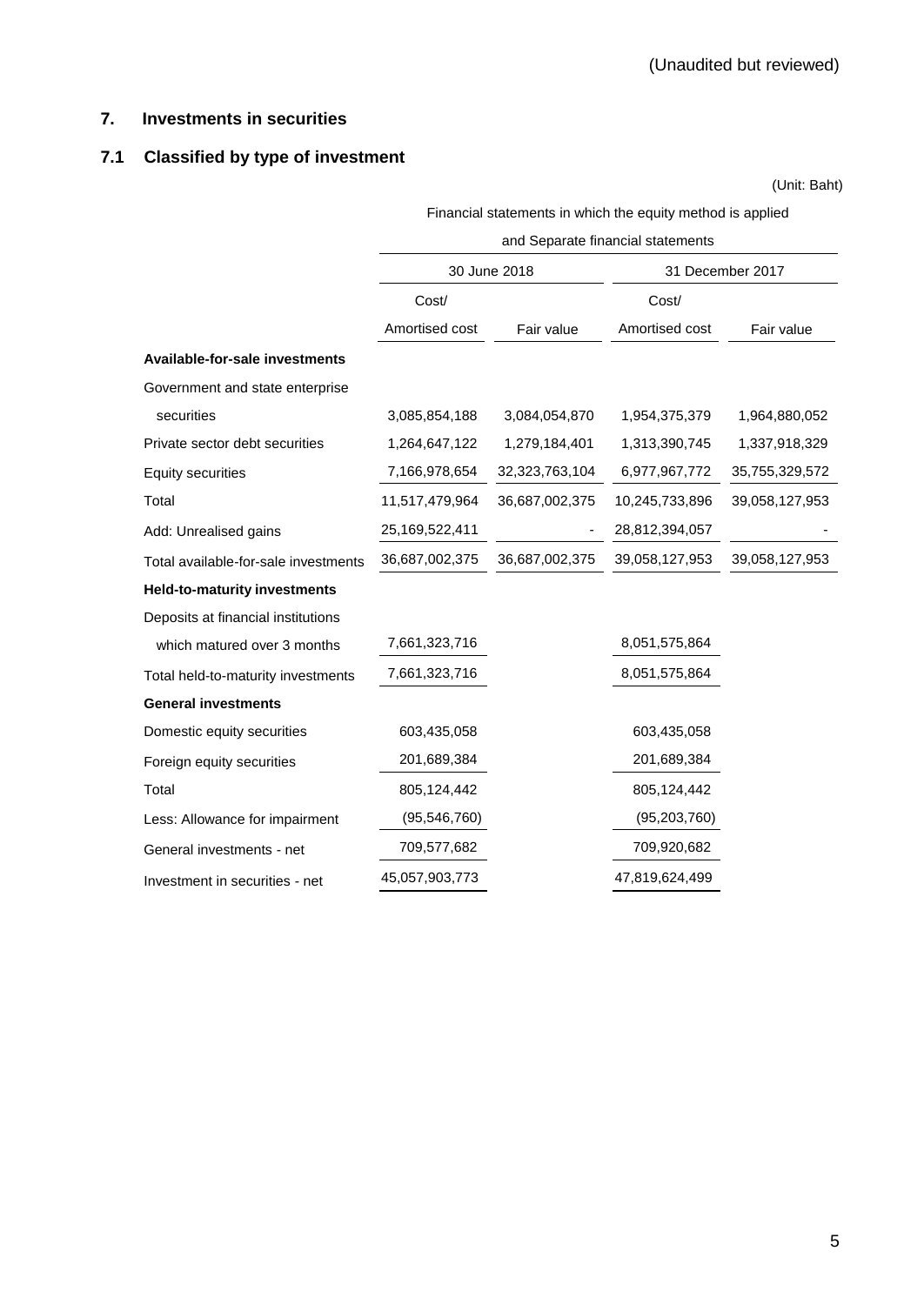#### **7.2 Revaluation surplus on available-for-sale investments**

|                                                             |                               | (Unit: Baht)                      |  |
|-------------------------------------------------------------|-------------------------------|-----------------------------------|--|
|                                                             | Financial statements in which |                                   |  |
|                                                             |                               | the equity method is applied      |  |
|                                                             |                               | and Separate financial statements |  |
|                                                             | For the six-month             |                                   |  |
|                                                             | period ended                  | For the year ended                |  |
|                                                             | 30 June 2018                  | 31 December 2017                  |  |
| Revaluation surplus on available-for-sale                   |                               |                                   |  |
| investments - beginning of the periods                      | 28,812,394,057                | 27,584,183,961                    |  |
| Gains (losses) on revaluation during the periods            | (3,592,463,245)               | 1,317,176,684                     |  |
| Gains on sales of available-for-sale investments during the |                               |                                   |  |
| periods transferred to be recognised in profit or loss      | (50, 408, 401)                | (88,966,588)                      |  |
| Revaluation surplus on available-for-sale investments       |                               |                                   |  |
| - end of the periods                                        | 25,169,522,411                | 28,812,394,057                    |  |
| Less: Income taxes                                          | (5,033,904,482)               | (5,762,478,811)                   |  |
| Revaluation surplus on available-for-sale investments       |                               |                                   |  |
| - net of income taxes                                       | 20,135,617,929                | 23,049,915,246                    |  |

#### **7.3 Investments subject to restriction**

As at 30 June 2018 and 31 December 2017, the Company placed certain investments as a security with the Registrar and placed with the bank to secure bank overdraft facilities and others as required in the normal course of business of the Company as described in Note 20 to the interim financial statements.

## **8. Loans and interest receivables**

As at 30 June 2018 and 31 December 2017, the balances of loans and interest receivables, classified by overdue years, were as follows: (Unit: Baht)

| 30 June 2018  |                     |                 |                     |               |                                      |                                                                                              |  |  |
|---------------|---------------------|-----------------|---------------------|---------------|--------------------------------------|----------------------------------------------------------------------------------------------|--|--|
|               |                     |                 | Other Ioans         |               | Total                                |                                                                                              |  |  |
| Principal     | Accrued<br>interest | Principal       | Accrued<br>interest | Principal     | Accrued<br>$interest$ <sup>(1)</sup> | Total                                                                                        |  |  |
| 1,203,991,691 | 2,146,173           | 6,888,859       |                     | 1,210,880,550 | 2,146,173                            | 1,213,026,723                                                                                |  |  |
|               |                     |                 |                     |               |                                      |                                                                                              |  |  |
| 46,827,083    | 252,824             |                 |                     | 46,827,083    | 252,824                              | 47,079,907                                                                                   |  |  |
| 2,668,570     |                     |                 |                     | 2,668,570     |                                      | 2,668,570                                                                                    |  |  |
| 120,794,243   |                     |                 |                     | 120,794,243   |                                      | 120,794,243                                                                                  |  |  |
| 1,374,281,587 | 2,398,997           | 6,888,859       |                     | 1,381,170,446 | 2,398,997                            | 1,383,569,443                                                                                |  |  |
|               |                     |                 |                     |               |                                      |                                                                                              |  |  |
| (445, 057)    |                     |                 |                     | (445, 057)    |                                      | (445, 057)                                                                                   |  |  |
|               |                     |                 |                     |               |                                      |                                                                                              |  |  |
| 1,373,836,530 | 2,398,997           | 6,888,859       |                     | 1,380,725,389 | 2,398,997                            | 1,383,124,386                                                                                |  |  |
|               |                     | Mortgaged loans |                     |               |                                      | Financial statements in which the equity method is applied and Separate financial statements |  |  |

(1) Shown as a part of "accrued investment income" in the statements of financial position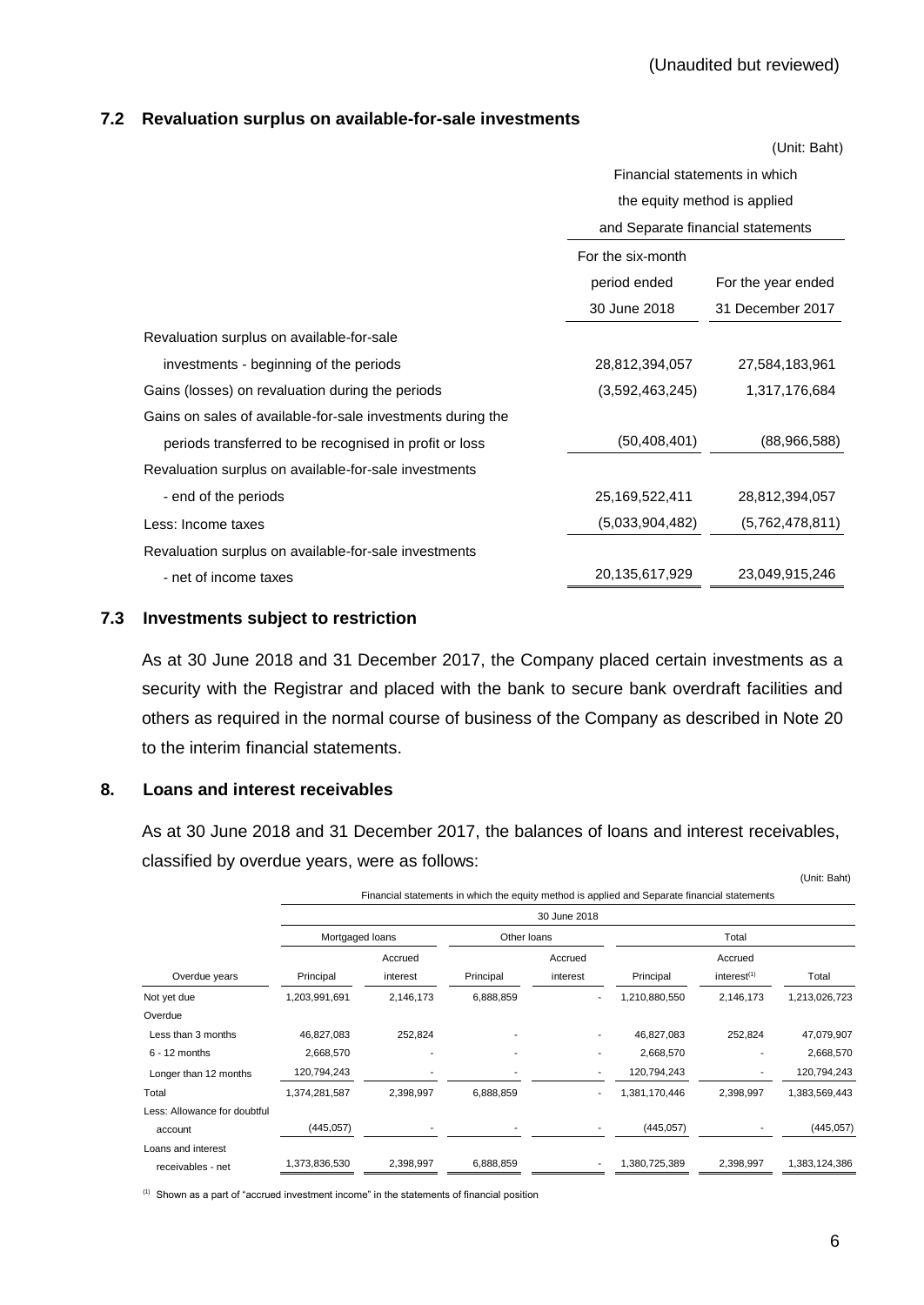(Unit: Baht)

|                       |                 | Financial statements in which the equity method is applied and Separate financial statements |             |          |               |                         |               |  |  |  |  |
|-----------------------|-----------------|----------------------------------------------------------------------------------------------|-------------|----------|---------------|-------------------------|---------------|--|--|--|--|
|                       |                 | 31 December 2017                                                                             |             |          |               |                         |               |  |  |  |  |
|                       | Mortgaged loans |                                                                                              | Other loans |          | Total         |                         |               |  |  |  |  |
|                       |                 | Accrued                                                                                      |             | Accrued  |               | Accrued                 |               |  |  |  |  |
| Overdue years         | Principal       | interest                                                                                     | Principal   | interest | Principal     | interest <sup>(1)</sup> | Total         |  |  |  |  |
| Not yet due           | 1,169,395,263   | 925,744                                                                                      | 6,233,720   |          | 1,175,628,983 | 925,744                 | 1,176,554,727 |  |  |  |  |
| Overdue               |                 |                                                                                              |             |          |               |                         |               |  |  |  |  |
| Less than 3 months    | 30,200,000      | 147.484                                                                                      |             |          | 30,200,000    | 147.484                 | 30,347,484    |  |  |  |  |
| Longer than 12 months | 153,479,189     | ۰                                                                                            |             |          | 153,479,189   |                         | 153,479,189   |  |  |  |  |
| Loans and interest    |                 |                                                                                              |             |          |               |                         |               |  |  |  |  |
| receivables           | 1,353,074,452   | 1,073,228                                                                                    | 6,233,720   |          | 1,359,308,172 | 1,073,228               | 1,360,381,400 |  |  |  |  |

(1) Shown as a part of "accrued investment income" in the statements of financial position

Credit limits granted to each employee under the Company's employee welfare plan are not exceeding 30 times of employee's salary and Baht 1,000,000 for personal guarantee loans with interest being charged at the rate of 3.0% per annum, and not exceeding 60 times of employee's salary and Baht 5,000,000 for mortgaged loans with interest being charged at the rate of 2.5% per annum.

As at 30 June 2018 and 31 December 2017, the balances of employee loans were Baht 81.7 million and Baht 53.9 million, respectively.

#### **9. Investments in associates**

#### **9.1 Details of associates**

|                                |                    |               | Paid-up share capital as at       |             |         | Shareholding                  |  |  |
|--------------------------------|--------------------|---------------|-----------------------------------|-------------|---------|-------------------------------|--|--|
|                                |                    | Country of    | 30 June                           | 31 December | 30 June | 31 December                   |  |  |
| Company's name                 | Nature of business | incorporation | 2018                              | 2017        | 2018    | 2017                          |  |  |
|                                |                    |               | (USD)                             | (USD)       | (%)     | (%)                           |  |  |
| Asia Insurance (Cambodia) Plc. | Non-life insurance | Cambodia      | 7,000,000                         | 7,000,000   | 22.92   | 22.92                         |  |  |
| Asian Insurance International  |                    |               |                                   |             |         |                               |  |  |
| Holding) Limited               | Holding company    | Bermuda       | 5,740,000                         | 5,740,000   | 41.70   | 41.70                         |  |  |
| Bangkok Insurance (Lao)        |                    |               |                                   |             |         |                               |  |  |
| Company Limited                | Non-life insurance | Lao           | 2,000,000                         | 2,000,000   | 38.00   | 45.00                         |  |  |
|                                |                    |               |                                   |             |         | (Unit: Baht)                  |  |  |
|                                |                    |               | Financial statements in which the |             |         |                               |  |  |
| Company's name                 |                    |               | equity method is applied          |             |         | Separate financial statements |  |  |

| Company's name                                  |              | equity method is applied | Separate financial statements |                  |  |
|-------------------------------------------------|--------------|--------------------------|-------------------------------|------------------|--|
|                                                 | 30 June 2018 | 31 December 2017         | 30 June 2018                  | 31 December 2017 |  |
| Asia Insurance (Cambodia) Plc.                  | 78,138,185   | 73.608.791               | 30.202.059                    | 30,202,059       |  |
| Asian Insurance International (Holding) Limited | 119.812.610  | 113.598.568              | 72.054.063                    | 72,054,063       |  |
| Bangkok Insurance (Lao) Company Limited         | 22.272.626   | 27.728.355               | 27.139.600                    | 32,139,000       |  |
| Total                                           | 220,223,421  | 214,935,714              | 129,395,722                   | 134,395,122      |  |

On 29 March 2018, the Company sold the shares of Bangkok Insurance (Lao) Company Limited which held by the Company, equivalent to 7 percent of the total shares of such company.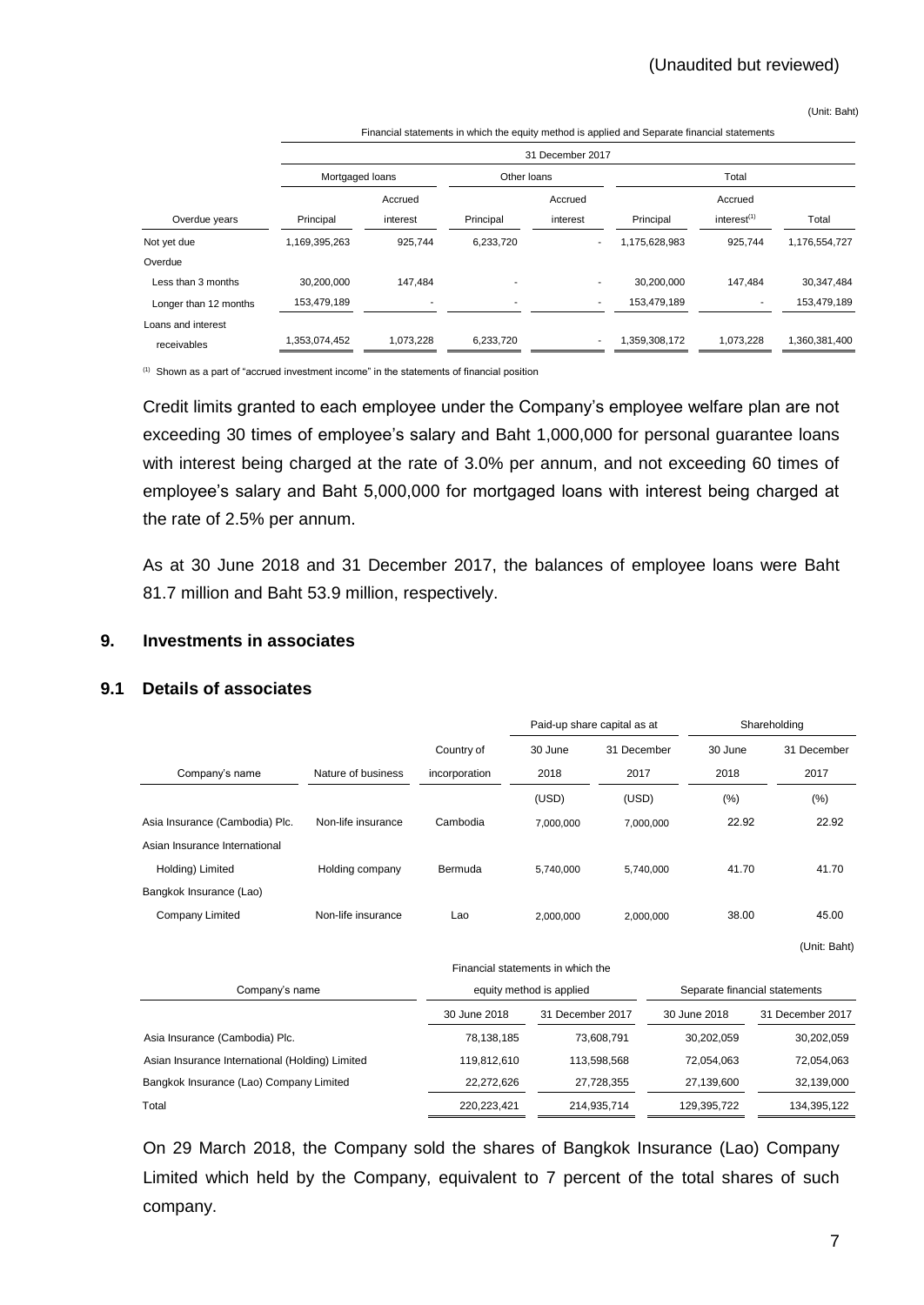### **9.2 Shares of profits (losses) and dividends income**

|                   | Financial statements in which the equity method is applied | Separate financial statements     |                                   |                                 |                           |      |
|-------------------|------------------------------------------------------------|-----------------------------------|-----------------------------------|---------------------------------|---------------------------|------|
|                   | Share of profits (losses) from                             |                                   | Share of profits (losses) from    |                                 | Dividend received         |      |
|                   | investments in associates for the                          |                                   | investments in associates for the |                                 | for the six-month periods |      |
|                   |                                                            | three-month periods ended 30 June |                                   | six-month periods ended 30 June | ended 30 June             |      |
| Company's name    | 2018                                                       | 2017                              | 2018                              | 2017                            | 2018                      | 2017 |
| Asia Insurance    |                                                            |                                   |                                   |                                 |                           |      |
| (Cambodia) Plc.   | 2,041,571                                                  | 1,408,387                         | 4,529,394                         | 2,252,160                       |                           |      |
| Asian Insurance   |                                                            |                                   |                                   |                                 |                           |      |
| International     |                                                            |                                   |                                   |                                 |                           |      |
| (Holding) Limited | 5,308,390                                                  | 4,070,176                         | 6,214,042                         | 4,043,807                       |                           |      |
| Bangkok Insurance |                                                            |                                   |                                   |                                 |                           |      |
| (Lao) Limited     | (456, 342)                                                 | 793,910                           | (1,268,813)                       | (253,900)                       |                           |      |
| Total             | 6,893,619                                                  | 6,272,473                         | 9,474,623                         | 6,042,067                       |                           |      |

### **9.3 Summarised financial information of associates**

|                                |         |                    |                          |                                                      |      |                |                           | (Unit: Million Baht) |
|--------------------------------|---------|--------------------|--------------------------|------------------------------------------------------|------|----------------|---------------------------|----------------------|
|                                |         |                    |                          |                                                      |      | Total revenues |                           | Profits (losses)     |
|                                |         | Total assets as at |                          | Total liabilities as at<br>for the six-month periods |      |                | for the six-month periods |                      |
|                                | 30 June | 31 December        | 30 June                  | 31 December                                          |      | ended 30 June  |                           | ended 30 June        |
| Company's name                 | 2018    | 2017               | 2018                     | 2017                                                 | 2018 | 2017           | 2018                      | 2017                 |
| Asia Insurance (Cambodia) Plc. | 445.8   | 398.9              | 79.6                     | 58.8                                                 | 45.7 | 48.1           | 19.8                      | 14.9                 |
| Asian Insurance International  |         |                    |                          |                                                      |      |                |                           |                      |
| (Holding) Limited              | 217.3   | 211.9              | $\overline{\phantom{0}}$ | $\overline{\phantom{0}}$                             | 2.6  | 0.3            | 2.1                       | (0.2)                |
| Bangkok Insurance (Lao)        |         |                    |                          |                                                      |      |                |                           |                      |
| Company Limited                | 97.0    | 105.7              | 45.6                     | 50.3                                                 | 12.4 | 8.0            | (2.8)                     | (1.5)                |

As at 30 June 2018 and 31 December 2017, the Company recorded investments in associates under the equity method (in the financial statements in which the equity method is applied) based on the financial information, as prepared by the associates' management, which have yet been reviewed by their external auditors.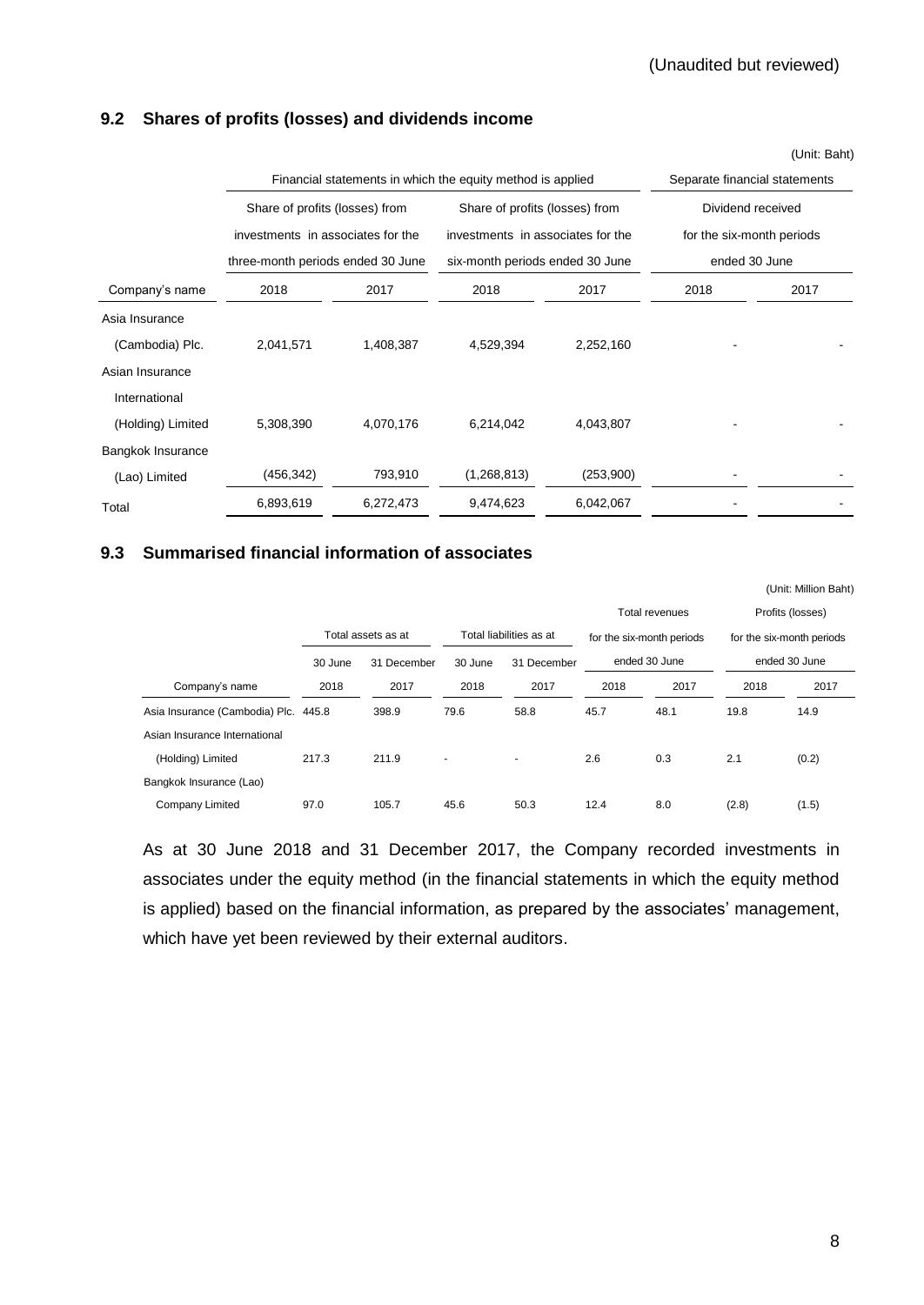#### **10. Investment properties**

|                                     | (Unit: Baht)               |
|-------------------------------------|----------------------------|
|                                     | Financial statements in    |
|                                     | which the equity method is |
|                                     | applied and Separate       |
|                                     | financial statements       |
| Net book value as at 1 January 2018 | 169,666,034                |
| Depreciation charge for the period  | (8,544,008)                |
| Net book value as at 30 June 2018   | 161,122,026                |

The investment properties of the Company, which are offices for rent, as at 30 June 2018 and 31 December 2017, the fair values of the investment properties amounting to Baht 188.3 million and Baht 206.0 million, respectively, which were appraised by an independent valuer using the income approach. The key assumptions used in such appraisal are yield rate, inflation rate, long-term vacancy rate and long-term growth rate in rental fee, etc.

### **11. Premises and equipment**

|                                      |             |                  |                          |                   |                                                                                              |                 | 19.1111.1511.11 |
|--------------------------------------|-------------|------------------|--------------------------|-------------------|----------------------------------------------------------------------------------------------|-----------------|-----------------|
|                                      |             |                  |                          |                   | Financial statements in which the equity method is applied and Separate financial statements |                 |                 |
|                                      |             |                  |                          | Office furniture, |                                                                                              |                 |                 |
|                                      |             |                  | Condominium              | fixtures and      |                                                                                              | Construction in |                 |
|                                      | Land        | <b>Buildings</b> | unit                     | equipment         | Motor vehicles                                                                               | progress        | Total           |
| Net book value as at                 |             |                  |                          |                   |                                                                                              |                 |                 |
| 1 January 2018                       | 206,132,665 | 267,104,156      | 29,629                   | 436,969,151       | 69,588,725                                                                                   | 27,389,848      | 1,007,214,174   |
| Addition during the period - at cost |             |                  |                          | 19,475,645        | 6,950,709                                                                                    | 7,281,722       | 33,708,076      |
| Transfer in (out) during the period  |             |                  |                          |                   |                                                                                              |                 |                 |
| - at cost                            |             |                  | $\overline{\phantom{a}}$ | 22,985,956        |                                                                                              | (22,985,956)    |                 |
| Disposals during the period          |             |                  |                          |                   |                                                                                              |                 |                 |
| - at net book value                  |             |                  |                          | ٠                 | (54, 195)                                                                                    |                 | (54, 195)       |
| Depreciation charge for the period   |             | (13,131,068)     |                          | (96, 893, 104)    | (12, 827, 054)                                                                               | ۰               | (122, 851, 226) |
| Net book value as at                 |             |                  |                          |                   |                                                                                              |                 |                 |
| 30 June 2018                         | 206,132,665 | 253,973,088      | 29,629                   | 382,537,648       | 63,658,185                                                                                   | 11,685,614      | 918,016,829     |

#### **12. Intangible assets**

(Unit: Baht)

(Unit: Baht)

# Financial statements in which the equity method is applied

|                                               | and Separate financial statements |                 |              |  |  |  |
|-----------------------------------------------|-----------------------------------|-----------------|--------------|--|--|--|
|                                               |                                   | Computer        |              |  |  |  |
|                                               | Computer                          | softwares under |              |  |  |  |
|                                               | softwares                         | development     | Total        |  |  |  |
| Net book value as at 1 January 2018           | 222,939,164                       | 3,640,011       | 226,579,175  |  |  |  |
| Addition during the period - at cost          | 4.548.288                         |                 | 4,548,288    |  |  |  |
| Transfer in (out) during the period - at cost | 3,640,011                         | (3,640,011)     |              |  |  |  |
| Amortisation for the period                   | (37,323,106)                      |                 | (37,323,106) |  |  |  |
| Net book value as at 30 June 2018             | 193.804.357                       |                 | 193,804,357  |  |  |  |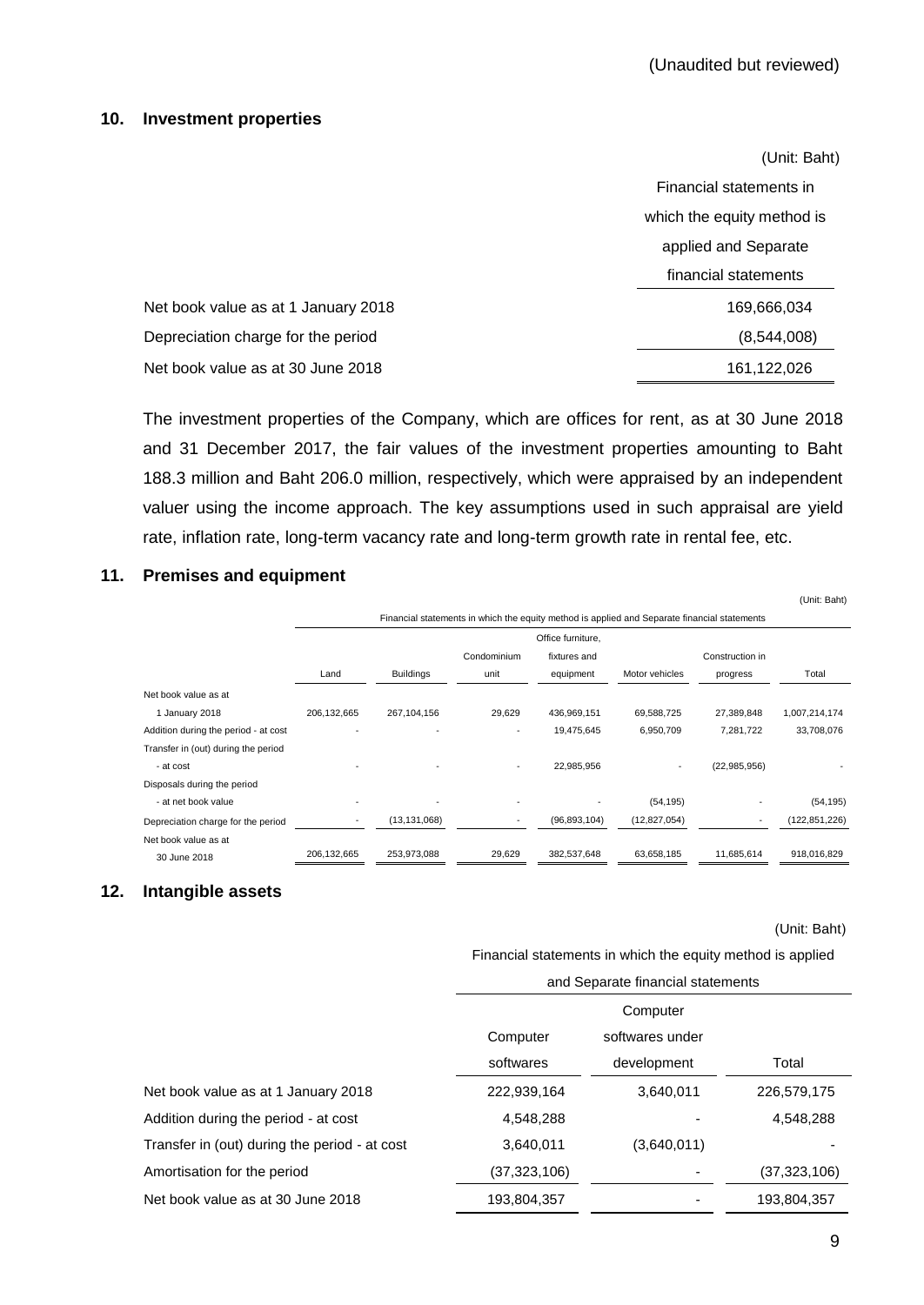#### **13. Deferred tax asset/liabilities and income tax expenses**

#### **13.1 Deferred tax assets/liabilities**

As at 30 June 2018 and 31 December 2017, the components of deferred tax assets and liabilities consisted of tax effects arising from the following transactions.

(Unit: Baht) Financial statements in which the equity method is applied Changes in deferred tax assets or liabilities for the six-month periods ended 30 June 30 June 2018 31 December 2017 2018 2017 Deferred tax assets arose from: Allowance for impairment on investments 19,109,352 19,040,752 68,600 1,404,320 Premium reserves 195,172,070 161,663,994 33,508,076 (7,293,513) Loss reserves of claims incurred and reported 357,634,009 403,860,729 (46,226,720) 18,831,213 Loss reserves of claims incurred but not yet reported 64,589,951 66,265,177 (1,675,226) (26,977) Provision for long-term employee benefits 84,940,907 80,383,677 4,557,230 2,799,570 Others 9,765,276 8,050,583 1,714,693 706,866 Total 731,211,565 739,264,912 Deferred tax liabilities arose from: Gains on revaluation of available-for-sale investments 5,033,904,482 5,762,478,811 728,574,329 146,476,692 Actuarial gains 143,144 143,144 143,144 Shares of profits from investments in associates 18,165,540 16,108,118 (2,057,422) (1,208,413) Total 5,052,213,166 5,778,730,073 Deferred tax liabilities 4,321,001,601 5,039,465,161 Total changes 718,463,560 161,689,758 Changes are recognised: - in profit or loss (10,110,769) 15,213,066 - in other comprehensive income 728,574,329 146,476,692 718,463,560 161,689,758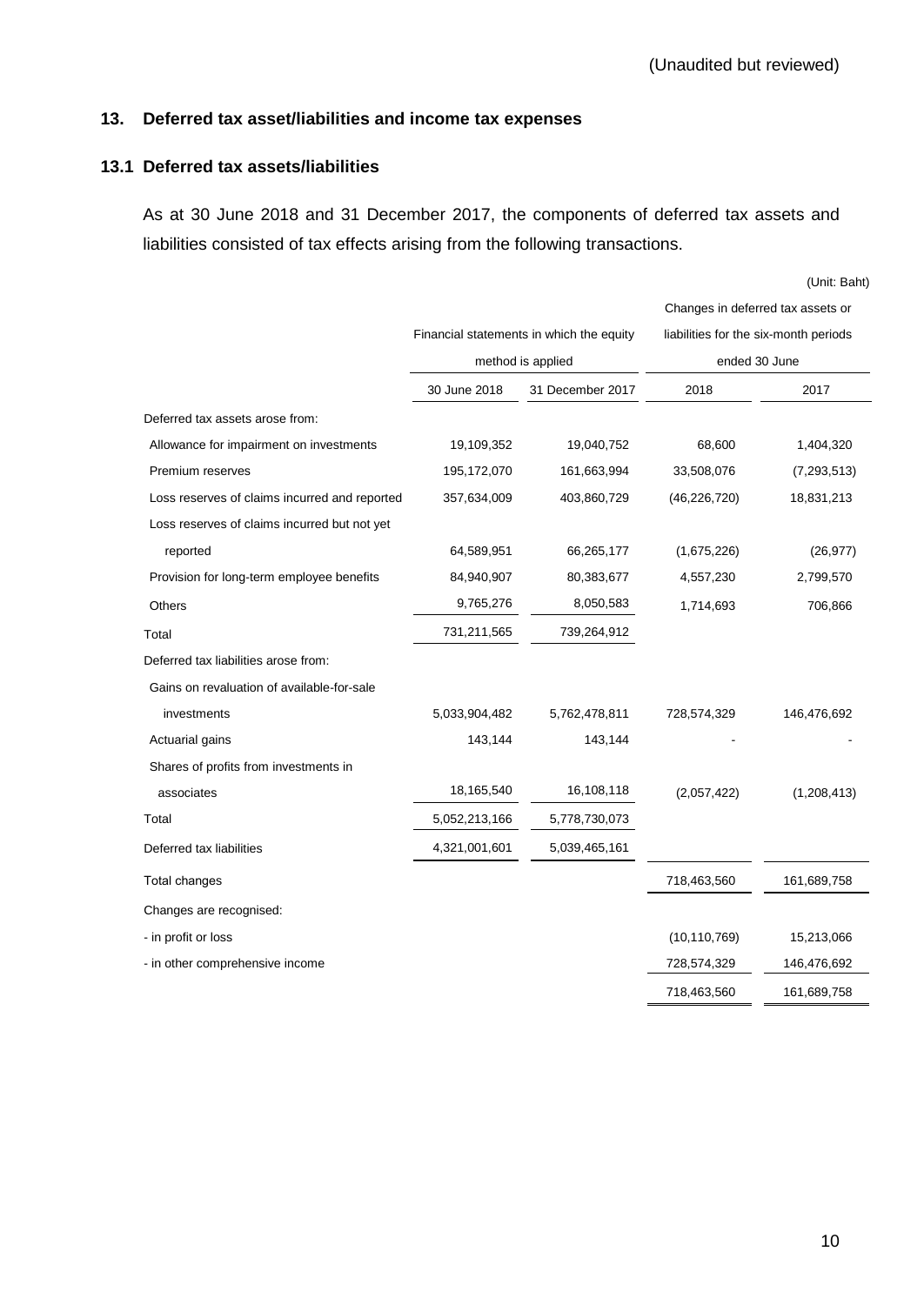Changes in deferred tax assets or

liabilities for the six-month periods

|               |                  | ended 30 June                 |               |  |
|---------------|------------------|-------------------------------|---------------|--|
| 30 June 2018  | 31 December 2017 | 2018                          | 2017          |  |
|               |                  |                               |               |  |
| 19,109,352    | 19,040,752       | 68,600                        | 1,404,320     |  |
| 195, 172, 070 | 161,663,994      | 33,508,076                    | (7, 293, 513) |  |
| 357,634,009   | 403,860,729      | (46, 226, 720)                | 18,831,213    |  |
|               |                  |                               |               |  |
| 64,589,951    | 66,265,177       | (1,675,226)                   | (26, 977)     |  |
| 84,940,907    | 80,383,677       | 4,557,230                     | 2,799,570     |  |
| 9,765,276     | 8,050,583        | 1,714,693                     | 706,866       |  |
| 731,211,565   | 739,264,912      |                               |               |  |
|               |                  |                               |               |  |
|               |                  |                               |               |  |
| 5,033,904,482 | 5,762,478,811    | 728,574,329                   | 146,476,692   |  |
| 143,144       | 143,144          |                               |               |  |
| 5,034,047,626 | 5,762,621,955    |                               |               |  |
| 4,302,836,061 | 5,023,357,043    |                               |               |  |
|               |                  | 720,520,982                   | 162,898,171   |  |
|               |                  |                               |               |  |
|               |                  | (8,053,347)                   | 16,421,479    |  |
|               |                  | 728,574,329                   | 146,476,692   |  |
|               |                  | 720,520,982                   | 162,898,171   |  |
|               |                  | Separate financial statements |               |  |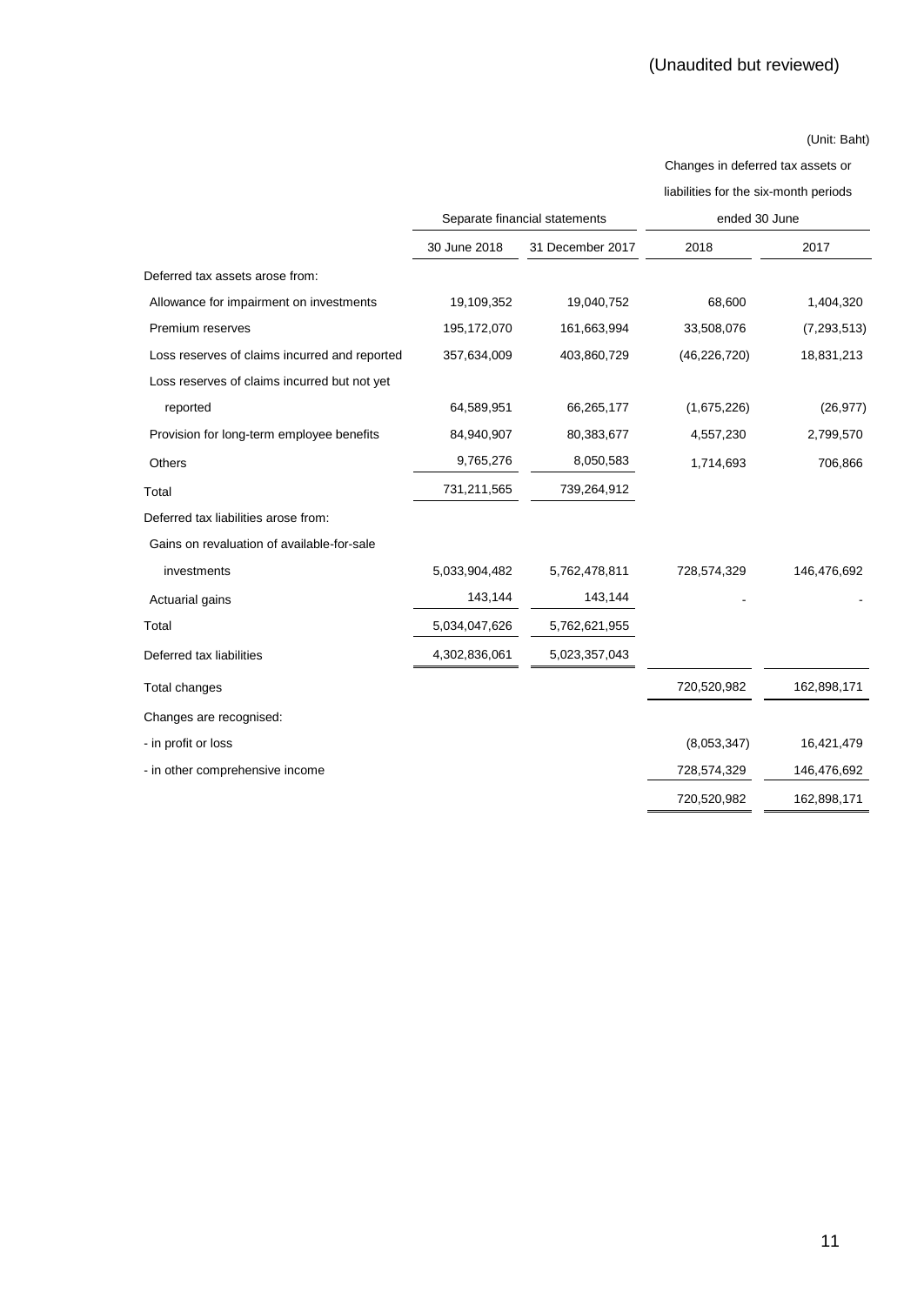## **13.2 Income tax expenses**

Income tax expenses for the three-month and six-month periods ended 30 June 2018 and 2017 were made up as follows:

|                                        |                               |                 |                               | (Unit: Baht)    |  |
|----------------------------------------|-------------------------------|-----------------|-------------------------------|-----------------|--|
|                                        | Financial statements in which |                 |                               |                 |  |
|                                        | the equity method is applied  |                 | Separate financial statements |                 |  |
|                                        | For the three-month periods   |                 | For the three-month periods   |                 |  |
|                                        | ended 30 June                 |                 | ended 30 June                 |                 |  |
|                                        | 2018                          | 2017            | 2018                          | 2017            |  |
| <b>Current income taxes:</b>           |                               |                 |                               |                 |  |
| Corporate income tax charge            | (69, 474, 633)                | (71, 979, 798)  | (69, 474, 633)                | (71, 979, 798)  |  |
| Deferred income taxes:                 |                               |                 |                               |                 |  |
| Deferred income taxes relating to      |                               |                 |                               |                 |  |
| origination and reversal of temporary  |                               |                 |                               |                 |  |
| differences                            | (25,883,426)                  | (17, 218, 428)  | (24, 504, 702)                | (15,963,935)    |  |
| Income tax expenses reported in profit |                               |                 |                               |                 |  |
| or loss                                | (95, 358, 059)                | (89, 198, 226)  | (93, 979, 335)                | (87, 943, 733)  |  |
|                                        |                               |                 |                               |                 |  |
|                                        |                               |                 |                               | (Unit: Baht)    |  |
|                                        | Financial statements in which |                 |                               |                 |  |
|                                        | the equity method is applied  |                 | Separate financial statements |                 |  |
|                                        | For the six-month periods     |                 | For the six-month periods     |                 |  |
|                                        | ended 30 June                 |                 | ended 30 June                 |                 |  |
|                                        | 2018                          | 2017            | 2018                          | 2017            |  |
| <b>Current income taxes:</b>           |                               |                 |                               |                 |  |
| Interim corporate income tax charge    | (183, 870, 231)               | (187, 659, 998) | (183, 870, 231)               | (187, 659, 998) |  |
| Deferred income taxes:                 |                               |                 |                               |                 |  |
| Deferred income taxes relating to      |                               |                 |                               |                 |  |
| origination and reversal of temporary  |                               |                 |                               |                 |  |
| differences                            | (10, 110, 769)                | 15,213,066      | (8,053,347)                   | 16,421,479      |  |
| Income tax expenses reported in profit |                               |                 |                               |                 |  |
| or loss                                | (193, 981, 000)               | (172, 446, 932) | (191, 923, 578)               | (171, 238, 519) |  |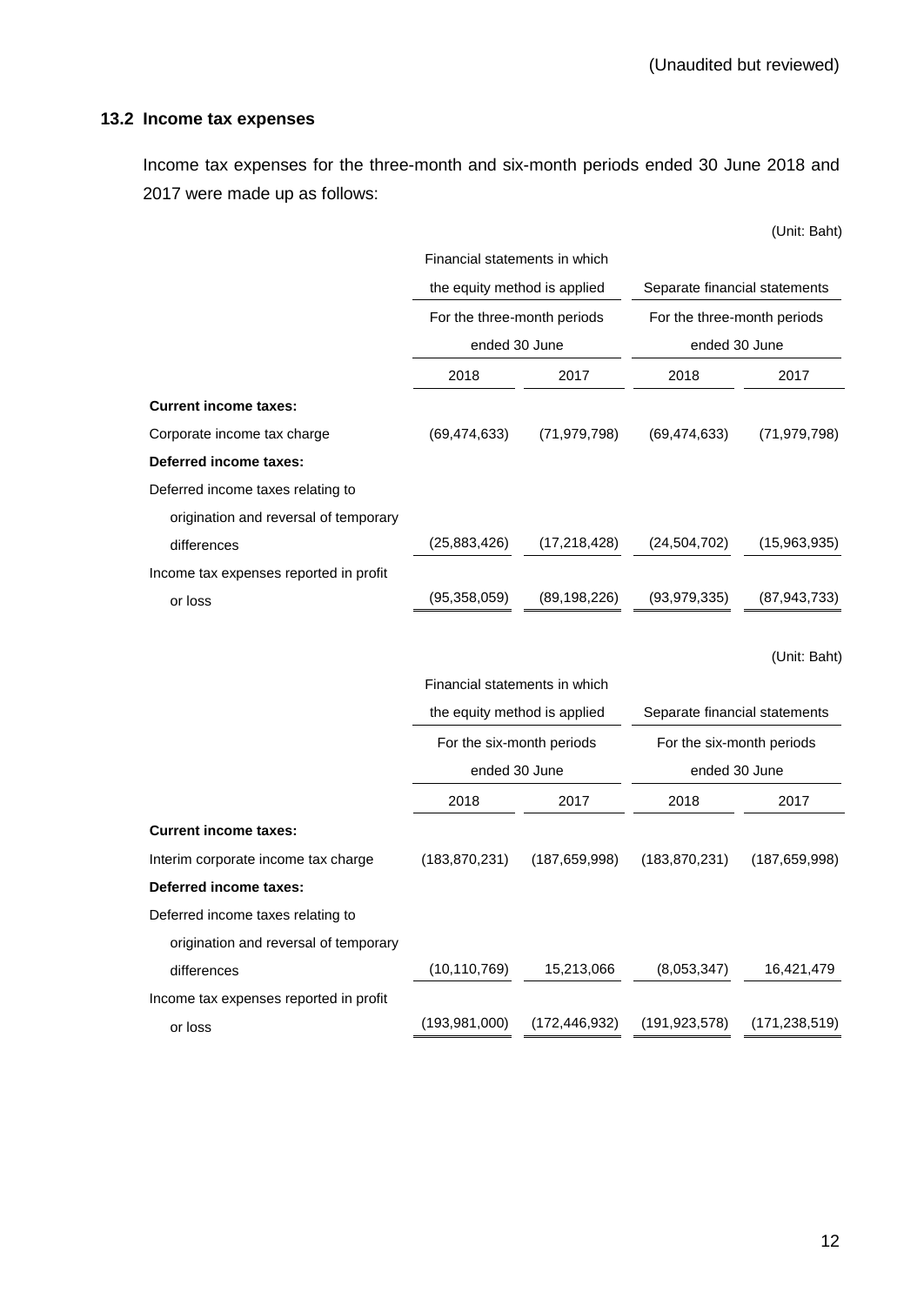Reconciliations between income tax expenses and the product of accounting profits for the three-month and six-month periods ended 30 June 2018 and 2017 and the applicable tax rate are as follows:

(Unit: Baht)

|                                         | Financial statements in which |                             |                               |                 |  |
|-----------------------------------------|-------------------------------|-----------------------------|-------------------------------|-----------------|--|
|                                         | the equity method is applied  |                             | Separate financial Statements |                 |  |
|                                         |                               | For the three-month periods | For the three-month periods   |                 |  |
|                                         | ended 30 June                 |                             | ended 30 June                 |                 |  |
|                                         | 2018<br>2017                  |                             | 2018                          | 2017            |  |
| Accounting profits before income tax    |                               |                             |                               |                 |  |
| expenses                                | 738,333,704                   | 825,908,734                 | 731,440,085                   | 819,636,261     |  |
| Applicable tax rate                     | 20%                           | 20%                         | 20%                           | 20%             |  |
| Income taxes at the applicable tax rate | (147, 666, 741)               | (165, 181, 745)             | (146, 288, 017)               | (163, 927, 252) |  |
| Net tax effect on tax-exempt revenues   |                               |                             |                               |                 |  |
| and non-tax deductible expenses         | 52,308,682                    | 76,099,178                  | 52,308,682                    | 76,099,178      |  |
| <b>Others</b>                           |                               | (115, 659)                  |                               | (115, 659)      |  |
| Income tax expenses reported in         |                               |                             |                               |                 |  |
| profit or loss                          | (95,358,059)                  | (89, 198, 226)              | (93, 979, 335)                | (87, 943, 733)  |  |
|                                         |                               |                             |                               |                 |  |

(Unit: Baht)

|                                         | Financial statements in which |                           |                               |                 |  |  |  |
|-----------------------------------------|-------------------------------|---------------------------|-------------------------------|-----------------|--|--|--|
|                                         | the equity method is applied  |                           | Separate financial Statements |                 |  |  |  |
|                                         |                               | For the six-month periods | For the six-month periods     |                 |  |  |  |
|                                         |                               | ended 30 June             | ended 30 June                 |                 |  |  |  |
|                                         | 2018                          | 2017                      | 2018                          | 2017            |  |  |  |
| Accounting profits before income tax    |                               |                           |                               |                 |  |  |  |
| expenses                                | 1,496,110,475                 | 1,459,469,271             | 1,485,823,368                 | 1,453,427,204   |  |  |  |
| Applicable tax rate                     | 20%                           | 20%                       | 20%                           | 20%             |  |  |  |
| Income taxes at the applicable tax rate | (299, 222, 095)               | (291, 893, 854)           | (297, 164, 673)               | (290, 685, 441) |  |  |  |
| Net tax effect on tax-exempt revenues   |                               |                           |                               |                 |  |  |  |
| and non-tax deductible expenses         | 105,241,095                   | 119,562,581               | 105,241,095                   | 119,562,581     |  |  |  |
| <b>Others</b>                           |                               | (115, 659)                |                               | (115, 659)      |  |  |  |
| Income tax expenses reported in         |                               |                           |                               |                 |  |  |  |
| profit or loss                          | (193,981,000)                 | (172, 446, 932)           | (191, 923, 578)               | (171, 238, 519) |  |  |  |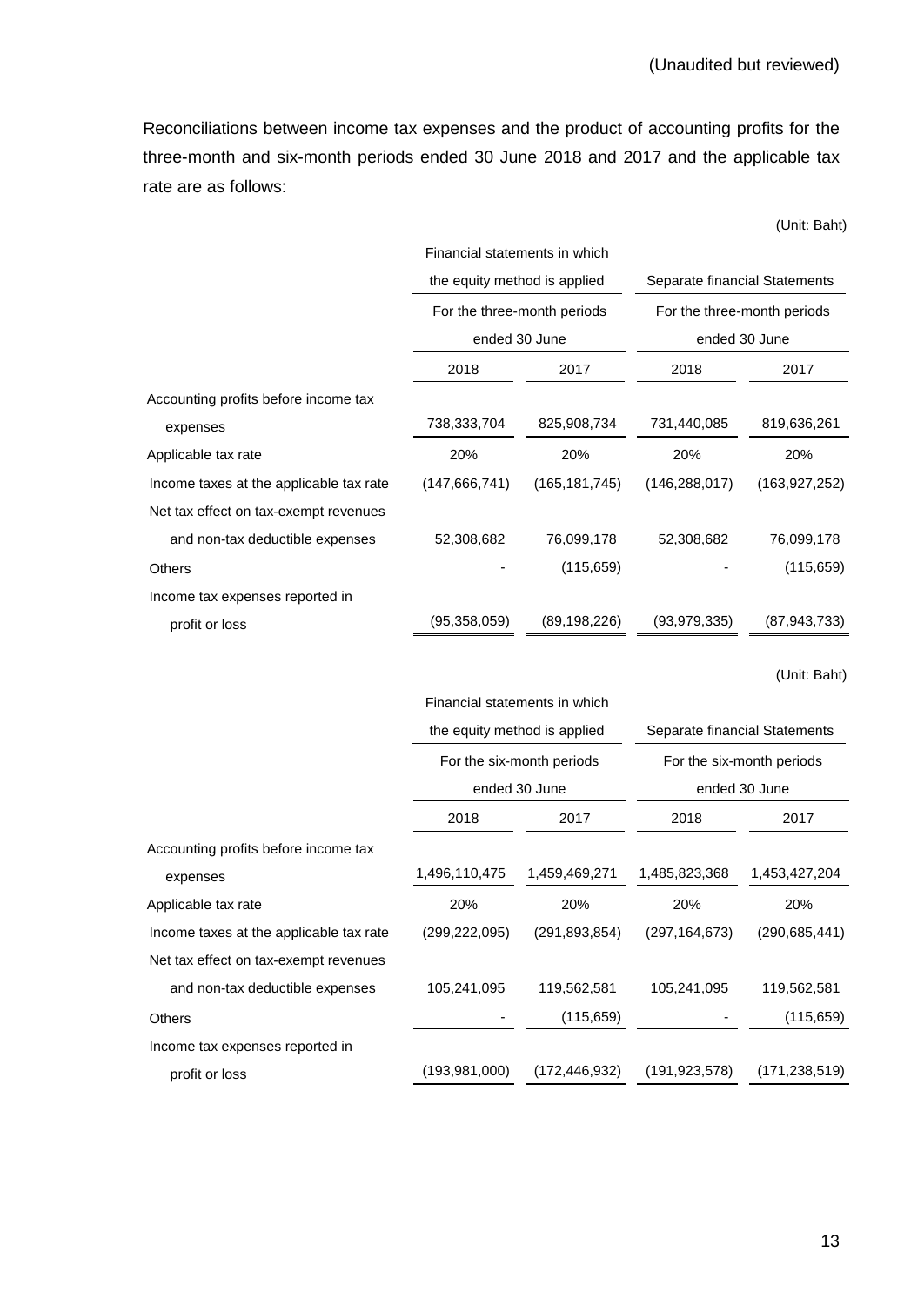#### **14. Insurance contract liabilities**

(Unit: Baht)

Financial statements in which the equity method is applied

and Separate financial statements

|                                  | 30 June 2018         |                    |               |  |  |  |
|----------------------------------|----------------------|--------------------|---------------|--|--|--|
|                                  | Insurance            | Reinsurance        |               |  |  |  |
|                                  | contract liabilities | assets             | <b>Net</b>    |  |  |  |
| Loss reserves                    |                      |                    |               |  |  |  |
| Claims incurred and reported     | 5,717,531,974        | (3, 197, 690, 146) | 2,519,841,828 |  |  |  |
| Claims incurred but not reported | 368,593,690          | (45, 643, 936)     | 322,949,754   |  |  |  |
| Premium reserves                 |                      |                    |               |  |  |  |
| Unearned premium reserves        | 7,509,873,568        | (2,055,456,250)    | 5,454,417,318 |  |  |  |
| Total                            | 13,595,999,232       | (5,298,790,332)    | 8,297,208,900 |  |  |  |

(Unit: Baht)

Financial statements in which the equity method is applied

and Separate financial statements

|                                  | 31 December 2017     |                    |               |  |  |
|----------------------------------|----------------------|--------------------|---------------|--|--|
|                                  | Insurance            | Reinsurance        |               |  |  |
|                                  | contract liabilities | assets             | <b>Net</b>    |  |  |
| Loss reserves                    |                      |                    |               |  |  |
| Claims incurred and reported     | 6,024,121,001        | (3,272,231,190)    | 2,751,889,811 |  |  |
| Claims incurred but not reported | 398,061,459          | (66, 735, 574)     | 331,325,885   |  |  |
| Premium reserves                 |                      |                    |               |  |  |
| Unearned premium reserves        | 7,340,161,143        | (2, 148, 429, 161) | 5,191,731,982 |  |  |
| Total                            | 13,762,343,603       | (5,487,395,925)    | 8,274,947,678 |  |  |
|                                  |                      |                    |               |  |  |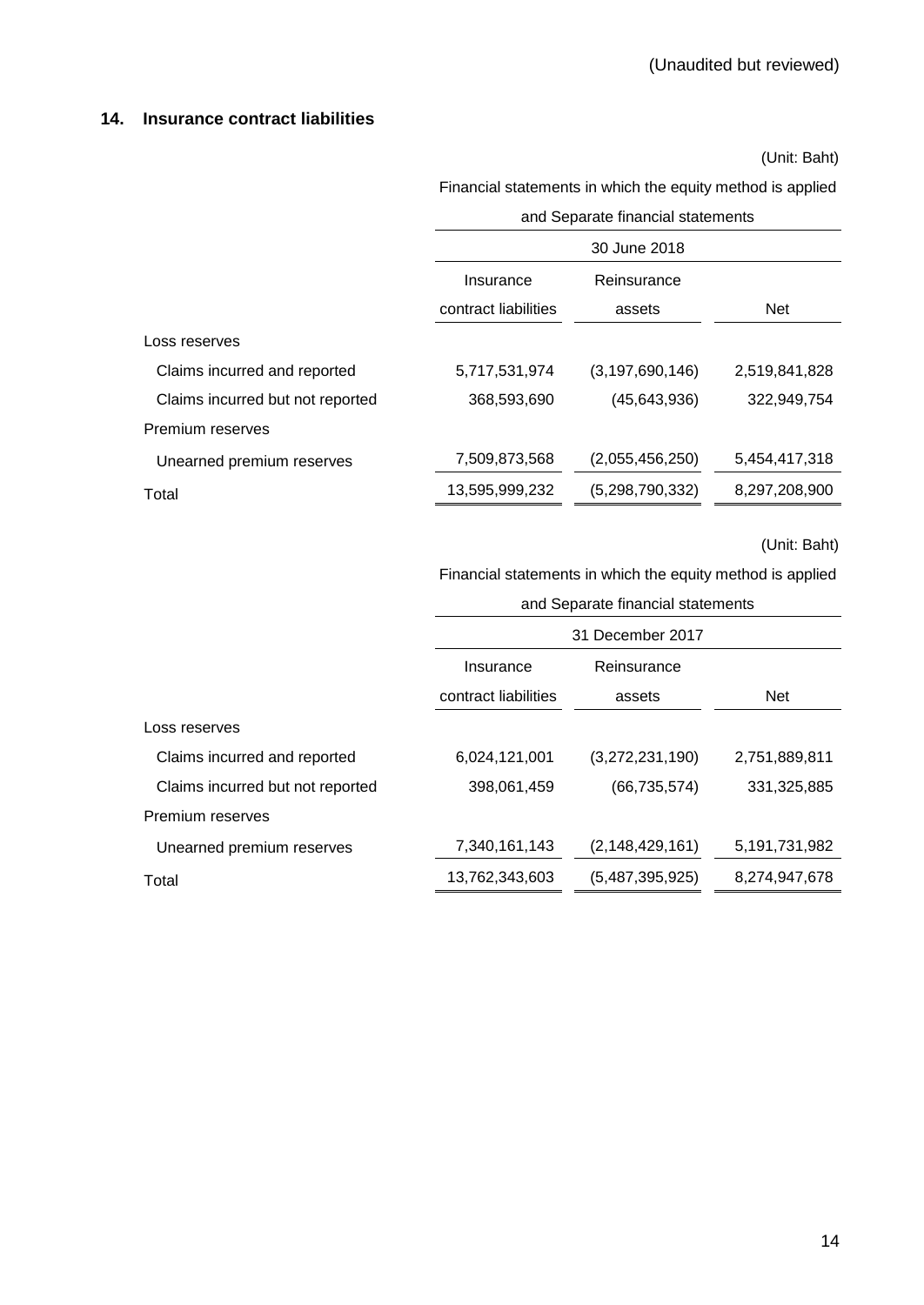#### **14.1 Loss reserves**

(Unit: Baht)

|                                                | Financial statements in which     |                    |  |  |  |  |
|------------------------------------------------|-----------------------------------|--------------------|--|--|--|--|
|                                                | the equity method is applied      |                    |  |  |  |  |
|                                                | and Separate financial statements |                    |  |  |  |  |
|                                                | For the six-month                 |                    |  |  |  |  |
|                                                | period ended                      | For the year ended |  |  |  |  |
|                                                | 30 June 2018<br>31 December 2017  |                    |  |  |  |  |
| Beginning balances                             | 6,422,182,460                     | 6,081,530,837      |  |  |  |  |
| Claim incurred during the periods              | 3,654,349,703                     | 8,453,995,159      |  |  |  |  |
| Change in loss reserves of claimed incurred in |                                   |                    |  |  |  |  |
| prior periods                                  | 275,905,356                       | (140, 591, 841)    |  |  |  |  |
| Changes in assumptions in calculating loss     |                                   |                    |  |  |  |  |
| reserves                                       |                                   | 619,713            |  |  |  |  |
| Claims paid during the periods                 | (4,266,311,855)                   | (7,973,371,408)    |  |  |  |  |
| Ending balances                                | 6,086,125,664                     | 6,422,182,460      |  |  |  |  |

As at 30 June 2018 and 31 December 2017, the Company, which is a reinsurer under the reinsurance contracts, had loss reserves under such contracts totaling Baht 237.4 million and Baht 246.7 million, respectively.

As at 30 June 2018 and 31 December 2017, loss reserves included loss reserves incurred as a result of the flood situation in 2011 amounting to Baht 40.7 million and Baht 46.3 million, respectively.

#### **14.2 Unearned premium reserves**

(Unit: Baht)

|                                    | Financial statements in which     |                    |  |  |  |
|------------------------------------|-----------------------------------|--------------------|--|--|--|
|                                    | the equity method is applied      |                    |  |  |  |
|                                    | and Separate financial statements |                    |  |  |  |
|                                    | For the three-month               |                    |  |  |  |
|                                    | period ended                      | For the year ended |  |  |  |
|                                    | 30 June 2018<br>31 December 2017  |                    |  |  |  |
| Beginning balances                 | 7,340,161,143                     | 7,399,140,681      |  |  |  |
| Premium written during the periods | 8,150,785,009                     | 15,940,906,580     |  |  |  |
| Premium earned during the periods  | (7,981,072,584)                   | (15,999,886,118)   |  |  |  |
| Ending balances                    | 7,509,873,568                     | 7.340.161.143      |  |  |  |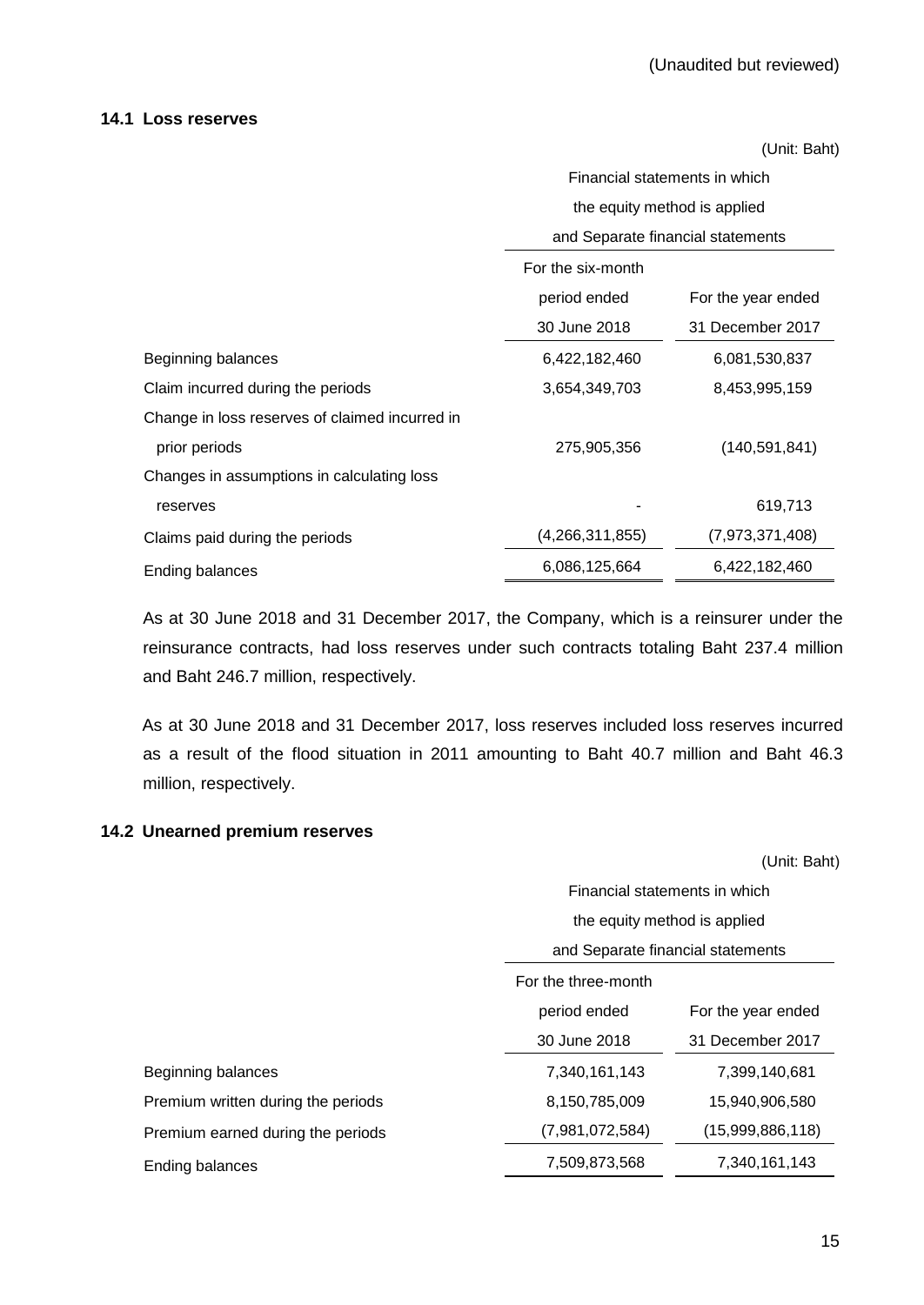#### **14.3 Unexpired risk reserves**

(Unit: Baht)

|                                  |                                   | Financial statements in which |  |  |  |
|----------------------------------|-----------------------------------|-------------------------------|--|--|--|
|                                  | the equity method is applied      |                               |  |  |  |
|                                  | and Separate financial statements |                               |  |  |  |
|                                  | For the six-month                 |                               |  |  |  |
|                                  | period ended                      | For the year ended            |  |  |  |
|                                  | 30 June 2018<br>31 December 2017  |                               |  |  |  |
| Beginning balances               | 4,340,868,488                     | 4,279,482,220                 |  |  |  |
| Estimated claims for the periods | 1,406,439,351                     | 3,287,671,653                 |  |  |  |
| Risk expired during the periods  | (1, 275, 945, 187)                | (3,226,285,385)               |  |  |  |
| Ending balances                  | 4,471,362,652                     | 4,340,868,488                 |  |  |  |

#### **15. Due to reinsurers**

(Unit: Baht) Financial statements in which the equity method is applied and Separate financial statements 30 June 2018 31 December 2017 Amounts withheld on reinsurance 871,848,006 1,045,802,502 Amounts due to reinsurers 637,165,441 1,005,714,067 Total due to reinsurers 1,509,013,447 2,051,516,569

#### **16. Segment information**

The Company is organised into business units based on its insurance products. During the current periods, there was no change in the organisational structure of its reportable segments.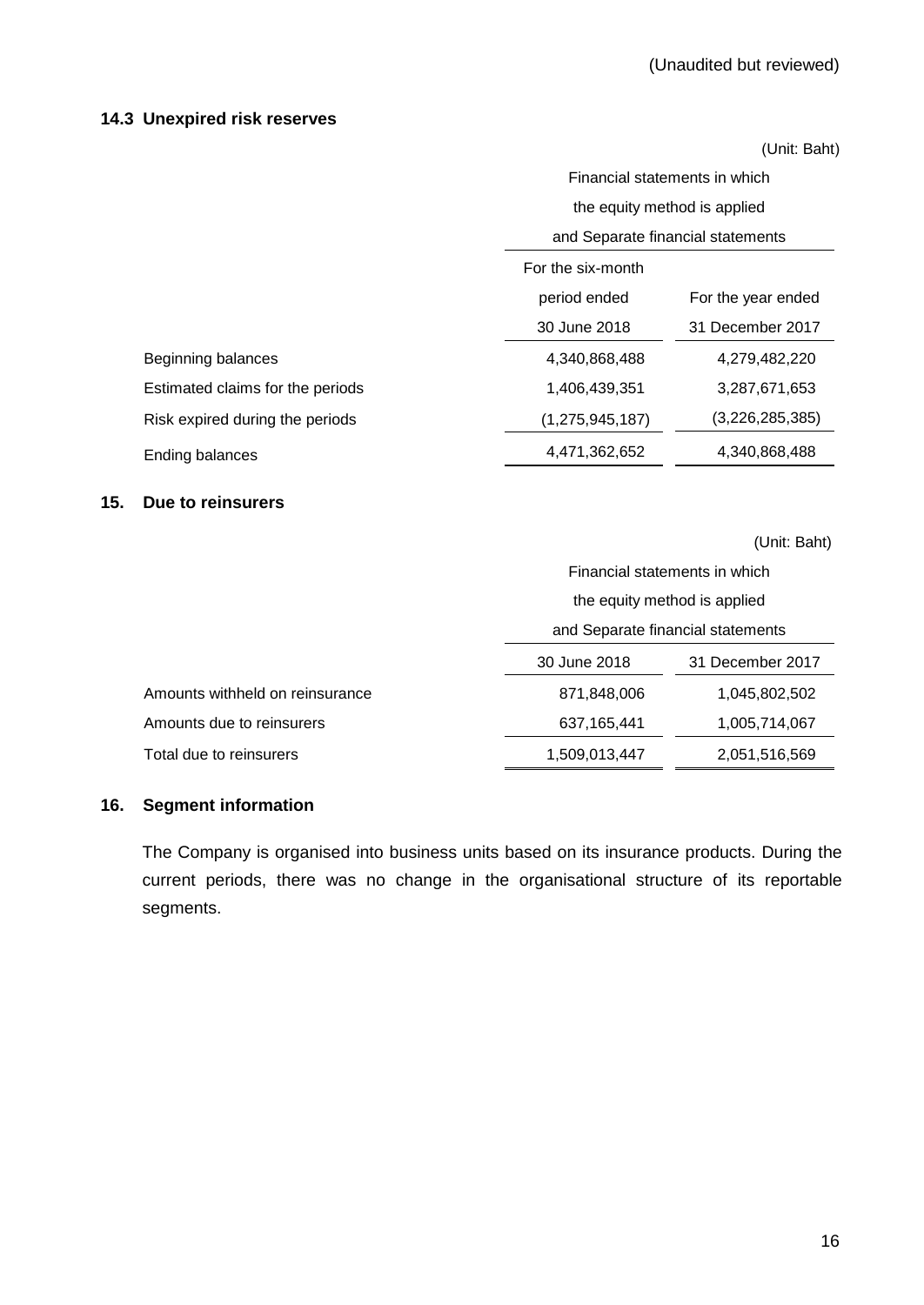## **16.1 Segment information reporting**

Operating segment information for the three-month and six-month periods ended 30 June 2018 and 2017 can be classified by types of insurance products as follows:

|                                                 | Financial statements in which the equity method is applied |                |                                               |                 |                 |
|-------------------------------------------------|------------------------------------------------------------|----------------|-----------------------------------------------|-----------------|-----------------|
|                                                 |                                                            |                | For the three-month period ended 30 June 2018 |                 |                 |
|                                                 |                                                            | Marine and     |                                               |                 |                 |
|                                                 | Fire                                                       | transportation | Motor                                         | Miscellaneous   | Total           |
| <b>Underwriting revenue</b>                     |                                                            |                |                                               |                 |                 |
| Premium written                                 | 391,098,680                                                | 98,569,078     | 1,566,448,313                                 | 1,822,502,498   | 3,878,618,569   |
| Less: Premium ceded to reinsurers               | (112,084,071)                                              | (47,241,061)   | (40, 347, 033)                                | (882, 227, 336) | (1,081,899,501) |
| Net premium written                             | 279,014,609                                                | 51,328,017     | 1,526,101,280                                 | 940,275,162     | 2,796,719,068   |
| Less: Unearned premium reserves increased       |                                                            |                |                                               |                 |                 |
| from prior period                               | (8,747,676)                                                | (987, 683)     | (25, 148, 295)                                | (3,922,686)     | (38, 806, 340)  |
| Net earned premium                              | 270,266,933                                                | 50,340,334     | 1,500,952,985                                 | 936, 352, 476   | 2,757,912,728   |
| Fee and commission income                       | 39,976,400                                                 | 14,581,289     | 10,776,811                                    | 161,180,674     | 226,515,174     |
| <b>Total underwriting revenue</b>               | 310,243,333                                                | 64,921,623     | 1,511,729,796                                 | 1,097,533,150   | 2,984,427,902   |
| <b>Underwriting expenses</b>                    |                                                            |                |                                               |                 |                 |
| Claims and losses adjustment expenses - net     | 57,169,901                                                 | 10,951,226     | 973,645,969                                   | 349,458,951     | 1,391,226,047   |
| Commission and brokerage expenses               | 84,044,333                                                 | 10,766,584     | 234,318,164                                   | 217,725,292     | 546,854,373     |
| Other underwriting expenses                     | 51,294,270                                                 | 19,035,293     | 200,554,806                                   | 195,445,034     | 466,329,403     |
| <b>Total underwriting expenses</b>              | 192,508,504                                                | 40,753,103     | 1,408,518,939                                 | 762,629,277     | 2,404,409,823   |
| <b>Profit from underwriting</b>                 | 117,734,829                                                | 24,168,520     | 103,210,857                                   | 334,903,873     | 580,018,079     |
| Shares of profits from investments in associate |                                                            |                |                                               |                 | 6,893,619       |
| Net investment revenue                          |                                                            |                |                                               |                 | 315,056,545     |
| Losses on investments                           |                                                            |                |                                               |                 | 65,905,418      |
| Other income                                    |                                                            |                |                                               |                 | 43,759,634      |
| Operating expenses                              |                                                            |                |                                               |                 | (251, 374, 076) |
| Investment expenses                             |                                                            |                |                                               |                 | (21, 101, 649)  |
| Finance cost                                    |                                                            |                |                                               |                 | (823, 866)      |
| Profit before income tax expenses               |                                                            |                |                                               |                 | 738,333,704     |
| Less: Income tax expenses                       |                                                            |                |                                               |                 | (95, 358, 059)  |
| Profit for the period                           |                                                            |                |                                               |                 | 642,975,645     |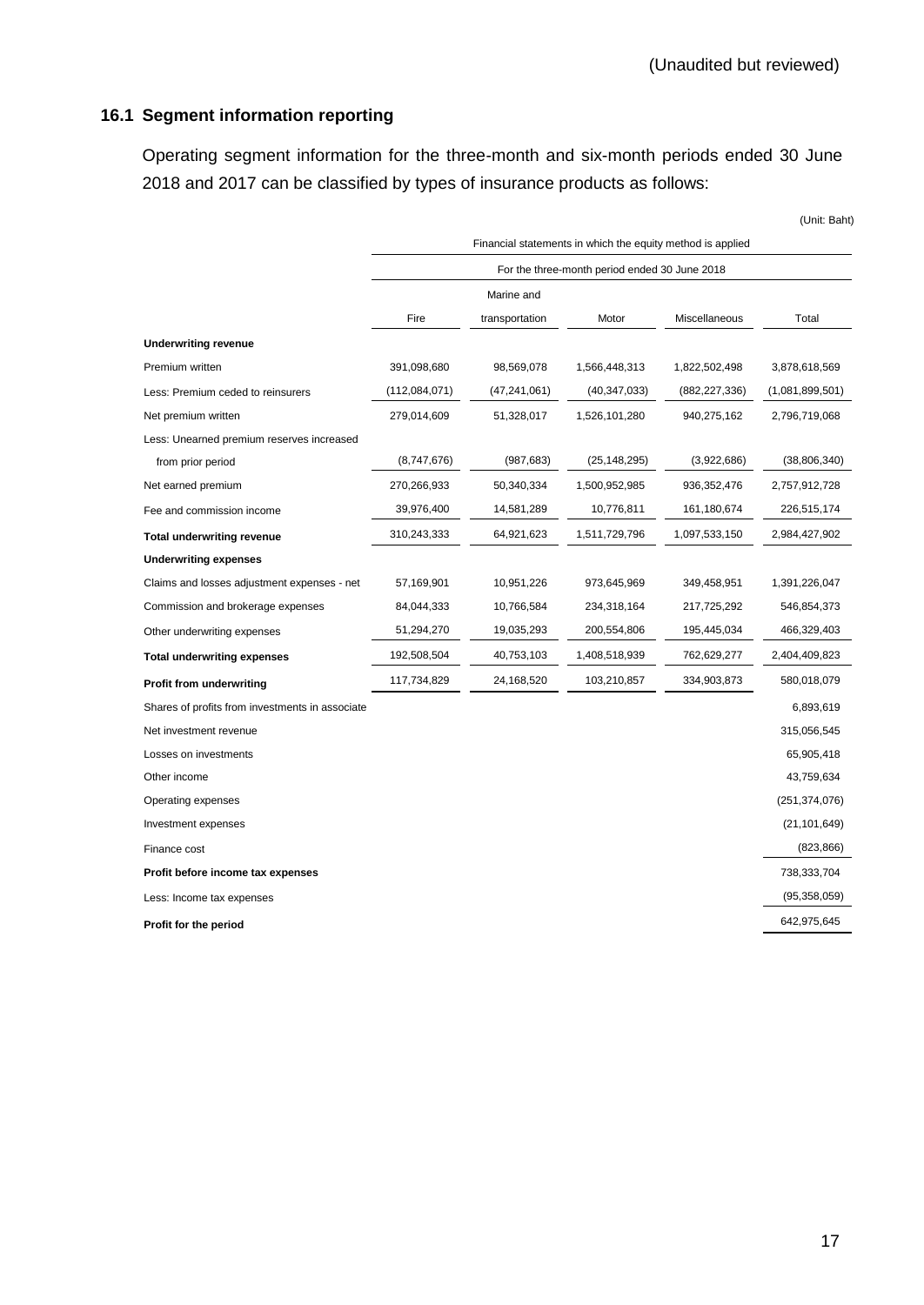|                                                 | Financial statements in which the equity method is applied |                |                                               |                 |                 |  |
|-------------------------------------------------|------------------------------------------------------------|----------------|-----------------------------------------------|-----------------|-----------------|--|
|                                                 |                                                            |                | For the three-month period ended 30 June 2017 |                 |                 |  |
|                                                 |                                                            | Marine and     |                                               |                 |                 |  |
|                                                 | Fire                                                       | transportation | Motor                                         | Miscellaneous   | Total           |  |
| <b>Underwriting revenue</b>                     |                                                            |                |                                               |                 |                 |  |
| Premium written                                 | 396,330,237                                                | 97,332,879     | 1,467,744,911                                 | 1,807,934,320   | 3,769,342,347   |  |
| Less: Premium ceded to reinsurers               | (109, 651, 852)                                            | (47, 311, 207) | (44, 745, 861)                                | (887, 123, 954) | (1,088,832,874) |  |
| Net premium written                             | 286,678,385                                                | 50,021,672     | 1,422,999,050                                 | 920,810,366     | 2,680,509,473   |  |
| Add (less): Unearned premium reserves           |                                                            |                |                                               |                 |                 |  |
| (increased) decreased from prior period         | (15,881,924)                                               | (1,086,339)    | 132, 162, 643                                 | (37,589,600)    | 77,604,780      |  |
| Net earned premium                              | 270,796,461                                                | 48,935,333     | 1,555,161,693                                 | 883,220,766     | 2,758,114,253   |  |
| Fee and commission income                       | 42,140,884                                                 | 14,901,241     | 11,228,020                                    | 182,805,139     | 251,075,284     |  |
| <b>Total underwriting revenue</b>               | 312,937,345                                                | 63,836,574     | 1,566,389,713                                 | 1,066,025,905   | 3,009,189,537   |  |
| <b>Underwriting expenses</b>                    |                                                            |                |                                               |                 |                 |  |
| Claims and losses adjustment expenses           |                                                            |                |                                               |                 |                 |  |
| - net (reversal)                                | (10,888,528)                                               | 4,339,965      | 1,013,862,801                                 | 375,755,405     | 1,383,069,643   |  |
| Commission and brokerage expenses               | 92,230,264                                                 | 10,919,344     | 219,085,356                                   | 202,411,497     | 524,646,461     |  |
| Other underwriting expenses                     | 58,703,675                                                 | 15,617,582     | 201,682,261                                   | 187,115,819     | 463,119,337     |  |
| <b>Total underwriting expenses</b>              | 140,045,411                                                | 30,876,891     | 1,434,630,418                                 | 765,282,721     | 2,370,835,441   |  |
| <b>Profit from underwriting</b>                 | 172,891,934                                                | 32,959,683     | 131,759,295                                   | 300,743,184     | 638,354,096     |  |
| Shares of profits from investments in associate |                                                            |                |                                               |                 | 6,272,473       |  |
| Net investment revenue                          |                                                            |                |                                               |                 | 375,697,722     |  |
| Losses on investments                           |                                                            |                |                                               |                 | (6,923,400)     |  |
| Other income                                    |                                                            |                |                                               |                 | 43,300,582      |  |
| Operating expenses                              |                                                            |                |                                               |                 | (207, 767, 698) |  |
| Investment expenses                             |                                                            |                |                                               |                 | (22, 140, 051)  |  |
| Finance cost                                    |                                                            |                |                                               |                 | (884,990)       |  |
| Profit before income tax expenses               |                                                            |                |                                               |                 | 825,908,734     |  |
| Less: Income tax expenses                       |                                                            |                |                                               |                 | (89, 198, 226)  |  |
| Profit for the period                           |                                                            |                |                                               |                 | 736,710,508     |  |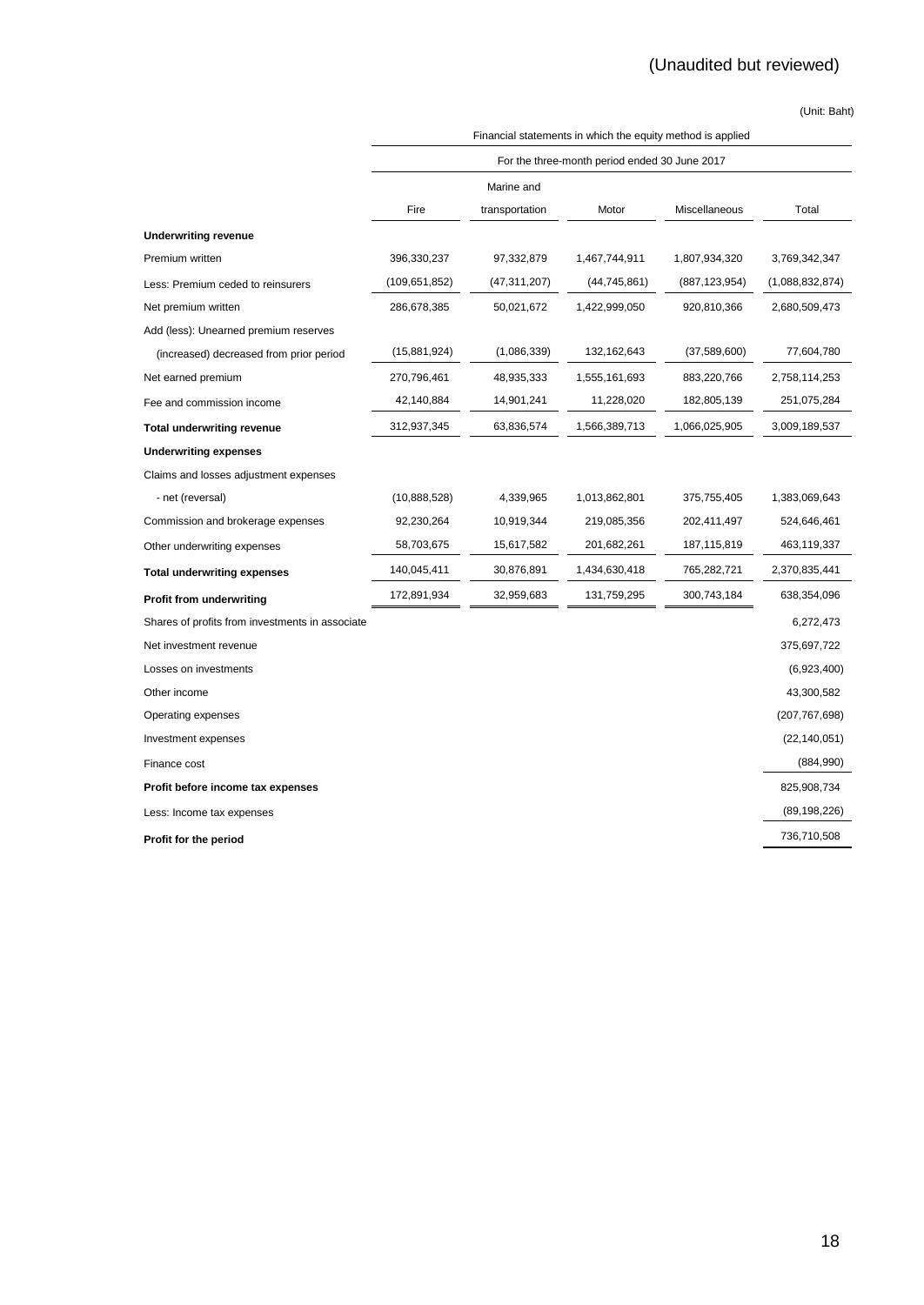|                                                  | Financial statements in which the equity method is applied |                |                                             |                 |                 |  |
|--------------------------------------------------|------------------------------------------------------------|----------------|---------------------------------------------|-----------------|-----------------|--|
|                                                  |                                                            |                | For the six-month period ended 30 June 2018 |                 |                 |  |
|                                                  |                                                            | Marine and     |                                             |                 |                 |  |
|                                                  | Fire                                                       | transportation | Motor                                       | Miscellaneous   | Total           |  |
| <b>Underwriting revenue</b>                      |                                                            |                |                                             |                 |                 |  |
| Premium written                                  | 837,369,577                                                | 207,966,122    | 3,177,015,762                               | 3,928,433,548   | 8,150,785,009   |  |
| Less: Premium ceded to reinsurers                | (263,900,689)                                              | (106,372,806)  | (92, 488, 283)                              | (1,931,272,830) | (2,394,034,608) |  |
| Net premium written                              | 573,468,888                                                | 101,593,316    | 3,084,527,479                               | 1,997,160,718   | 5,756,750,401   |  |
| Less: Unearned premium reserves increased        |                                                            |                |                                             |                 |                 |  |
| from prior period                                | (31, 446, 943)                                             | (296, 909)     | (89, 476, 541)                              | (141, 464, 943) | (262, 685, 336) |  |
| Net earned premium                               | 542,021,945                                                | 101,296,407    | 2,995,050,938                               | 1,855,695,775   | 5,494,065,065   |  |
| Fee and commission income                        | 91,851,196                                                 | 31,442,503     | 25,292,136                                  | 335,466,071     | 484,051,906     |  |
| <b>Total underwriting revenue</b>                | 633,873,141                                                | 132,738,910    | 3,020,343,074                               | 2,191,161,846   | 5,978,116,971   |  |
| Underwriting expenses                            |                                                            |                |                                             |                 |                 |  |
| Claims and losses adjustment expenses - net      | 85,505,183                                                 | 15,281,243     | 1,873,339,586                               | 747,460,478     | 2,721,586,490   |  |
| Commission and brokerage expenses                | 189,537,413                                                | 20,910,545     | 469,635,197                                 | 449,242,110     | 1,129,325,265   |  |
| Other underwriting expenses                      | 97,515,962                                                 | 32,959,688     | 389,392,984                                 | 386,304,484     | 906, 173, 118   |  |
| <b>Total underwriting expenses</b>               | 372,558,558                                                | 69,151,476     | 2,732,367,767                               | 1,583,007,072   | 4,757,084,873   |  |
| Profit from underwriting                         | 261,314,583                                                | 63,587,434     | 287,975,307                                 | 608, 154, 774   | 1,221,032,098   |  |
| Shares of profits from investments in associates |                                                            |                |                                             |                 | 9,474,623       |  |
| Net investment revenue                           |                                                            |                |                                             |                 | 666,098,244     |  |
| Gains on investments                             |                                                            |                |                                             |                 | 68,073,126      |  |
| Other income                                     |                                                            |                |                                             |                 | 79,711,301      |  |
| Operating expenses                               |                                                            |                |                                             |                 | (504, 924, 710) |  |
| Investment expenses                              |                                                            |                |                                             |                 | (41, 654, 176)  |  |
| Finance cost                                     |                                                            |                |                                             |                 | (1,700,031)     |  |
| Profit before income tax expenses                |                                                            |                |                                             |                 | 1,496,110,475   |  |
| Less: Income tax expenses                        |                                                            |                |                                             |                 | (193, 981, 000) |  |
| Profit for the period                            |                                                            |                |                                             |                 | 1,302,129,475   |  |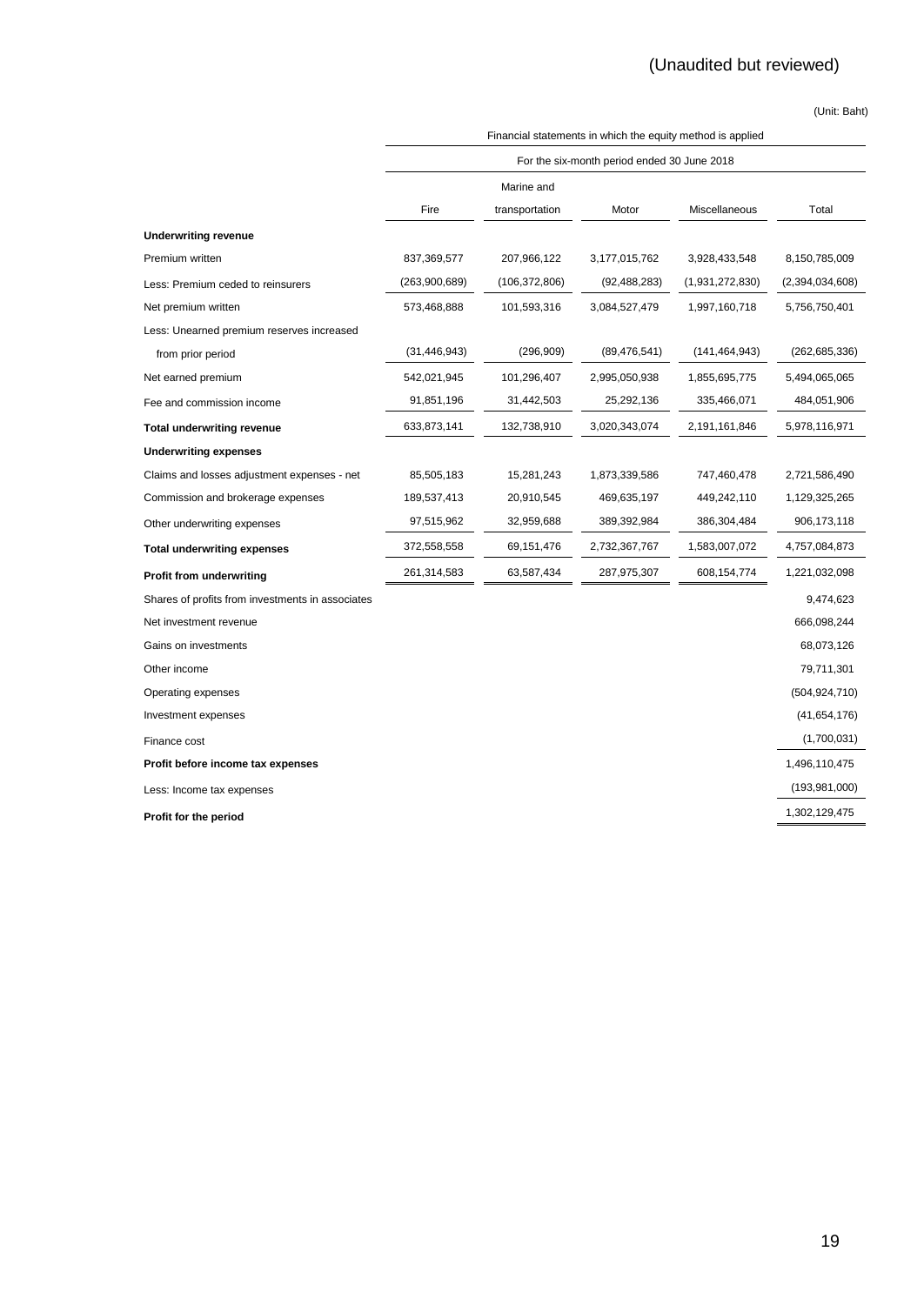|                                                  | Financial statements in which the equity method is applied |                |                                             |                 |                 |  |
|--------------------------------------------------|------------------------------------------------------------|----------------|---------------------------------------------|-----------------|-----------------|--|
|                                                  |                                                            |                | For the six-month period ended 30 June 2017 |                 |                 |  |
|                                                  |                                                            | Marine and     |                                             |                 |                 |  |
|                                                  | Fire                                                       | transportation | Motor                                       | Miscellaneous   | Total           |  |
| <b>Underwriting revenue</b>                      |                                                            |                |                                             |                 |                 |  |
| Premium written                                  | 795,468,015                                                | 223,429,283    | 3,035,540,074                               | 3,923,618,664   | 7,978,056,036   |  |
| Less: Premium ceded to reinsurers                | (238,681,877)                                              | (124,487,230)  | (93,597,122)                                | (2,002,401,805) | (2,459,168,034) |  |
| Net premium written                              | 556,786,138                                                | 98,942,053     | 2,941,942,952                               | 1,921,216,859   | 5,518,888,002   |  |
| Add (less): Unearned premium reserves            |                                                            |                |                                             |                 |                 |  |
| (increased) decreased from prior period          | (12, 767, 985)                                             | 285,062        | 205,297,126                                 | (168,002,404)   | 24,811,799      |  |
| Net earned premium                               | 544,018,153                                                | 99,227,115     | 3,147,240,078                               | 1,753,214,455   | 5,543,699,801   |  |
| Fee and commission income                        | 93,640,763                                                 | 35,724,552     | 25,089,681                                  | 401,342,814     | 555,797,810     |  |
| <b>Total underwriting revenue</b>                | 637,658,916                                                | 134,951,667    | 3,172,329,759                               | 2,154,557,269   | 6,099,497,611   |  |
| <b>Underwriting expenses</b>                     |                                                            |                |                                             |                 |                 |  |
| Claims and losses adjustment expenses - net      | 39,092,422                                                 | 4,700,561      | 2,042,039,117                               | 846,373,304     | 2,932,205,404   |  |
| Commission and brokerage expenses                | 185,424,706                                                | 23,139,915     | 448,309,361                                 | 415,747,181     | 1,072,621,163   |  |
| Other underwriting expenses                      | 114,111,703                                                | 31,143,885     | 375,113,076                                 | 384,100,723     | 904,469,387     |  |
| <b>Total underwriting expenses</b>               | 338,628,831                                                | 58,984,361     | 2,865,461,554                               | 1,646,221,208   | 4,909,295,954   |  |
| <b>Profit from underwriting</b>                  | 299,030,085                                                | 75,967,306     | 306,868,205                                 | 508,336,061     | 1,190,201,657   |  |
| Shares of profits from investments in associates |                                                            |                |                                             |                 | 6,042,067       |  |
| Net investment revenue                           |                                                            |                |                                             |                 | 671,175,159     |  |
| Gains on investments                             |                                                            |                |                                             |                 | 14,079,310      |  |
| Other income                                     |                                                            |                |                                             |                 | 95,398,480      |  |
| Operating expenses                               |                                                            |                |                                             |                 | (471,831,021)   |  |
| Investment expenses                              |                                                            |                |                                             |                 | (43,788,362)    |  |
| Finance cost                                     |                                                            |                |                                             |                 | (1,808,019)     |  |
| Profit before income tax expenses                |                                                            |                |                                             |                 | 1,459,469,271   |  |
| Less: Income tax expenses                        |                                                            |                |                                             |                 | (172, 446, 932) |  |
| Profit for the period                            |                                                            |                |                                             |                 | 1,287,022,339   |  |

The following table presented the Company's operating segment assets and liabilities as at 30 June 2018 and 31 December 2017.

|                        |               |                |               |               |                                                            |                | (Unit: Baht)      |
|------------------------|---------------|----------------|---------------|---------------|------------------------------------------------------------|----------------|-------------------|
|                        |               |                |               |               | Financial statements in which the equity method is applied |                |                   |
|                        |               | Marine and     |               |               |                                                            |                |                   |
|                        | Fire          | transportation | Motor         | Miscellaneous | Total segments                                             | Unallocated    | Total             |
| <b>Assets</b>          |               |                |               |               |                                                            |                |                   |
| As at 30 June 2018     | 680,679,411   | 138,071,681    | 662,451,995   | 5.867.248.944 | 7,348,452,031                                              | 48,994,769,517 | 56, 343, 221, 548 |
| As at 31 December 2017 | 644.824.302   | 245.621.730    | 759.939.181   | 6.330.752.962 | 7.981.138.175                                              | 52.121.642.186 | 60,102,780,361    |
| Liabilities            |               |                |               |               |                                                            |                |                   |
| As at 30 June 2018     | 3.354.493.094 | 236.981.511    | 5.056.795.045 | 8.214.016.312 | 16.862.285.962                                             | 6.799.421.483  | 23.661.707.445    |
| As at 31 December 2017 | 3,349,900,257 | 354.963.279    | 5.024.733.940 | 8.819.112.529 | 17.548.710.005                                             | 7.408.628.411  | 24,957,338,416    |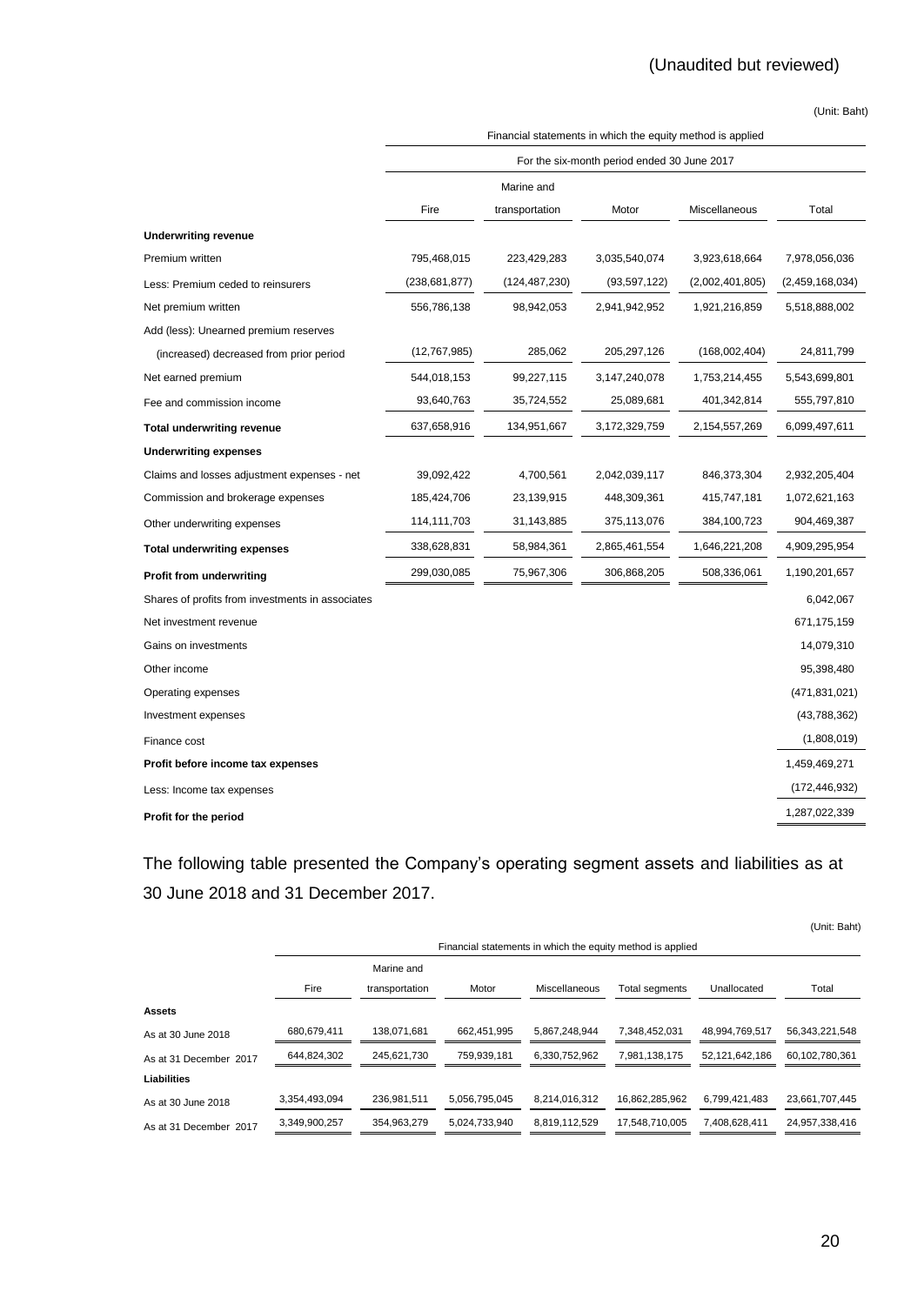#### **16.2 Geographic information**

The Company operates in Thailand only. As a result, all of the revenues and assets as reflected in these financial statements pertain exclusively to this geographical reportable segment.

#### **16.3 Major customers**

For the three-month and six-month periods ended 30 June 2018 and 2017, the Company had no major customer with revenue of 10 percent or more of the total revenues.

## **17. Earnings per share**

Basic earnings per share is calculated by dividing profits for the periods (excluding other comprehensive income or loss) by the weighted average number of ordinary shares in issue during the periods.

## **18. Dividends paid**

Dividend declared during the six-month periods ended 30 June 2018 and 2017 are as follow:

|                                     | Approved by                   | <b>Total dividend</b> | Dividend per share |  |
|-------------------------------------|-------------------------------|-----------------------|--------------------|--|
|                                     |                               | (Million Baht)        | (Baht)             |  |
| The first interim dividend for 2018 | Meeting No. 2/18 of Board of  |                       |                    |  |
|                                     | Directors on 11 May 2018      | 319.4                 | 3.00               |  |
| Final dividend for 2017             | <b>Annual General Meeting</b> |                       |                    |  |
|                                     | No. 25 of the Shareholders    |                       |                    |  |
|                                     | on 27 April 2018              | 532.4                 | 5.00               |  |
| Total dividends for the period 2018 |                               | 851.8                 |                    |  |
| The first interim dividend for 2017 | Meeting No. 2/17 of Board of  |                       |                    |  |
|                                     | Directors on 12 May 2017      | 319.4                 | 3.00               |  |
| Final dividend for 2016             | <b>Annual General Meeting</b> |                       |                    |  |
|                                     | No. 24 of the Shareholders    |                       |                    |  |
|                                     | on 28 April 2017              | 532.3                 | 5.00               |  |
| Total dividends for the period 2017 |                               | 851.7                 |                    |  |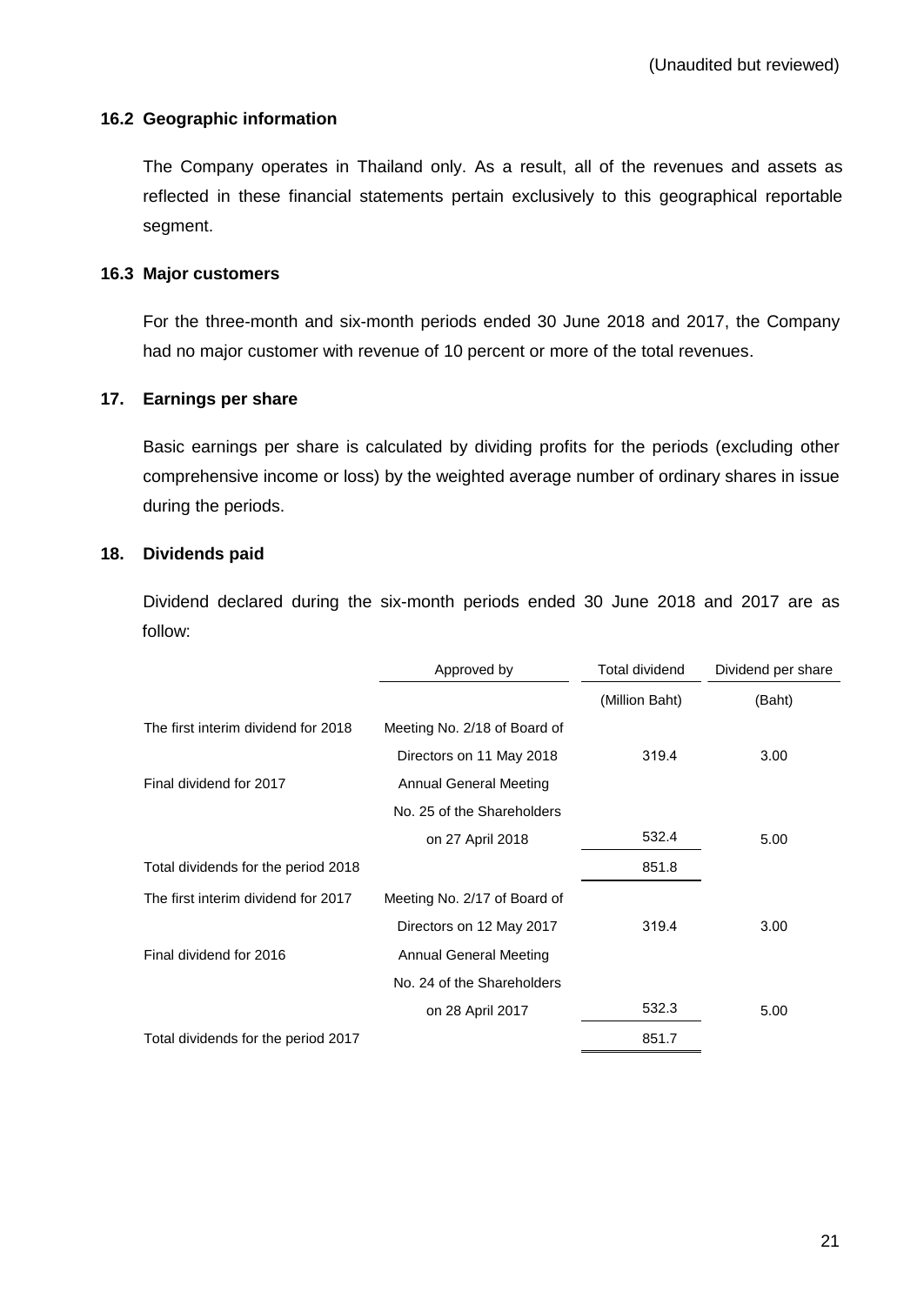#### **19. Related party transactions**

#### **19.1 Nature of relationship**

In considering each possible related party relationship, attention is directed to the substance of the relationship, and not merely the legal form.

#### The relationship between the Company and its related parties are summarised below:

| Name of related parties                          | Type of business                 | Relationship with the Company                              |
|--------------------------------------------------|----------------------------------|------------------------------------------------------------|
| Asia Insurance (Cambodia) Plc.                   | Non-life insurance               | Associate                                                  |
| Asian Insurance International (Holding) Limited  | Holding company                  | Associate                                                  |
| Bangkok Insurance (Lao) Company Limited          | Non-life insurance               | Associate                                                  |
| Bangkok Bank Pcl.                                | Banking                          | Related by way of having common directors and shareholding |
| Bangkok Aviation Fuel Services Pcl.              | <b>Energy and Utilities</b>      | Related by way of having common directors and shareholding |
| Asia Plus Group Holdings Pcl.                    | <b>Securities</b>                | Related by way of having common directors and shareholding |
| Fuel Pipeline Transportation Co., Ltd.           | <b>Energy and Utilities</b>      | Related by way of having common directors and shareholding |
| Thai Indo Kordsa Co., Ltd.                       | Manufacture of Textiles          | Related by way of having common directors and shareholding |
| Bangkok Life Assurance Pcl.                      | Life insurance                   | Related by way of having common directors and shareholding |
| Thai Orix Leasing Co., Ltd.                      | Finance                          | Related by way of having common directors and shareholding |
| Asia Insurance (Investments) Limited             | Holding company                  | Related by way of shareholding                             |
| Thai Reinsurance Pcl. (1)                        | Insurance                        | Related by way of shareholding                             |
| AIOI Bangkok Insurance Pcl.                      | Non-life insurance               | Related by way of shareholding                             |
| Charoong Thai Wire and Cable Pcl. <sup>(1)</sup> | Electrical products              | Related by way of shareholding                             |
| Furukawa Metal (Thailand) Pcl. (1)               | <b>Electrical products</b>       | Related by way of shareholding                             |
| Bumrungrad Hospital Pcl.                         | Health care services             | Related by way of shareholding                             |
| Bangkok Glass Co., Ltd. (1)                      | Packaging                        | Related by way of shareholding                             |
| Sorachai Vivatn Co., Ltd.                        | Property development             | Related by way of shareholding                             |
| EMCS Thai Co., Ltd. (2)                          | Professional services            | Related by way of shareholding                             |
| Bangpa-in golf Co., Ltd. (1)                     | <b>Entertainment and Leisure</b> | Related by way of shareholding                             |
| Thai Metal Processing Co., Ltd. (1)              | Electronic parts                 | Related by way of shareholding                             |
| Asia Sermkij Co., Ltd. (1)                       | Finance                          | Related by way of shareholding                             |
| <b>Bualuang Securities Pcl.</b>                  | <b>Securities</b>                | Subsidiary of the major shareholder of the Company         |

(1) This entity had been considered a related party until 16 June 2017, which was the date when there was no more common director and percentage of cross-shareholding was also less than 10% of the issued and paid-up share capital.

<sup>(2)</sup> This company had been ceased to be the Company's related party since 7 August 2017, the date on which the Company sold all its entire investment in such company.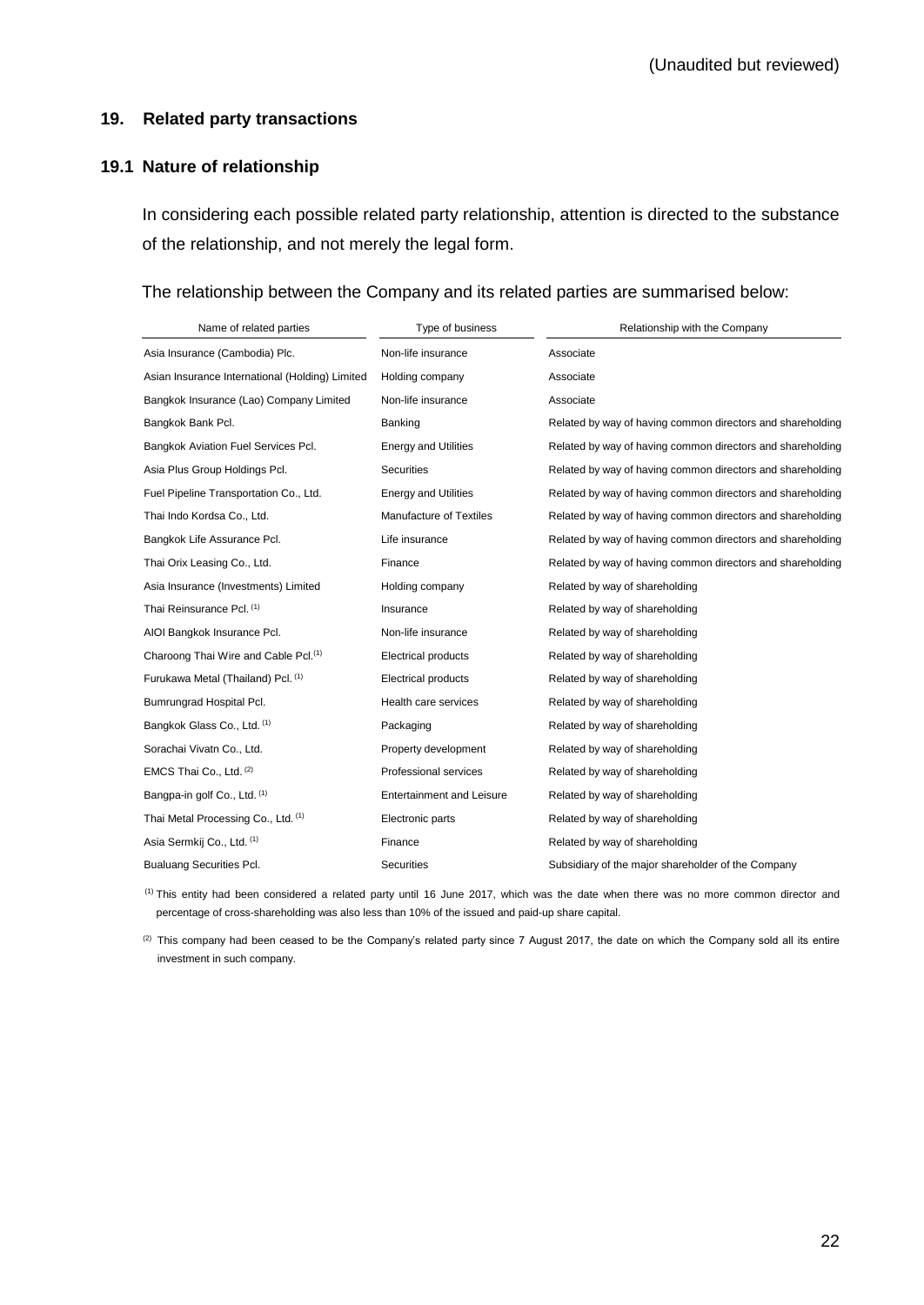### **19.2 Significant related party transactions**

During the three-month and six-month periods ended 30 June 2018 and 2017, the Company had significant business transactions with its related parties. Such transactions, which have been concluded on commercial terms and bases agreed upon in the ordinary course business between the Company and those parties are as follows:

(Unit: Thousand Baht)

|                                |                                              |           | Financial statements in which the equity method |            |                                             |  |
|--------------------------------|----------------------------------------------|-----------|-------------------------------------------------|------------|---------------------------------------------|--|
|                                | is applied and Separate financial statements |           |                                                 |            |                                             |  |
|                                | For the three-month                          |           | For the six-month                               |            |                                             |  |
|                                | periods ended 30 June                        |           | periods ended 30 June                           |            | Pricing policy                              |  |
|                                | 2018                                         | 2017      | 2018                                            | 2017       |                                             |  |
| <b>Revenues</b>                |                                              |           |                                                 |            |                                             |  |
| Premium written                | 110,416                                      | 124,083   | 257,070                                         | 292,112    | Normal commercial terms for<br>underwriting |  |
| Fee and commission             | 10,322                                       | 41,097    | 22,068                                          | 90,420     | Normal commercial terms for                 |  |
| income                         |                                              |           |                                                 |            | reinsurance depending on type of            |  |
|                                |                                              |           |                                                 |            | insurance and reinsurance contract          |  |
| Interest income $(1)$          | 18,703                                       | 23,877    | 35,021                                          | 47,353     | Same rates as financial institutions        |  |
|                                |                                              |           |                                                 |            | and related companies offer to              |  |
|                                |                                              |           |                                                 |            | their general customers                     |  |
| Dividend income <sup>(1)</sup> | 182,593                                      | 224,663   | 369,506                                         | 403,754    | The declared amount                         |  |
| Rental Income <sup>(2)</sup>   | 264                                          | 526       | 528                                             | 1,028      | Same rates offer to general                 |  |
|                                |                                              |           |                                                 |            | customers                                   |  |
| <b>Expenses</b>                |                                              |           |                                                 |            |                                             |  |
| Premium ceded to               | 39,444                                       | 134,999   | 83,957                                          | 292,530    | Normal commercial terms for                 |  |
| reinsurers                     |                                              |           |                                                 |            | reinsurance depending on type of            |  |
|                                |                                              |           |                                                 |            | insurance and reinsurance                   |  |
|                                |                                              |           |                                                 |            | contract                                    |  |
| Net claims (reversal)          | (19, 811)                                    | (87, 540) | (26, 191)                                       | (148, 853) | Actual incurred                             |  |
| Commissions and                | 4,960                                        | 9,061     | 13,078                                          | 23,197     | Normal commercial terms for                 |  |
| brokerages                     |                                              |           |                                                 |            | underwriting                                |  |
| Management fee for             | 66                                           | 66        | 132                                             | 131        | Similar rates its related party offers      |  |
| private fund <sup>(3)</sup>    |                                              |           |                                                 |            | to its general customers                    |  |
| Fee for trading securities(3)  | 143                                          | 89        | 350                                             | 246        | Similar rates its related party offers      |  |
|                                |                                              |           |                                                 |            | to its general customers                    |  |

(1) Presented in "Net investment revenue" in statements of comprehensive income

(2) Presented in "Other income" in statements of comprehensive income

(3) Presented in "Operating expenses" in statements of comprehensive income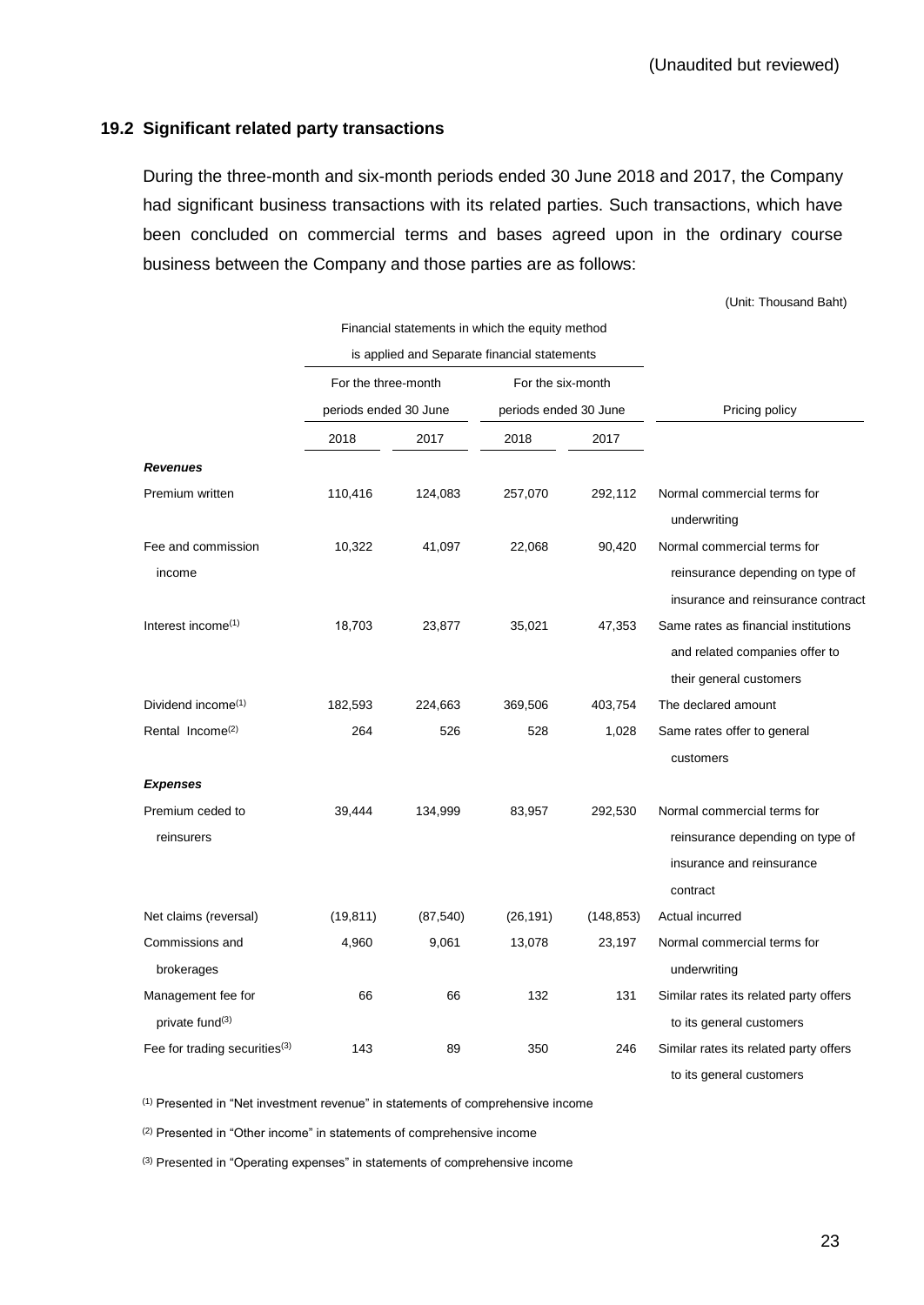# **19.3 Outstanding balances**

As at 30 June 2018 and 31 December 2017, the Company had the following significant balances with its related companies.

|                                             |              | (Unit: Thousand Baht) |
|---------------------------------------------|--------------|-----------------------|
|                                             | 30 June 2018 | 31 December 2017      |
| <b>Transactions with associates</b>         |              |                       |
| General investments - equity securities     | 90,828       | 80,541                |
| <b>Transactions with related companies</b>  |              |                       |
| Deposits at financial institutions          | 4,908,275    | 5,301,523             |
| Premium receivables                         | 85,474       | 21,129                |
| Accrued interest receivables - debentures   |              |                       |
| (including in accrued investment income)    | 138          | 151                   |
| Reinsurance assets                          |              |                       |
| Amounts deposited on reinsurance            | 6,564        | 5,622                 |
| Amounts due from reinsurers                 | 8,312        | 14,259                |
| Available-for-sale investments              |              |                       |
| <b>Equity securities</b>                    | 26,978,776   | 30,166,833            |
| <b>Debentures</b>                           | 101,392      | 102,990               |
| General investments - equity securities     | 473,529      | 471,658               |
| Other assets                                |              |                       |
| Deposits and golf club membership fees      | 37,390       | 37,565                |
| Due to reinsurers                           |              |                       |
| Amounts withheld on reinsurance             | 98,733       | 106,248               |
| Amounts due to reinsurers                   | 71,546       | 32,128                |
| <b>Other Liabilities</b>                    |              |                       |
| Liabilities under finance lease agreements  | 293          | 486                   |
| Accounts payable on purchases of securities | 1,301        | 1,672                 |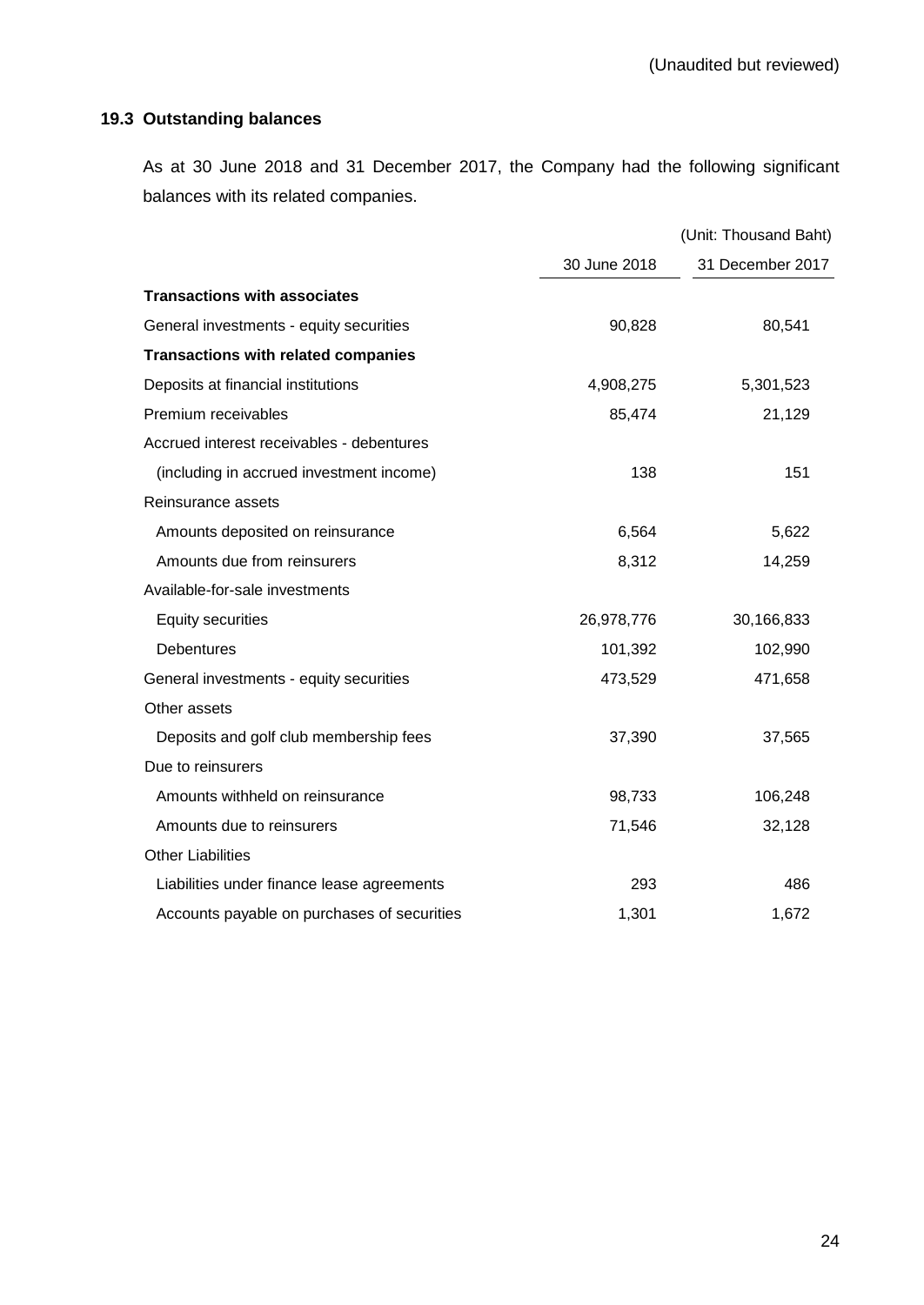## **19.4 Directors' and key management's benefits**

During the three-month and six-month periods ended 30 June 2018 and 2017, the Company had employee benefit expenses incurred on their directors and key management as below. (Unit: Million Baht)

|                              | Financial statements in which the equity method is applied |      |                           |       |
|------------------------------|------------------------------------------------------------|------|---------------------------|-------|
|                              | and Separate financial statements                          |      |                           |       |
|                              | For the three-month periods                                |      | For the six-month periods |       |
|                              | ended 30 June                                              |      | ended 30 June             |       |
|                              | 2018                                                       | 2017 | 2018                      | 2017  |
| Short-term employee benefits | 17.7                                                       | 19.4 | 61.0                      | 60.0  |
| Long-term employee benefits  | 2.3                                                        | 0.1  | 4.7                       | (0.1) |
| Total                        | 20.0                                                       | 19.5 | 65.7                      | 59.9  |

#### **20. Assets subject to restriction and commitment**

As at 30 June 2018 and 31 December 2017, the Company had the following assets placed with the Registrar as securities and insurance reserves in accordance with the Non-life Insurance Act and as placed with the bank as collateral.

(Unit: Million Baht)

Financial statements in which the equity method is applied

|                                        | and Separate financial statements |            |                  |            |
|----------------------------------------|-----------------------------------|------------|------------------|------------|
|                                        | 30 June 2018                      |            | 31 December 2017 |            |
|                                        | Cost                              | Fair value |                  | Fair value |
| <b>Placed as securities</b>            |                                   |            |                  |            |
| Government bonds                       | 14.0                              | 14.0       | 14.0             | 14.1       |
| <b>Placed as insurance reserves</b>    |                                   |            |                  |            |
| Ordinary shares                        | 35.2                              | 168.6      | 35.2             | 169.8      |
| Government bonds                       | 816.0                             | 817.8      | 766.0            | 778.6      |
| <b>Debentures</b>                      | 200.0                             | 207.1      | 250.0            | 259.3      |
|                                        | 1,051.2                           | 1,193.5    | 1,051.2          | 1,207.7    |
| <b>Placed to secure bank overdraft</b> |                                   |            |                  |            |
| facilities                             |                                   |            |                  |            |
| Deposited at financial institutions    | 30.0                              | 30.0       | 30.0             | 30.0       |
| Placed to secure performance bonds     |                                   |            |                  |            |
| Government and state enterprise bonds  | 39.5                              | 40.1       | 49.3             | 50.6       |
| Placed to secure bank guarantees       |                                   |            |                  |            |
| Deposited at financial institutions    | 20.0                              | 20.0       | 20.0             | 20.0       |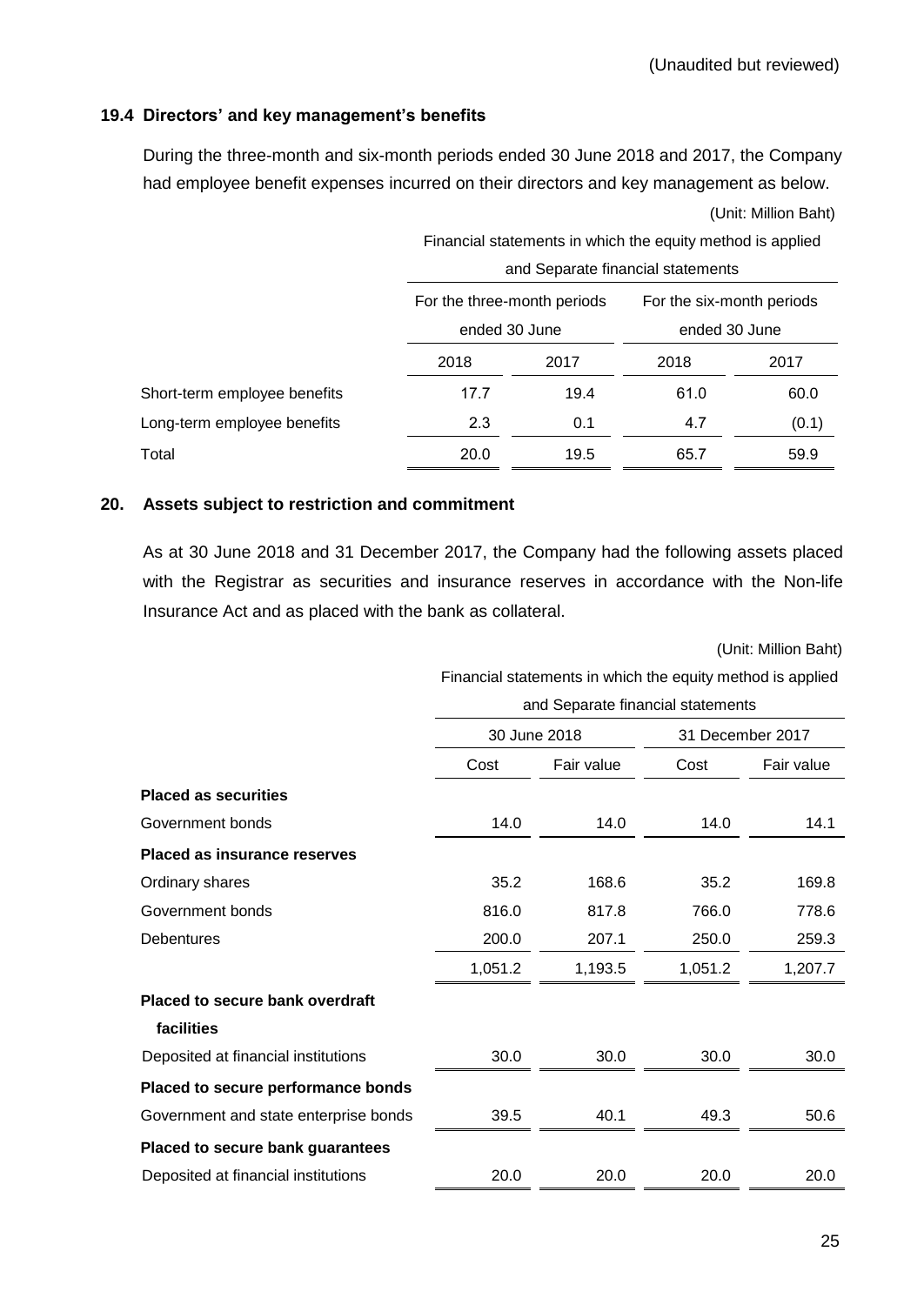## **21. Commitments and contingent liabilities**

#### **21.1 Operating lease commitments**

The Company entered into several lease agreements in respect of the lease of land and office building space. The terms of the agreements are 33 years for land and more than 3 years for office building space.

As at 30 June 2018 and 31 December 2017, future minimum lease payments required under those non-cancellable operating lease contracts were as follows.

|                                  |              | (Unit: Million Baht) |
|----------------------------------|--------------|----------------------|
| Payable                          | 30 June 2018 | 31 December 2017     |
| Within 1 year                    | 25           | 24                   |
| Over 1 year and not over 5 years | 103          | 102                  |
| Over 5 years                     | 118          | 118                  |

## **21.2 Capital Commitments**

As at 30 June 2018 and 31 December 2017, there were outstanding capital commitments contracted for decoration, construction building, and computer software development amounting to Baht 8.0 million and Baht 12.7 million, respectively.

## **21.3 Litigation**

As at 30 June 2018 and 31 December 2017, the Company had litigation claims totaling approximately Baht 1,692.9 million and Baht 2,351.0 million, respectively, as an insurer. The outcomes of the cases have not yet been finalised whereby the maximum responsibility of such claims limits at the lower of the sum insured or the sum sued totaling Baht 966.8 million and Baht 1,317.9 million, respectively. However, the Company has considered and estimated for losses that may arise from those cases amounting to approximately Baht 136.5 million and Baht 428.2 million, respectively, which were already recognised in "Insurance contract liabilities" in the statements of financial position as at those dates.